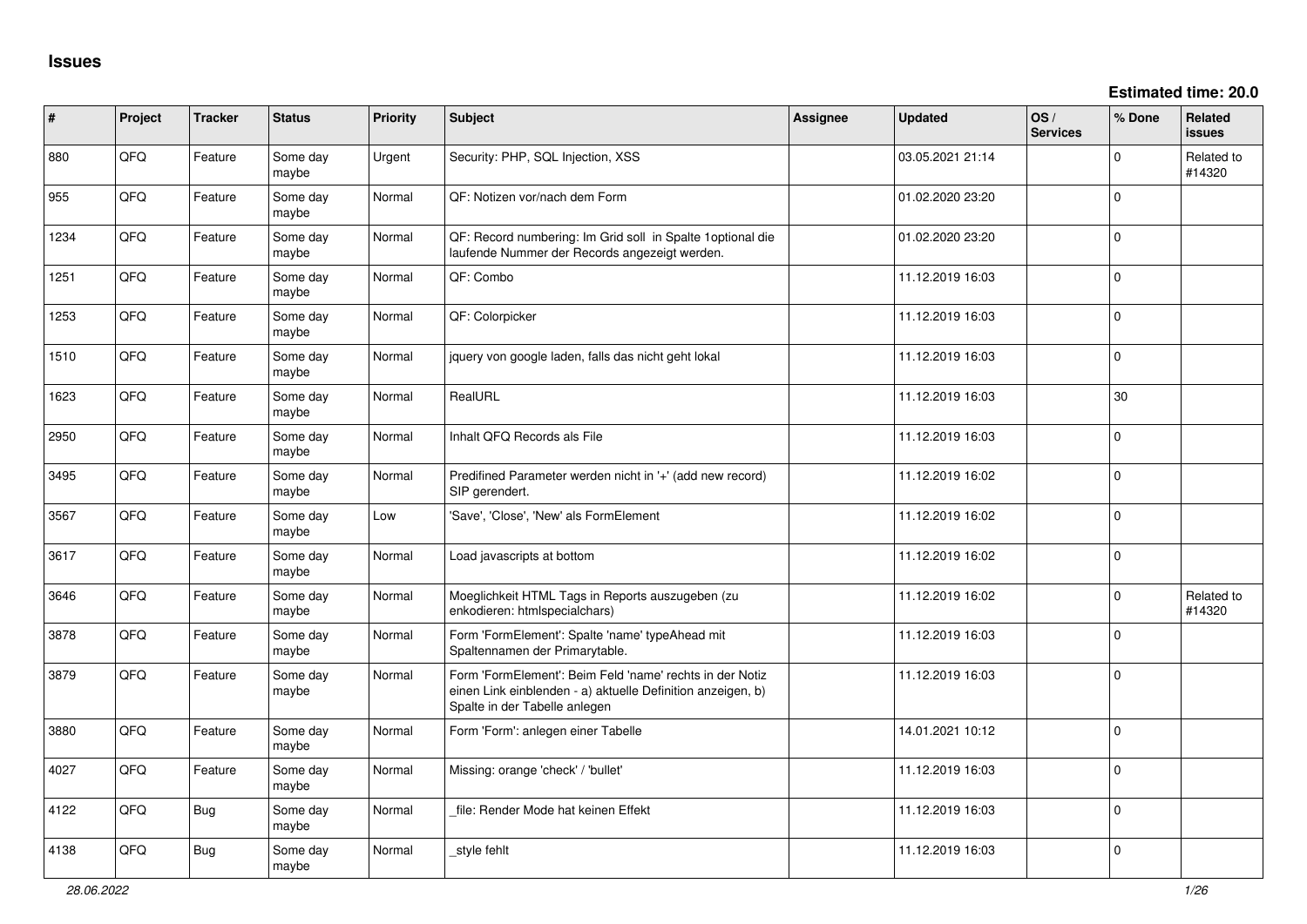| #    | Project | <b>Tracker</b> | <b>Status</b>     | <b>Priority</b> | <b>Subject</b>                                                                                                                                                | <b>Assignee</b> | <b>Updated</b>   | OS/<br><b>Services</b> | % Done      | Related<br><b>issues</b>                    |
|------|---------|----------------|-------------------|-----------------|---------------------------------------------------------------------------------------------------------------------------------------------------------------|-----------------|------------------|------------------------|-------------|---------------------------------------------|
| 4194 | QFQ     | Feature        | In Progress       | Normal          | Bootstrap 4 ist jetzt offiziel                                                                                                                                |                 | 03.05.2021 20:47 |                        | $\Omega$    | Related to<br>#10114                        |
| 4433 | QFQ     | Feature        | Some day<br>maybe | Normal          | Log when SIP will be destroyed by QFQ for any (security)<br>reason                                                                                            |                 | 01.02.2020 23:20 |                        | $\Omega$    | Related to<br>#4432,<br>Related to<br>#5458 |
| 4435 | QFQ     | Feature        | Some day<br>maybe | Normal          | Report: striptags - specify allowed tags                                                                                                                      |                 | 01.02.2020 23:20 |                        | $\mathbf 0$ |                                             |
| 4439 | QFQ     | Feature        | Some day<br>maybe | Normal          | Log: report all actions fired by an FE Element, incl. the<br>original directive (slaveld, sqlInsert, )                                                        |                 | 01.02.2020 23:20 |                        | $\Omega$    | Related to<br>#4432,<br>Related to<br>#5458 |
| 4440 | QFQ     | Feature        | Some day<br>maybe | Normal          | Manual.rst: explain how to. expand PHP Session to 4h                                                                                                          |                 | 11.12.2019 16:02 |                        | $\Omega$    |                                             |
| 4441 | QFQ     | <b>Bug</b>     | Some day<br>maybe | Normal          | \$_SERVER Vars sollten nur aus dem Store genommen<br>werden - Code entsprechend anpassen.                                                                     |                 | 11.12.2019 16:02 |                        | $\mathbf 0$ |                                             |
| 4442 | QFQ     | Feature        | Some day<br>maybe | Normal          | Special Column Name: _link - new symbol G (Glyph) to<br>choose any available symbol                                                                           |                 | 11.12.2019 16:02 |                        | $\mathbf 0$ |                                             |
| 4443 | QFQ     | Feature        | Some day<br>maybe | Normal          | Form: multiple secondary tables                                                                                                                               |                 | 01.02.2020 23:20 |                        | $\mathbf 0$ |                                             |
| 4444 | QFQ     | Feature        | Some day<br>maybe | Normal          | FE.type=upload: detect mime type                                                                                                                              |                 | 11.12.2019 16:02 |                        | $\mathbf 0$ | Related to<br>#4303                         |
| 4445 | QFQ     | Feature        | Some day<br>maybe | Normal          | template group: Option to simulate fieldset                                                                                                                   |                 | 28.06.2021 14:11 |                        | $\mathbf 0$ |                                             |
| 4446 | QFQ     | Feature        | Some day<br>maybe | Normal          | New FE get same feldContainerId as last modifed FE                                                                                                            |                 | 01.02.2020 23:20 |                        | $\mathbf 0$ |                                             |
| 4536 | QFQ     | Feature        | Some day<br>maybe | Normal          | FE upload: problem with delete if mutliple uploads an<br>FE.name="                                                                                            |                 | 01.02.2020 23:20 |                        | $\mathbf 0$ |                                             |
| 4546 | QFQ     | <b>Bug</b>     | Some day<br>maybe | Normal          | NH: SIP storage is destroyed                                                                                                                                  |                 | 01.02.2020 23:20 |                        | $\mathbf 0$ |                                             |
| 4551 | QFQ     | Feature        | Some day<br>maybe | Normal          | Set 'pills' via dynamicUpdate to show/hide/disabled                                                                                                           |                 | 01.02.2020 23:20 |                        | $\mathbf 0$ | Related to<br>#3752                         |
| 4626 | QFQ     | Feature        | Some day<br>maybe | Normal          | Mobile View: 'classBody=qfq-form-right' makes no sense                                                                                                        |                 | 01.02.2020 23:20 |                        | $\Omega$    |                                             |
| 4627 | QFQ     | Feature        | Some day<br>maybe | Normal          | dbupdate: all tables - check 'create', 'modified' if it is possible<br>to change to default 'CURRENT_TIMESTAMP' and modified<br>'ON UPDATE CURRENT_TIMESTAMP' |                 | 01.02.2020 23:20 |                        | $\mathbf 0$ |                                             |
| 4640 | QFQ     | Feature        | Some day<br>maybe | Normal          | Rename System Forms                                                                                                                                           |                 | 01.02.2020 23:20 |                        | $\mathbf 0$ |                                             |
| 4719 | QFQ     | Feature        | Some day<br>maybe | Normal          | Custom Message in Client in case of 'Browser tab close,<br>modification will be lost'                                                                         |                 | 01.02.2020 23:20 |                        | $\mathbf 0$ |                                             |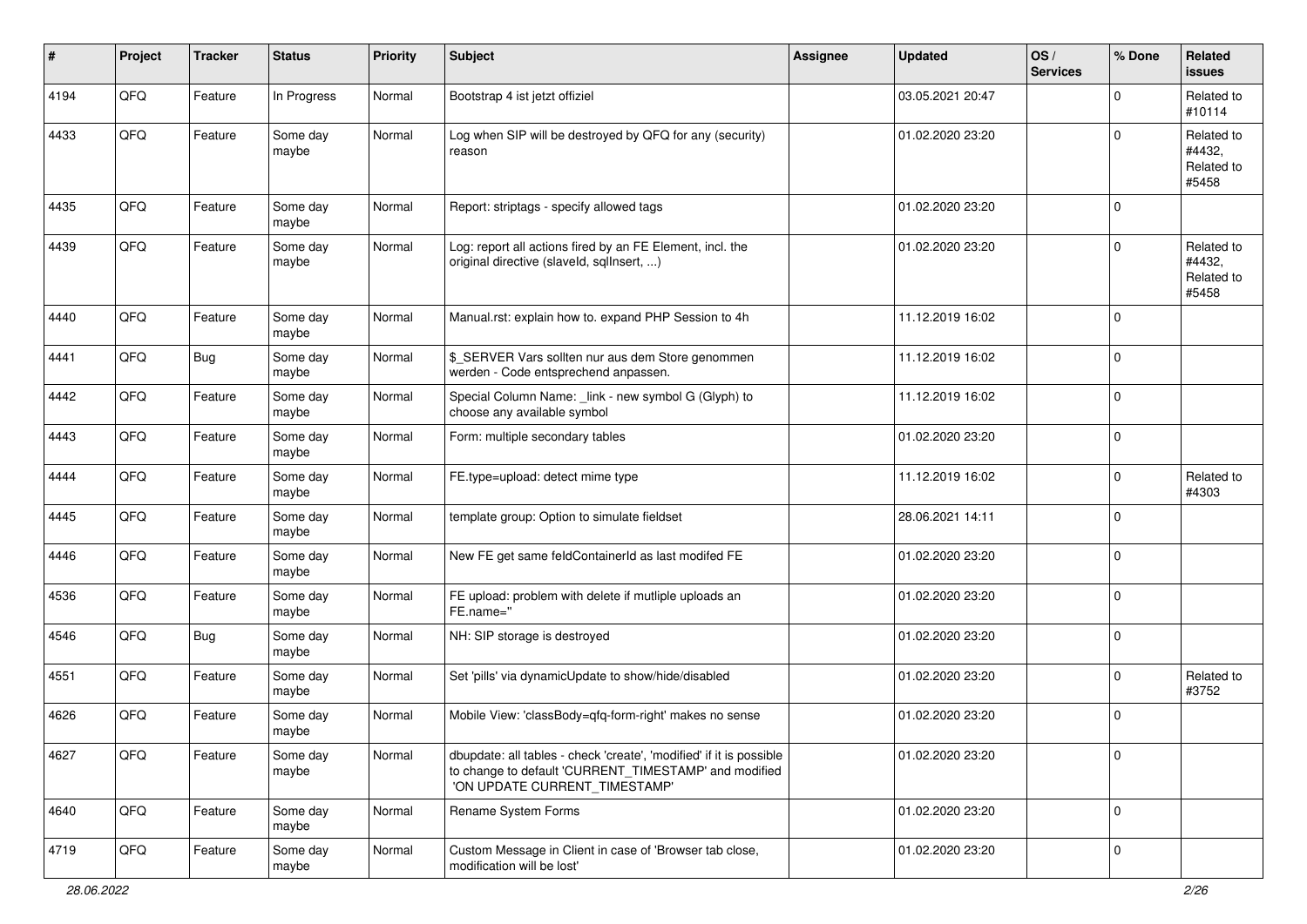| #    | Project | <b>Tracker</b> | <b>Status</b>     | <b>Priority</b> | <b>Subject</b>                                                                    | <b>Assignee</b> | <b>Updated</b>   | OS/<br><b>Services</b> | % Done      | Related<br><b>issues</b> |
|------|---------|----------------|-------------------|-----------------|-----------------------------------------------------------------------------------|-----------------|------------------|------------------------|-------------|--------------------------|
| 4816 | QFQ     | Feature        | Some day<br>maybe | Normal          | Templates for QFQ Reports (Tables, Radios, )                                      |                 | 01.02.2020 23:20 |                        | $\Omega$    |                          |
| 4974 | QFQ     | Feature        | Some day<br>maybe | Normal          | Long polling - inform all listening clients of changes                            |                 | 11.12.2019 16:02 |                        | $\Omega$    |                          |
| 5129 | QFQ     | Feature        | Some day<br>maybe | Normal          | Reports: SQL fuer x Achse und y Achse                                             |                 | 11.12.2019 16:02 |                        | $\mathbf 0$ |                          |
| 5160 | QFQ     | Feature        | Some day<br>maybe | Normal          | QFQ collaborative / together.js, ShareJS, y-js, collaborative,                    |                 | 11.12.2019 16:02 |                        | $\Omega$    |                          |
| 5342 | QFQ     | Feature        | Some day<br>maybe | Normal          | link - with HTML Attributes                                                       |                 | 01.02.2020 23:20 |                        | $\Omega$    | Related to<br>#14077     |
| 5452 | QFQ     | Feature        | Some day<br>maybe | Normal          | Thumbnails from PDF: bad quality                                                  |                 | 01.02.2020 23:20 |                        | $\mathbf 0$ |                          |
| 5455 | QFQ     | Feature        | Some day<br>maybe | Normal          | Mail Redirects grld abhaengig                                                     |                 | 01.02.2020 23:20 |                        | $\Omega$    |                          |
| 5783 | QFQ     | Feature        | Some day<br>maybe | Normal          | <b>BPMN View/Edit</b>                                                             |                 | 11.12.2019 16:02 |                        | $\Omega$    |                          |
| 5805 | QFQ     | Feature        | Some day<br>maybe | Normal          | TypeAHead SQL value instead of key stored                                         |                 | 01.02.2020 23:19 |                        | $\Omega$    | Related to<br>#5444      |
| 5850 | QFQ     | Feature        | Some day<br>maybe | Normal          | Deployment: In QFQ Doc best practice fuer zeitgemaesses<br>Deployment beschreiben |                 | 01.02.2020 23:20 |                        | $\mathbf 0$ |                          |
| 5851 | QFQ     | Feature        | Some day<br>maybe | Normal          | Queue System implementieren: MQTT, RabbitMQ                                       |                 | 01.02.2020 23:20 |                        | $\Omega$    | Related to<br>#5715      |
| 5877 | QFQ     | Bug            | Some day<br>maybe | Normal          | FE.type=note:bsColumn strange behaviour                                           |                 | 01.02.2020 23:19 |                        | $\Omega$    |                          |
| 5892 | QFQ     | Feature        | Some day<br>maybe | Normal          | QFQ should use T3 API to manipulate FE GROUP<br>membership                        |                 | 01.02.2020 23:20 |                        | $\mathbf 0$ |                          |
| 5893 | QFQ     | Feature        | Some day<br>maybe | Normal          | Edit on double-click                                                              |                 | 01.02.2020 23:19 |                        | $\Omega$    | Related to<br>#5894      |
| 5895 | QFQ     | Feature        | Some day<br>maybe | Normal          | Tutorial: List of all QFQ Features                                                |                 | 01.02.2020 23:19 |                        | $\Omega$    |                          |
| 5923 | QFQ     | Feature        | Some day<br>maybe | Normal          | fillStoreSystemBySqlLate                                                          |                 | 01.02.2020 23:19 |                        | $\Omega$    |                          |
| 6083 | QFQ     | Feature        | Some day<br>maybe | Normal          | Dynamic Update: Value Check via SQL                                               |                 | 11.12.2019 16:02 |                        | $\Omega$    |                          |
| 6084 | QFQ     | Feature        | Some day<br>maybe | Normal          | New escape type: 'D' - convert date                                               |                 | 01.02.2020 23:19 |                        | $\Omega$    |                          |
| 6288 | QFQ     | Feature        | Some day<br>maybe | Normal          | Best Practice: Erklaeren wie man ein Formular ganz in<br>'weiss' erstellen kann   |                 | 11.12.2019 16:02 |                        | $\Omega$    |                          |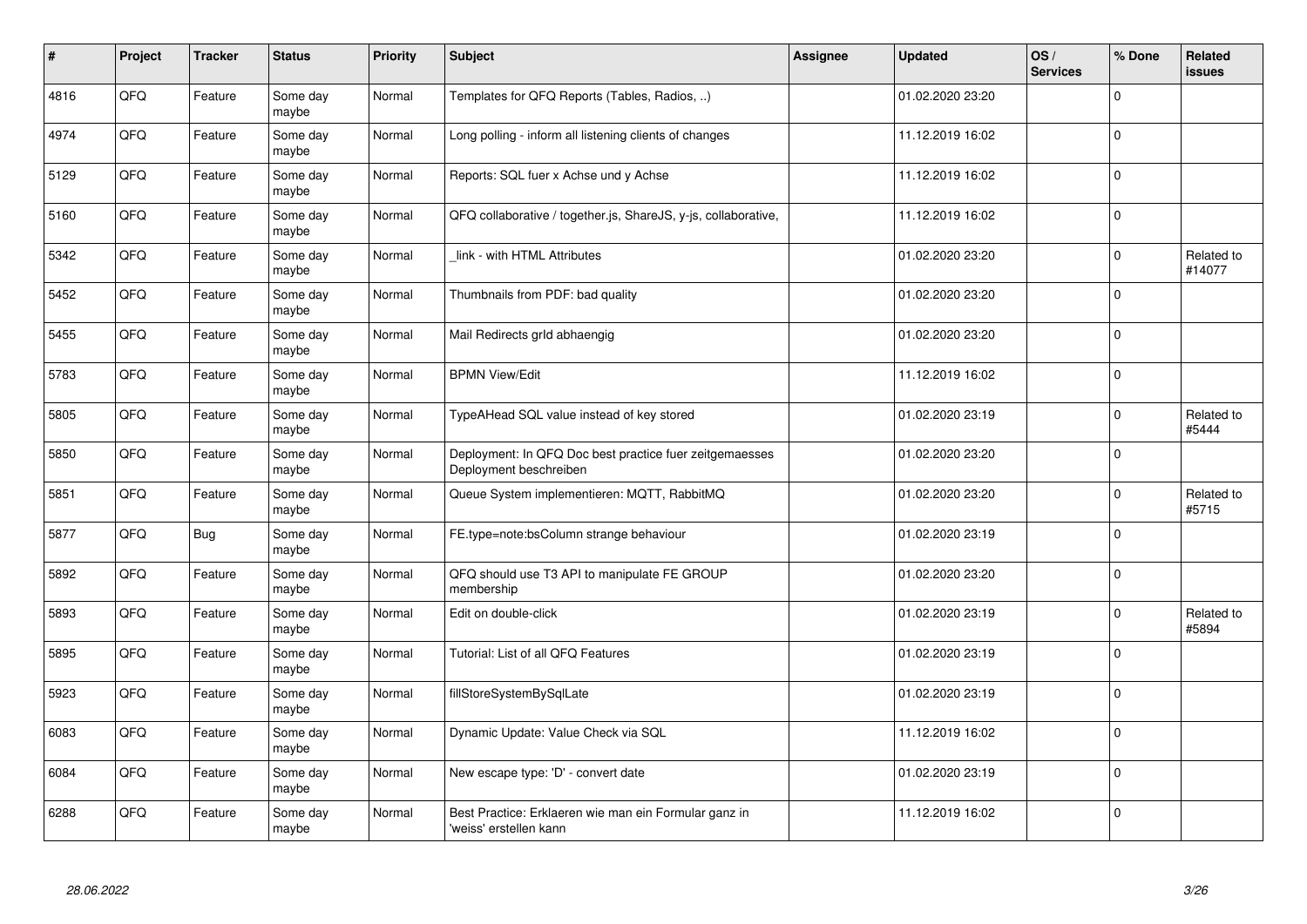| #    | Project | <b>Tracker</b> | <b>Status</b>     | <b>Priority</b> | <b>Subject</b>                                                                       | <b>Assignee</b> | <b>Updated</b>   | OS/<br><b>Services</b> | % Done      | Related<br><b>issues</b> |
|------|---------|----------------|-------------------|-----------------|--------------------------------------------------------------------------------------|-----------------|------------------|------------------------|-------------|--------------------------|
| 6299 | QFQ     | Feature        | Some day<br>maybe | Normal          | Attack detection: log table with invalid SIP access                                  |                 | 11.12.2019 16:02 |                        | 0           | Related to<br>#3947      |
| 6515 | QFQ     | Feature        | Some day<br>maybe | Normal          | Formular: Felder dynamisch ein/ausblenden                                            |                 | 11.12.2019 16:02 |                        | $\mathbf 0$ |                          |
| 6704 | QFQ     | Feature        | Some day<br>maybe | Normal          | Upload Mode: Bilder in Notizen rechts sollen aktuellen<br>Upload repräsentieren.     |                 | 01.02.2020 23:19 |                        | $\Omega$    | Related to<br>#3264      |
| 6992 | QFQ     | Feature        | Some day<br>maybe | Normal          | DB exception: Syntax Highlight                                                       |                 | 11.12.2019 16:01 |                        | $\mathbf 0$ | Related to<br>#5450      |
| 7100 | QFQ     | Feature        | Some day<br>maybe | Normal          | Download: log access, max downloads, time limit                                      |                 | 01.02.2020 23:19 |                        | $\mathbf 0$ |                          |
| 7101 | QFQ     | Bug            | Some day<br>maybe | Normal          | 'form' in SIP and 'report' - breaks                                                  |                 | 01.02.2020 23:20 |                        | $\Omega$    |                          |
| 7104 | QFQ     | Feature        | Some day<br>maybe | Normal          | Manual: hint about escaping if '\r' appears in mail body                             |                 | 11.12.2019 16:01 |                        | $\Omega$    |                          |
| 7105 | QFQ     | Feature        | Some day<br>maybe | Normal          | Beispiel wie man in einer zweiten Tabelle speichert.                                 |                 | 11.12.2019 16:01 |                        | $\Omega$    |                          |
| 7106 | QFQ     | Feature        | Some day<br>maybe | Normal          | Beispiel Nummerierung von Rows in Report                                             |                 | 11.12.2019 16:01 |                        | $\mathbf 0$ |                          |
| 7108 | QFQ     | Feature        | Some day<br>maybe | Normal          | QFQ Wrap Elements                                                                    |                 | 11.12.2019 16:01 |                        | $\Omega$    |                          |
| 7229 | QFQ     | Feature        | Some day<br>maybe | Normal          | New FormElement.type: Button                                                         |                 | 01.02.2021 12:32 |                        | $\mathbf 0$ |                          |
| 7278 | QFQ     | Feature        | Some day<br>maybe | Normal          | Form: Wert vordefinieren der immer gesetzt wird                                      |                 | 02.05.2021 09:27 |                        | $\Omega$    |                          |
| 7281 | QFQ     | Bug            | Some day<br>maybe | Normal          | Subrecords: on large screen separator line too short                                 |                 | 01.02.2020 23:19 |                        | $\Omega$    |                          |
| 7402 | QFQ     | Bug            | Some day<br>maybe | Normal          | thumbnail cache: outdated picture when permission denied<br>and permission resolved. |                 | 01.02.2020 23:20 |                        | $\Omega$    |                          |
| 7921 | QFQ     | Feature        | Some day<br>maybe | Normal          | Rest API Export: URL kuerzer machen                                                  |                 | 01.02.2020 23:19 |                        | $\mathbf 0$ |                          |
| 8056 | QFQ     | Feature        | Some day<br>maybe | Normal          | Termin Organisation (Reservation)                                                    |                 | 01.02.2020 23:19 |                        | $\Omega$    | Related to<br>#8658      |
| 9020 | QFQ     | <b>Bug</b>     | Some day<br>maybe | Normal          | radio mit buttonClass und dynamicUpdate lassen sich nicht<br>kombinieren             |                 | 11.12.2019 16:01 |                        | $\Omega$    |                          |
| 9024 | QFQ     | Bug            | Some day<br>maybe | Normal          | QFQ Einarbeitung                                                                     |                 | 01.02.2020 15:56 |                        | $\mathbf 0$ |                          |
| 9126 | QFQ     | <b>Bug</b>     | Some day<br>maybe | Normal          | hidden Form elements are present in page source                                      |                 | 02.01.2021 18:41 |                        | $\mathbf 0$ |                          |
| 9853 | QFQ     | Feature        | New               | Normal          | Check das SQL / QFQ / Mail Logfile geschrieben wird                                  |                 | 09.01.2020 11:15 |                        | 0           |                          |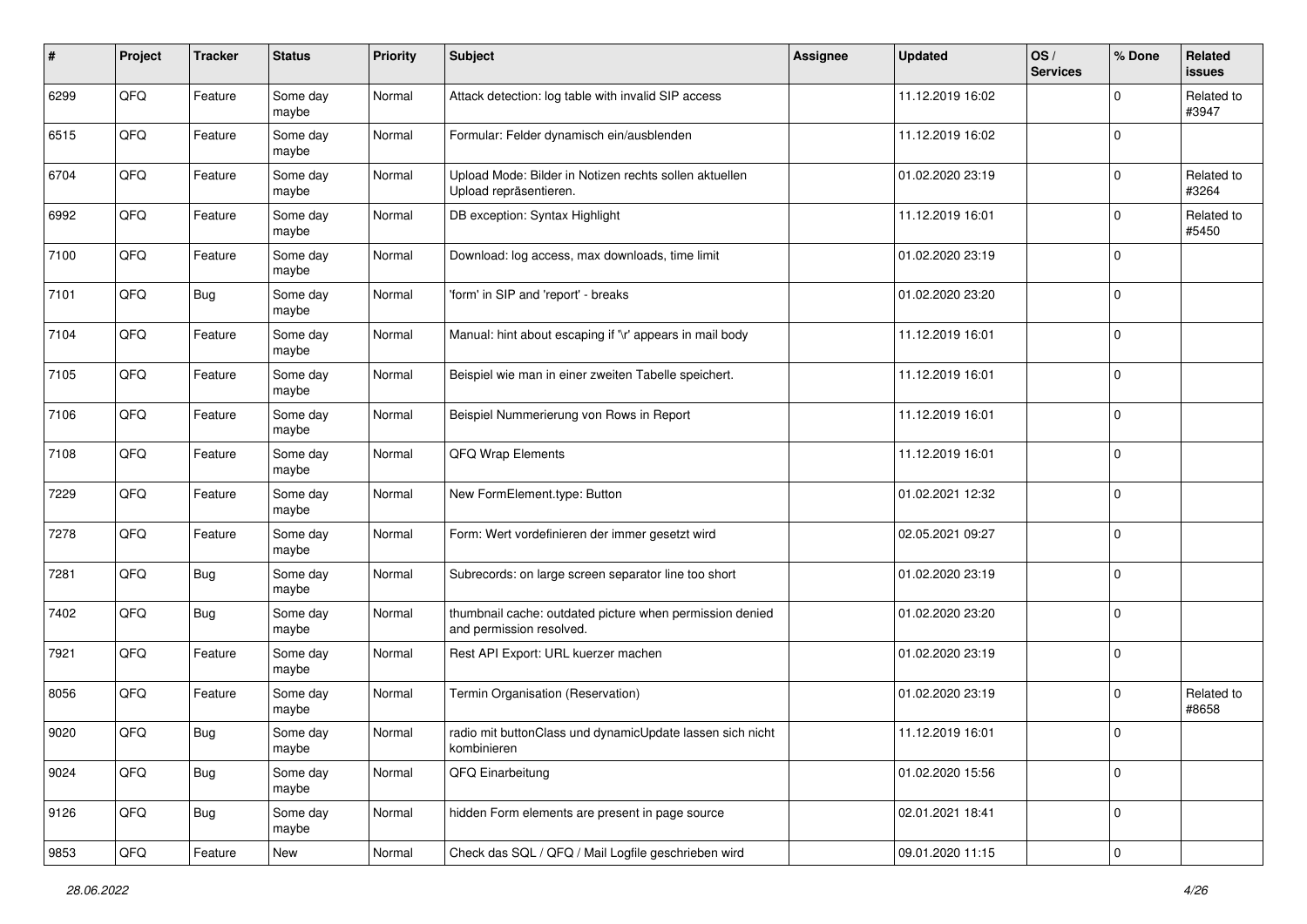| ∦     | Project    | <b>Tracker</b> | <b>Status</b>     | <b>Priority</b> | <b>Subject</b>                                                             | Assignee        | <b>Updated</b>   | OS/<br><b>Services</b> | % Done      | Related<br><b>issues</b>                    |
|-------|------------|----------------|-------------------|-----------------|----------------------------------------------------------------------------|-----------------|------------------|------------------------|-------------|---------------------------------------------|
| 9855  | QFQ        | Bug            | <b>New</b>        | Normal          | <b>Required Check</b>                                                      |                 | 01.02.2020 15:56 |                        | $\Omega$    |                                             |
| 10114 | QFQ        | Feature        | <b>New</b>        | High            | Symbol (Link): 'G:' (Glyphicon) replaced by 'i:' (icon)                    |                 | 07.12.2021 17:19 |                        | $\Omega$    | Related to<br>#3797,<br>Related to<br>#4194 |
| 10324 | QFQ        | <b>Bug</b>     | <b>New</b>        | Normal          | Excel Export mit Template funktioniert nur, wenn Template<br>vor uid kommt |                 | 30.03.2020 11:20 |                        | $\Omega$    | Related to<br>#10257                        |
| 10345 | QFQ        | Feature        | <b>New</b>        | Normal          | Templates - Patterns QFQ Style                                             |                 | 03.05.2021 21:01 |                        | $\Omega$    | Related to<br>#10713                        |
| 10384 | QFQ        | Feature        | <b>New</b>        | Normal          | Parameter Exchange QFQ Instances                                           |                 | 07.05.2020 09:38 |                        | $\Omega$    |                                             |
| 10738 | QFQ        | Feature        | Some day<br>maybe | Normal          | CORS headers for external API requests                                     |                 | 10.06.2020 14:00 |                        | $\Omega$    |                                             |
| 10759 | QFQ        | <b>Bug</b>     | <b>New</b>        | Normal          | emptyMeansNull - Feld falsch aktualisiert                                  |                 | 12.11.2020 23:45 |                        | $\Omega$    |                                             |
| 10763 | QFQ        | Feature        | <b>New</b>        | Normal          | form accessed and submitted despite logout?                                |                 | 16.06.2020 11:43 |                        | $\mathbf 0$ |                                             |
| 10766 | QFQ        | <b>Bug</b>     | New               | High            | Radiobutton / parameter.buttonClass=btn-default: dynamic<br>update         |                 | 03.05.2021 21:12 |                        | $\Omega$    | Related to<br>#11237                        |
| 10874 | QFQ        | Feature        | <b>New</b>        | Normal          | Erstellen eines Foreign Keys in der Tabelle "FormElement"                  |                 | 13.07.2020 10:11 |                        | $\Omega$    |                                             |
| 10890 | QFQ        | <b>Bug</b>     | <b>New</b>        | Normal          | AutoCron hangs                                                             |                 | 20.07.2020 13:56 |                        | $\Omega$    |                                             |
| 11195 | QFQ        | <b>Bug</b>     | <b>New</b>        | Low             | Dynamic Update: Note not updated if new text is empty<br>(v20.4)           |                 | 25.09.2020 11:14 |                        | $\Omega$    |                                             |
| 11522 | QFQ        | <b>Bug</b>     | <b>New</b>        | Normal          | Aus/Einblenden von Reitern                                                 |                 | 13.11.2020 14:58 |                        | $\Omega$    |                                             |
| 11534 | QFQ        | Feature        | <b>New</b>        | Normal          | Report: Action on selected rows - Table batchprocessing<br>feature         |                 | 18.11.2020 08:15 |                        | $\mathbf 0$ |                                             |
| 11535 | QFQ        | Feature        | <b>New</b>        | Normal          | Ability to create SQL columns in frontend QFQ forms                        |                 | 17.11.2020 12:11 |                        | $\mathbf 0$ |                                             |
| 11715 | QFQ        | Bug            | <b>New</b>        | Normal          | acceptZeroAsRequired and requiredOffButMark do not<br>coincide             |                 | 08.12.2020 12:13 |                        | $\Omega$    |                                             |
| 11716 | <b>OFO</b> | Feature        | <b>New</b>        | Normal          | Form an beliebiger Stelle im Report anzeigen                               |                 | 09.12.2020 09:47 |                        | $\Omega$    |                                             |
| 11850 | QFQ        | Feature        | <b>New</b>        | Urgent          | Wizard Form: basierend auf einer Tabelle eine Form<br>anlegen.             |                 | 03.05.2021 21:12 |                        | $\Omega$    | Blocked by<br>#8082                         |
| 12038 | QFQ        | Feature        | <b>New</b>        | Normal          | a) STORE_VAR: filenameOnlyStripUniq, b) SP:<br>QSTRIPUNIQ()                |                 | 17.02.2021 23:55 |                        | $\Omega$    |                                             |
| 12039 | QFQ        | Feature        | <b>New</b>        | Normal          | Missing htmlSpecialChar() in pre processing on form submit                 |                 | 18.02.2021 00:09 |                        | $\Omega$    | Related to<br>#14320                        |
| 12135 | QFQ        | Feature        | <b>New</b>        | Normal          | Subrecord: Notiz                                                           |                 | 24.04.2021 16:58 |                        | $\Omega$    |                                             |
| 12156 | QFQ        | Feature        | New               | Normal          | Form: Optional disable 'leave page'                                        |                 | 03.05.2021 20:45 |                        | $\mathbf 0$ |                                             |
| 14185 | QFQ        | Feature        | <b>New</b>        | Normal          | External/Autocron.php - better suitable directory                          | Support: System | 28.05.2022 11:03 |                        | $\Omega$    |                                             |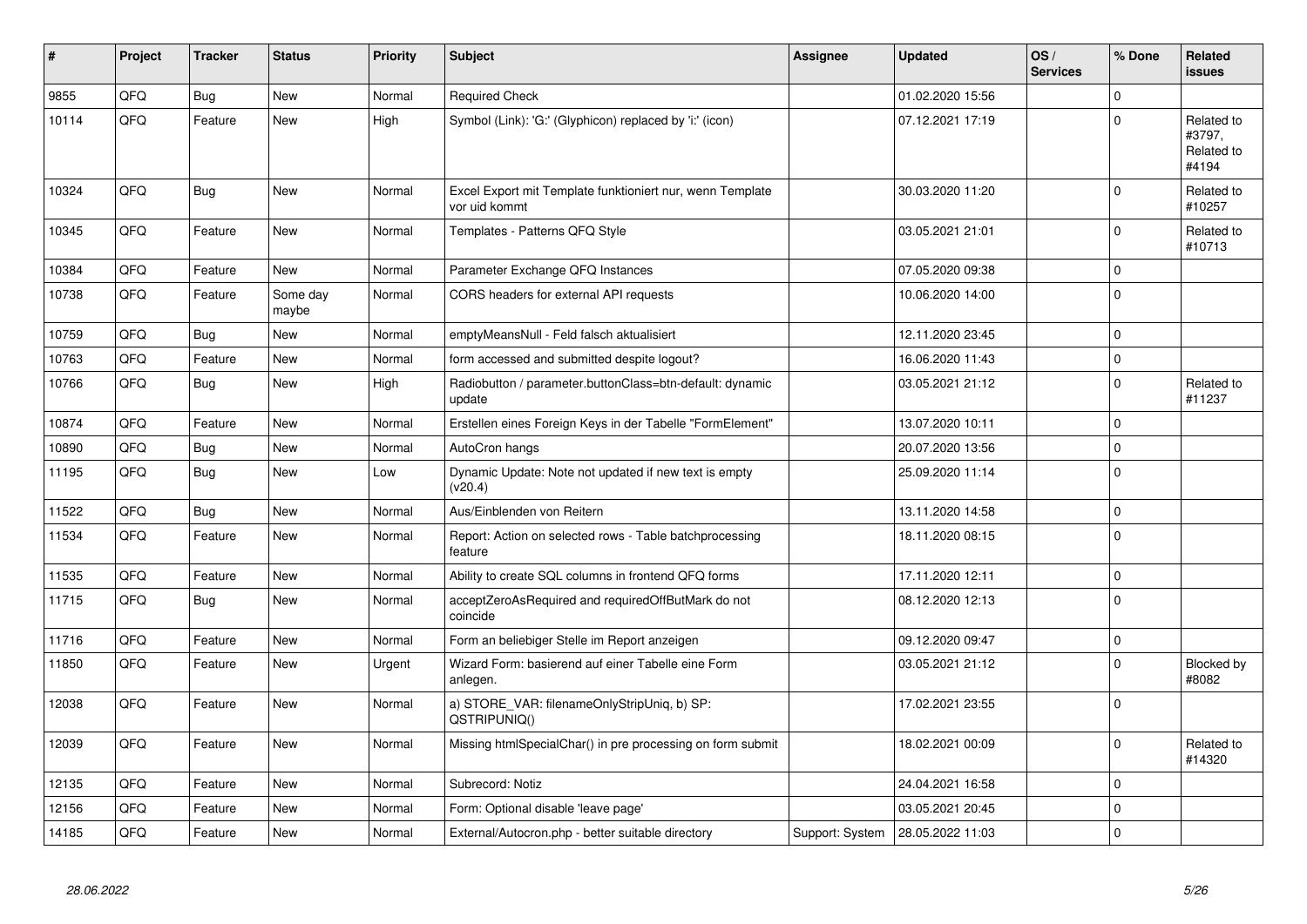| ∦    | Project | <b>Tracker</b> | <b>Status</b>     | <b>Priority</b> | <b>Subject</b>                                                                                                                                           | <b>Assignee</b> | <b>Updated</b>   | OS/<br><b>Services</b> | % Done       | Related<br><b>issues</b> |
|------|---------|----------------|-------------------|-----------------|----------------------------------------------------------------------------------------------------------------------------------------------------------|-----------------|------------------|------------------------|--------------|--------------------------|
| 2063 | QFQ     | Bug            | Some day<br>maybe | Normal          | Pills auf 'inaktiv' setzen falls keine Element auf dem Pill<br>sichtbar sind.                                                                            | Benjamin Baer   | 11.12.2019 16:03 |                        | <sup>n</sup> | Related to<br>#3752      |
| 2665 | QFQ     | Bug            | Priorize          | Normal          | Dynamic Update funktioniert nicht, wenn beim<br>entsprechenden FormElement eine size angegeben ist.                                                      | Benjamin Baer   | 03.01.2022 08:12 |                        | 30           |                          |
| 3415 | QFQ     | Feature        | Some day<br>maybe | Normal          | FE Login Box Templatefile                                                                                                                                | Benjamin Baer   | 11.12.2019 16:02 |                        | $\Omega$     |                          |
| 3692 | QFQ     | Feature        | Some day<br>maybe | Normal          | QFQ Webseite                                                                                                                                             | Benjamin Baer   | 11.12.2019 16:02 |                        | $\Omega$     | Related to<br>#5033      |
| 4398 | QFQ     | Bug            | Some day<br>maybe | Normal          | Typeahead: mouse click in a prefilled input opens a single<br>item dropdown with the current value - click on it seems to<br>set the value, not the key. | Benjamin Baer   | 01.02.2020 23:20 |                        | 0            | Related to<br>#4457      |
| 4420 | QFQ     | Feature        | Some day<br>maybe | Normal          | Client: Local Storage - store the changes of a form, local in<br>the browser.                                                                            | Benjamin Baer   | 11.12.2019 16:02 |                        | $\mathbf 0$  |                          |
| 4454 | QFQ     | <b>Bug</b>     | Some day<br>maybe | Normal          | Required Elements: multiple elements in a row - whole row<br>marked if only one input is empty.                                                          | Benjamin Baer   | 01.02.2020 23:20 |                        | $\Omega$     |                          |
| 4457 | QFQ     | Bug            | Priorize          | Normal          | typeahead: pressing return to select an item, saves the form<br>and closes the form.                                                                     | Benjamin Baer   | 03.01.2022 08:01 |                        | $\Omega$     | Related to<br>#4398      |
| 5024 | QFQ     | Feature        | Some day<br>maybe | Normal          | Fabric: Generate PDF with edits                                                                                                                          | Benjamin Baer   | 01.02.2020 23:20 |                        | $\Omega$     | Related to<br>#10704     |
| 5366 | QFQ     | Feature        | Priorize          | Normal          | Saving with keyboard shortcuts                                                                                                                           | Benjamin Baer   | 21.03.2022 09:47 |                        | 0            |                          |
| 5389 | QFQ     | Feature        | Some day<br>maybe | Normal          | QFQ Design: Multline label / note                                                                                                                        | Benjamin Baer   | 01.02.2020 23:19 |                        | $\Omega$     |                          |
| 5562 | QFQ     | Feature        | Priorize          | Normal          | Drag'n'Drop fuer Uploads                                                                                                                                 | Benjamin Baer   | 21.03.2022 09:52 |                        | $\Omega$     | Related to<br>#9706      |
| 6140 | QFQ     | Bug            | Priorize          | Normal          | QFQ DnD Sort: Locked fields                                                                                                                              | Benjamin Baer   | 21.03.2022 09:56 |                        | $\mathbf 0$  |                          |
| 6224 | QFQ     | Feature        | Priorize          | Normal          | Dynamic update: fade in/out fields                                                                                                                       | Benjamin Baer   | 21.03.2022 09:50 |                        | $\Omega$     |                          |
| 6566 | QFQ     | Bug            | Priorize          | Normal          | Link Function 'delete': provided parameter missing on page<br>reload                                                                                     | Benjamin Baer   | 03.01.2022 08:08 |                        | $\Omega$     |                          |
| 6801 | QFQ     | Feature        | Priorize          | Normal          | Fabric: Maximize / Fulllscreen                                                                                                                           | Benjamin Baer   | 21.03.2022 09:56 |                        | $\Omega$     |                          |
| 6870 | QFQ     | Feature        | Priorize          | Normal          | Click on '_link' triggers an API call                                                                                                                    | Benjamin Baer   | 03.01.2022 08:25 |                        | $\mathbf 0$  |                          |
| 6970 | QFQ     | Feature        | Some day<br>maybe | Normal          | tablesorter: default fuer 'sortReset' aendern von 'Ctrl' zu 'Alt'                                                                                        | Benjamin Baer   | 01.02.2020 23:21 |                        | $\Omega$     |                          |
| 6972 | QFQ     | Feature        | Some day<br>maybe | Normal          | Fabric Clipboard / cross browser tab                                                                                                                     | Benjamin Baer   | 01.02.2020 23:21 |                        | $\Omega$     |                          |
| 7602 | QFQ     | Feature        | ToDo              | High            | Multi Select: with checkboxes                                                                                                                            | Benjamin Baer   | 22.03.2022 09:07 |                        | $\Omega$     |                          |
| 7730 | QFQ     | Feature        | Priorize          | Normal          | SELECT Box: title in between                                                                                                                             | Benjamin Baer   | 01.02.2020 23:22 |                        | $\Omega$     |                          |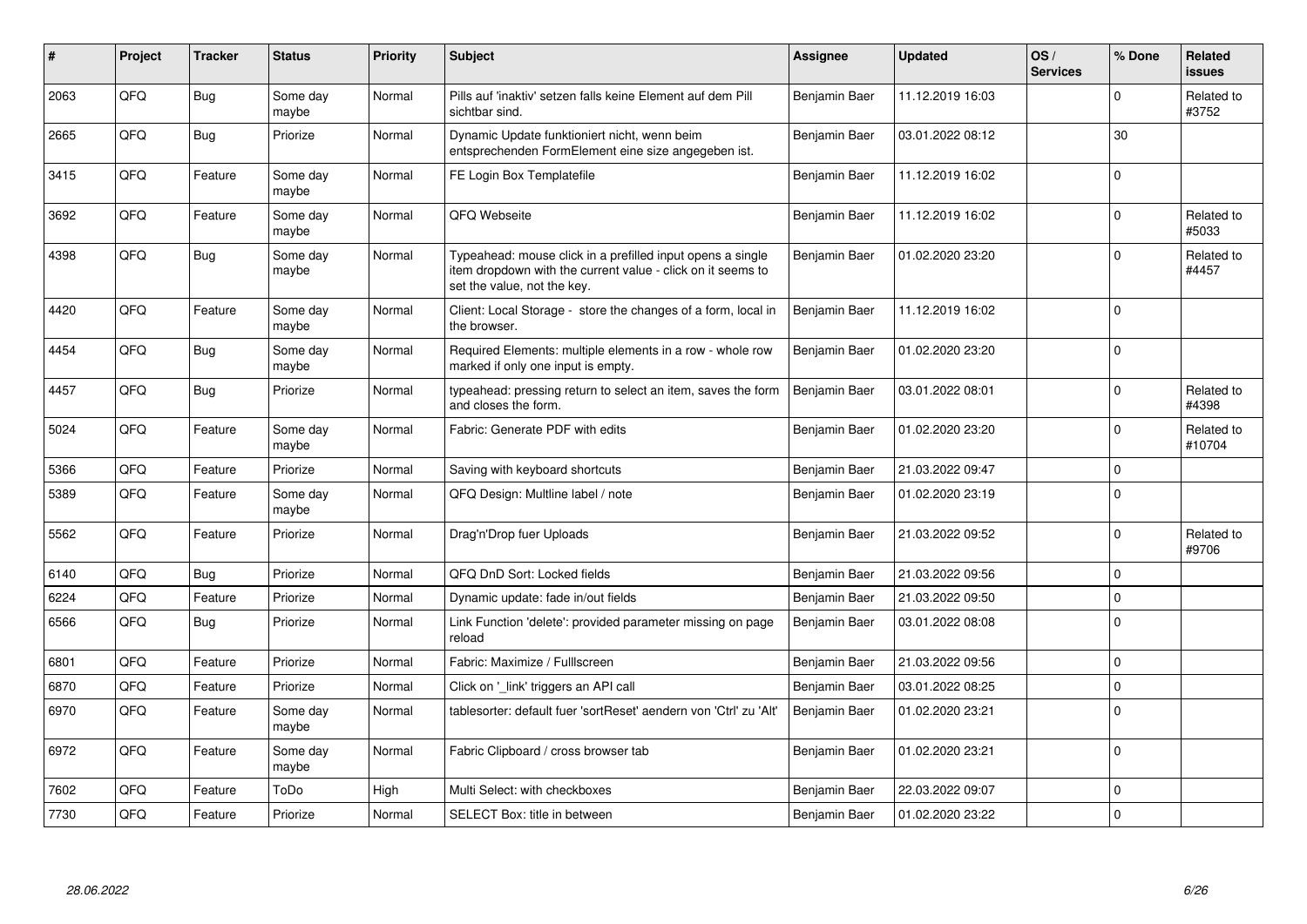| #     | Project | <b>Tracker</b> | <b>Status</b>     | <b>Priority</b> | <b>Subject</b>                                                                         | <b>Assignee</b> | <b>Updated</b>   | OS/<br><b>Services</b> | % Done      | Related<br>issues                                                      |
|-------|---------|----------------|-------------------|-----------------|----------------------------------------------------------------------------------------|-----------------|------------------|------------------------|-------------|------------------------------------------------------------------------|
| 7732  | QFQ     | Feature        | Some day<br>maybe | Normal          | Javascript: Lazy Loading der add on libs                                               | Benjamin Baer   | 08.06.2022 10:38 |                        | 0           | Related to<br>#12611,<br>Related to<br>#12490,<br>Related to<br>#10013 |
| 7965  | QFQ     | Feature        | Priorize          | Normal          | Input type 'text' with visual format - currency                                        | Benjamin Baer   | 03.01.2022 07:45 |                        | 0           |                                                                        |
| 8522  | QFQ     | Feature        | Some day<br>maybe | Normal          | build QFQ - npm warnings                                                               | Benjamin Baer   | 01.02.2020 23:19 |                        | 50          |                                                                        |
| 9130  | QFQ     | Feature        | Some day<br>maybe | Normal          | tablesorter: Automatic Row numbering / Zeilenummer                                     | Benjamin Baer   | 01.02.2020 23:22 |                        | $\Omega$    |                                                                        |
| 9135  | QFQ     | Feature        | Priorize          | Normal          | Progress Bar generic / replace old hourglass download<br>popup                         | Benjamin Baer   | 03.01.2022 07:43 |                        | $\Omega$    |                                                                        |
| 9535  | QFQ     | Bug            | Feedback          | Normal          | Report:  AS '_vertical' - column to wide - vertical >> rot45,<br>rot <sub>90</sub>     | Benjamin Baer   | 01.02.2020 15:56 |                        | $\Omega$    |                                                                        |
| 9548  | QFQ     | Feature        | Feedback          | High            | FormElement: Pattern mismatch - optional report only on<br>focus lost                  | Benjamin Baer   | 03.05.2021 21:14 |                        | $\Omega$    |                                                                        |
| 9898  | QFQ     | Bug            | Feedback          | Normal          | Formular trotz Timeout gespeichert                                                     | Benjamin Baer   | 01.02.2020 15:56 |                        | $\mathbf 0$ |                                                                        |
| 10003 | QFQ     | Feature        | Priorize          | Normal          | fieldset: stronger visualize group                                                     | Benjamin Baer   | 12.02.2020 08:13 |                        | 0           |                                                                        |
| 11057 | QFQ     | Bug            | New               | High            | Checkboxes ohne span.checkmark im Report werden<br>ausgeblendet                        | Benjamin Baer   | 03.05.2021 21:12 |                        | $\Omega$    | Related to<br>#11039                                                   |
| 11237 | QFQ     | <b>Bug</b>     | New               | High            | Radiobutton / parameter.buttonClass= btn-default - kein dirty<br>Trigger               | Benjamin Baer   | 03.05.2021 21:12 |                        | 0           | Related to<br>#10766                                                   |
| 12476 | QFQ     | Feature        | New               | Normal          | clearMe: a) should trigger 'dirty', b) sticky on textarea resize                       | Benjamin Baer   | 04.01.2022 08:40 |                        | $\Omega$    | Related to<br>#9528                                                    |
| 12490 | QFQ     | Feature        | New               | Normal          | Loading Plugins in QFQ - see what tinymce does. (lazy<br>loading)                      | Benjamin Baer   | 08.06.2022 10:37 |                        | $\Omega$    | Related to<br>#12611,<br>Related to<br>#10013,<br>Related to<br>#7732  |
| 12556 | QFQ     | Feature        | <b>New</b>        | Normal          | Pills Title: colored = static or dynamic on allrequiredgiven                           | Benjamin Baer   | 19.03.2022 17:49 |                        | $\Omega$    |                                                                        |
| 13528 | QFQ     | Bug            | <b>New</b>        | Normal          | gfg.io > releases: es wird kein neues Release angelegt                                 | Benjamin Baer   | 19.03.2022 17:46 |                        | $\Omega$    |                                                                        |
| 13647 | QFG     | Bug            | New               | Normal          | Autofocus funktioniert nicht auf Chrome                                                | Benjamin Baer   | 19.03.2022 17:44 |                        | $\pmb{0}$   |                                                                        |
| 1635  | QFQ     | Feature        | Some day<br>maybe | Normal          | QFQ Extension content record: weitere Optionen<br>einblenden.                          | Carsten Rose    | 11.12.2019 16:03 |                        | $\Omega$    |                                                                        |
| 1946  | QFQ     | Feature        | Some day<br>maybe | Normal          | Kontrolle ob der ReadOnly Modus bei den<br>Formularelementen korrekt implementiert ist | Carsten Rose    | 11.12.2019 16:03 |                        | $\mathbf 0$ |                                                                        |
| 2084  | QFQ     | Feature        | Some day<br>maybe | Normal          | Mailto mit encryption: Subrecord                                                       | Carsten Rose    | 11.12.2019 16:03 |                        | 0           | Related to<br>#2082                                                    |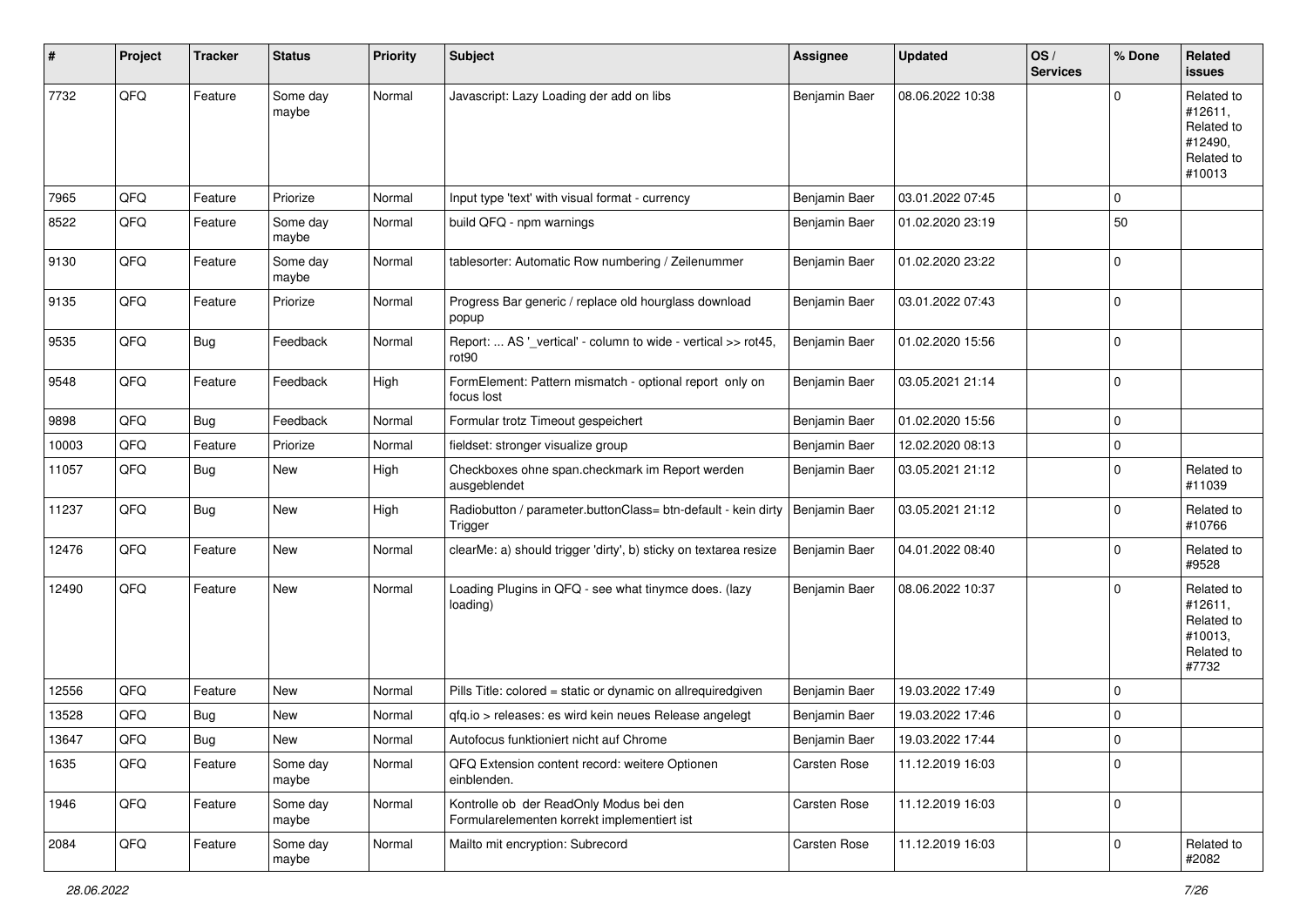| #    | Project | <b>Tracker</b> | <b>Status</b>     | <b>Priority</b> | <b>Subject</b>                                                                                                                | <b>Assignee</b>     | <b>Updated</b>   | OS/<br><b>Services</b> | % Done      | Related<br><b>issues</b>                    |
|------|---------|----------------|-------------------|-----------------|-------------------------------------------------------------------------------------------------------------------------------|---------------------|------------------|------------------------|-------------|---------------------------------------------|
| 2361 | QFQ     | Feature        | New               | Normal          | Logging wer/wann/wo welches Formular aufgerufen hat                                                                           | Carsten Rose        | 11.12.2019 16:15 |                        | 0           | Related to<br>#4432.<br>Related to<br>#7480 |
| 2643 | QFQ     | <b>Bug</b>     | Some day<br>maybe | Normal          | Zend / PHP Webinars anschauen                                                                                                 | <b>Carsten Rose</b> | 01.02.2020 15:56 |                        | $\Omega$    |                                             |
| 2995 | QFQ     | Feature        | Some day<br>maybe | Normal          | Dropdown JQuery Plugin: 'chosen' - Moeglichkeit um Select<br>Listen mehr Funktion zu geben. Kein Bootstrap noetig.            | <b>Carsten Rose</b> | 11.12.2019 16:03 |                        | $\Omega$    |                                             |
| 3061 | QFQ     | Bug            | Some day<br>maybe | High            | winstitute: mysql connection durcheinander - nmhp17<br>(ag7)/QFQ arbeitet mit DB/Tabellen von biostat.                        | <b>Carsten Rose</b> | 03.05.2021 21:14 |                        | $\mathbf 0$ |                                             |
| 3109 | QFQ     | Bug            | Some day<br>maybe | High            | RealUrl: Links werden nicht korrekt gerendert                                                                                 | Carsten Rose        | 03.05.2021 21:14 |                        | $\Omega$    |                                             |
| 3130 | QFQ     | Bug            | Some day<br>maybe | Normal          | Debug Info's nicht korrekt nach 'New > Save'.                                                                                 | Carsten Rose        | 11.12.2019 16:03 |                        | $\Omega$    | Related to<br>#3253                         |
| 3216 | QFQ     | Feature        | Some day<br>maybe | Normal          | dynamic update für checkbox label2                                                                                            | <b>Carsten Rose</b> | 11.12.2019 16:03 |                        | $\Omega$    | Related to<br>#2081                         |
| 3267 | QFQ     | Feature        | Some day<br>maybe | Normal          | 2 Forms auf einer Seite: real + Read only                                                                                     | Carsten Rose        | 11.12.2019 16:03 |                        | $\Omega$    |                                             |
| 3273 | QFQ     | Feature        | Some day<br>maybe | Low             | Dirty Flag in Form                                                                                                            | <b>Carsten Rose</b> | 11.12.2019 16:02 |                        | $\Omega$    |                                             |
| 3285 | QFQ     | Feature        | Some day<br>maybe | Normal          | Zeichenlimit pro Feld: textarea / editor                                                                                      | <b>Carsten Rose</b> | 11.12.2019 16:02 |                        | $\mathbf 0$ |                                             |
| 3291 | QFQ     | Feature        | Some day<br>maybe | Normal          | AutoCron websiteToken                                                                                                         | <b>Carsten Rose</b> | 11.12.2019 16:02 |                        | $\mathbf 0$ | Related to<br>#4250                         |
| 3331 | QFQ     | Feature        | Some day<br>maybe | Normal          | Default Tooltip fuer _page? Links: mit Form und Record ID                                                                     | <b>Carsten Rose</b> | 11.12.2019 16:02 |                        | $\Omega$    |                                             |
| 3332 | QFQ     | Feature        | Some day<br>maybe | Normal          | Uploads: Thumbnails, Details zum hochgeladenen File                                                                           | <b>Carsten Rose</b> | 11.12.2019 16:02 |                        | $\Omega$    | Related to<br>#3264,<br>Related to<br>#5333 |
| 3349 | QFQ     | Bug            | Some day<br>maybe | Normal          | config.qfq.ini: a) vertraegt keine '=' im Value (z.B. Passwort),<br>b) Values sollten in ticks einschliessbar sein (spaces, ) | <b>Carsten Rose</b> | 11.12.2019 16:02 |                        | $\mathbf 0$ |                                             |
| 3350 | QFQ     | Feature        | Some day<br>maybe | Normal          | FormEditor: Hilfetext hinter 'checktype'                                                                                      | <b>Carsten Rose</b> | 11.12.2019 16:02 |                        | $\Omega$    |                                             |
| 3385 | QFQ     | Feature        | Some day<br>maybe | Normal          | templateGroup: insert/update/delete non primary records                                                                       | Carsten Rose        | 11.12.2019 16:02 |                        | $\mathbf 0$ |                                             |
| 3402 | QFQ     | Feature        | Some day<br>maybe | Normal          | Syntax Highlighting via CodeMirror                                                                                            | Carsten Rose        | 11.12.2019 16:02 |                        | 100         | Related to<br>#3207                         |
| 3432 | QFQ     | Feature        | New               | Normal          | subrecord: dynamicUpdate                                                                                                      | Carsten Rose        | 11.06.2020 21:10 |                        | $\mathbf 0$ | Related to<br>#5691                         |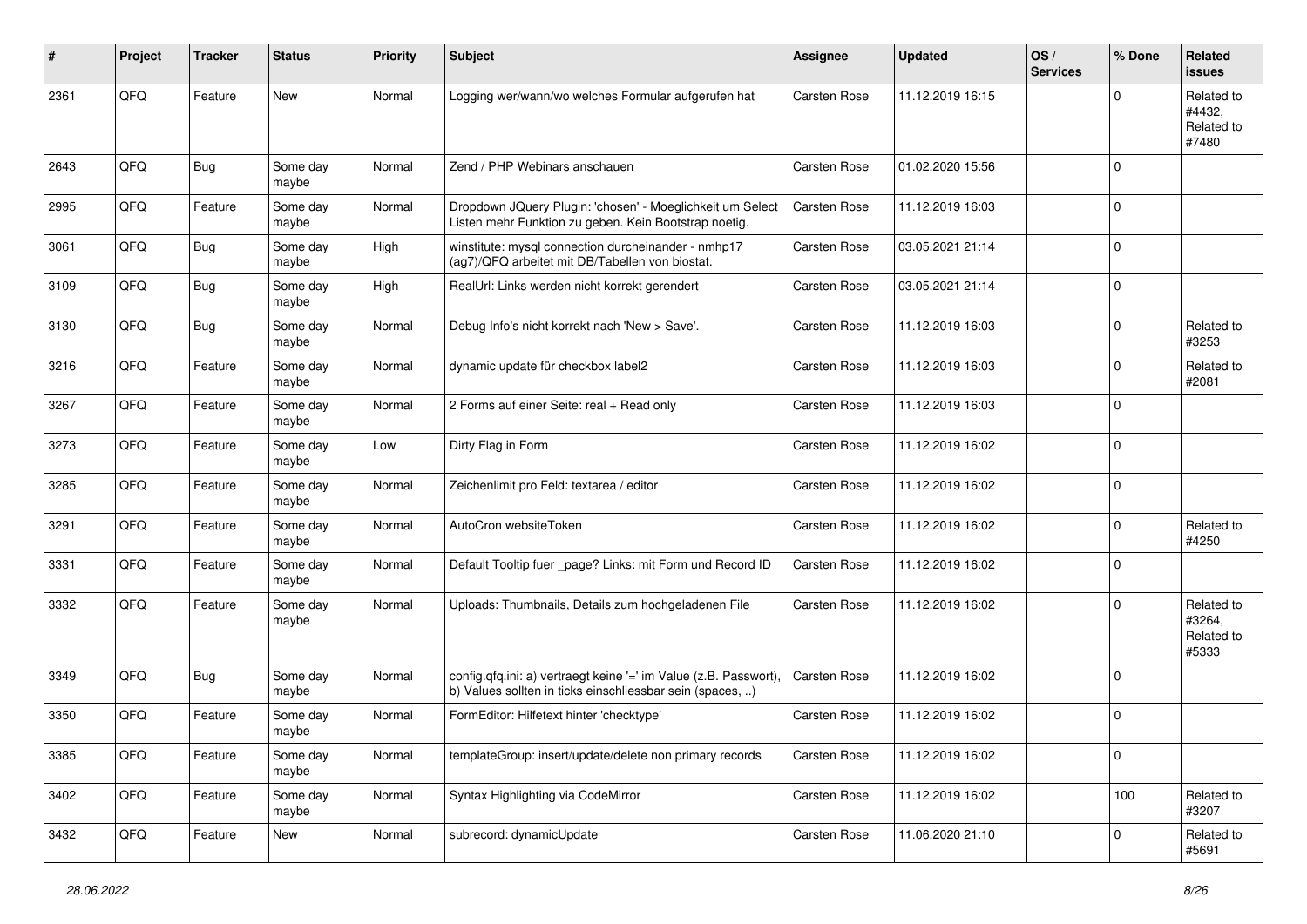| ∦    | Project | <b>Tracker</b> | <b>Status</b>     | <b>Priority</b> | <b>Subject</b>                                                                                                                               | <b>Assignee</b>     | <b>Updated</b>   | OS/<br><b>Services</b> | % Done   | <b>Related</b><br><b>issues</b>             |
|------|---------|----------------|-------------------|-----------------|----------------------------------------------------------------------------------------------------------------------------------------------|---------------------|------------------|------------------------|----------|---------------------------------------------|
| 3457 | QFQ     | Feature        | Some day<br>maybe | Normal          | LDAP: concat multi values to one single entry                                                                                                | <b>Carsten Rose</b> | 11.12.2019 16:02 |                        | $\Omega$ |                                             |
| 3458 | QFQ     | Feature        | Some day<br>maybe | Normal          | Display 'Edit Form Element'-Checkbox on form: should<br>depend on FE Group                                                                   | <b>Carsten Rose</b> | 11.12.2019 16:02 |                        | $\Omega$ | Related to<br>#3447                         |
| 3504 | QFQ     | Feature        | New               | Normal          | Logging: welche Action FEs werden wann wie ausgefuehrt                                                                                       | Carsten Rose        | 01.02.2020 23:21 |                        | $\Omega$ | Related to<br>#5458,<br>Related to<br>#4092 |
| 3537 | QFQ     | Feature        | Some day<br>maybe | Low             | SHOW COLUMNS FROM tableName - Extend '{{!'<br>definition                                                                                     | <b>Carsten Rose</b> | 11.12.2019 16:02 |                        | $\Omega$ |                                             |
| 3547 | QFQ     | Bug            | <b>New</b>        | Normal          | FE of type 'note' causes writing of empty fields.                                                                                            | <b>Carsten Rose</b> | 01.02.2020 23:21 |                        | $\Omega$ |                                             |
| 3570 | QFQ     | Bug            | Some day<br>maybe | High            | Formular mit prmitnew permitEdit=Always wird nicht<br>aufgerufen (ist leer)                                                                  | <b>Carsten Rose</b> | 03.05.2021 21:14 |                        | $\Omega$ |                                             |
| 3588 | QFQ     | <b>Bug</b>     | Some day<br>maybe | Normal          | templateGroup: versteckte Elemente werden weiterhin<br>gespeichert.                                                                          | Carsten Rose        | 11.12.2019 16:02 |                        | $\Omega$ |                                             |
| 3666 | QFQ     | Feature        | Some day<br>maybe | Normal          | a) Performance Messung: mysql_real_escape_string() im<br>Vergleich zu str_replace(), b) doppeltes Aufrufen von<br>mysql_real_escape_string() | Carsten Rose        | 11.12.2019 16:02 |                        | $\Omega$ |                                             |
| 3677 | QFQ     | Feature        | Some day<br>maybe | Normal          | wkhtmltopdf: FE User access prohibited, if client IP changes<br>\$TYPO3_CONF_VARS[FE][lockIP]                                                | <b>Carsten Rose</b> | 11.12.2019 16:02 |                        | $\Omega$ |                                             |
| 3682 | QFQ     | Bug            | Some day<br>maybe | Normal          | Dynamic update: Radio buttons                                                                                                                | Carsten Rose        | 11.12.2019 16:02 |                        | $\Omega$ |                                             |
| 3708 | QFQ     | Feature        | Some day<br>maybe | Normal          | Form: input - 'specialchars', 'none'  gewisse tags erlauben.<br>andere verbieten                                                             | <b>Carsten Rose</b> | 11.12.2019 16:02 |                        | $\Omega$ | Related to<br>#14320                        |
| 3727 | QFQ     | Feature        | New               | High            | Security: Session Hijacking erschweren                                                                                                       | <b>Carsten Rose</b> | 03.05.2021 21:14 |                        | $\Omega$ |                                             |
| 3750 | QFQ     | Bug            | Some day<br>maybe | Normal          | FE in a row: if one violates check, all are red                                                                                              | <b>Carsten Rose</b> | 11.12.2019 16:03 |                        | $\Omega$ |                                             |
| 3782 | QFQ     | Bug            | Priorize          | Normal          | Bei fehlerhafter Eingabe (z.B. Datum) sollte das erwartete<br>Format angezeigt werden                                                        | <b>Carsten Rose</b> | 01.02.2020 10:13 |                        | $\Omega$ |                                             |
| 3811 | QFQ     | Bug            | Some day<br>maybe | Normal          | Dynamic Update: extraButtonInfo - Text aktualisieren                                                                                         | <b>Carsten Rose</b> | 11.12.2019 16:03 |                        | 0        | Related to<br>#11517                        |
| 3848 | QFQ     | Feature        | Some day<br>maybe | High            | Antivirus check fuer Upload files in qfq?                                                                                                    | <b>Carsten Rose</b> | 03.05.2021 21:14 |                        | $\Omega$ | Related to<br>#4131                         |
| 3864 | QFQ     | Feature        | New               | Normal          | Encrypt / decrypt field                                                                                                                      | Carsten Rose        | 08.03.2021 18:08 |                        | $\Omega$ |                                             |
| 3867 | QFQ     | Feature        | Priorize          | Normal          | Readonly Formular: Template Groups add/delete<br>ausbeldnen                                                                                  | Carsten Rose        | 05.05.2021 22:12 |                        | $\Omega$ |                                             |
| 3877 | QFQ     | Feature        | Some day<br>maybe | Normal          | FormEditor: die Felder die aktuell nicht gebraucht werden<br>nur auf readonly/disabled setzen (nicht ausblenden > das<br>irritiert.          | <b>Carsten Rose</b> | 11.12.2019 16:03 |                        | $\Omega$ |                                             |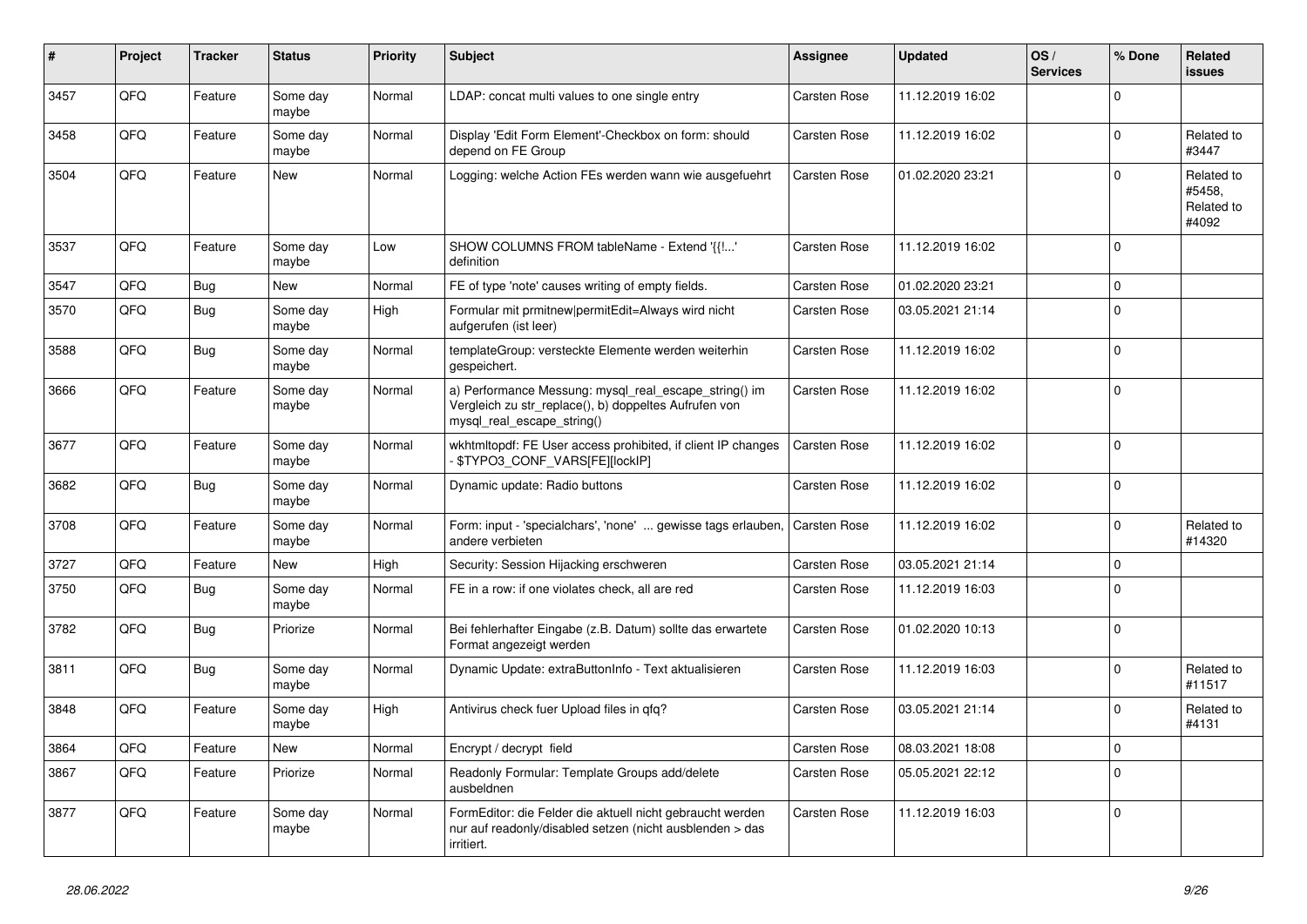| #    | Project | <b>Tracker</b> | <b>Status</b>     | <b>Priority</b> | <b>Subject</b>                                                                                                       | <b>Assignee</b>     | <b>Updated</b>   | OS/<br><b>Services</b> | % Done   | Related<br><b>issues</b>                    |
|------|---------|----------------|-------------------|-----------------|----------------------------------------------------------------------------------------------------------------------|---------------------|------------------|------------------------|----------|---------------------------------------------|
| 3882 | QFQ     | Bug            | Some day<br>maybe | Normal          | templateGroup: disable 'add' if limit is reached - funktioniert<br>nicht wenn bereits records existierten            | <b>Carsten Rose</b> | 11.12.2019 16:03 |                        | $\Omega$ |                                             |
| 3895 | QFQ     | <b>Bug</b>     | Some day<br>maybe | Normal          | typeahead pedantic: on lehrkredit Idap webpass - if only one<br>person is in dropdown, such person can't be selected | Carsten Rose        | 11.12.2019 16:03 |                        | $\Omega$ |                                             |
| 3900 | QFQ     | Feature        | Some day<br>maybe | Normal          | Extend documentation of 'Copy / Paste'                                                                               | <b>Carsten Rose</b> | 11.12.2019 16:03 |                        | $\Omega$ | Related to<br>#3899                         |
| 3905 | QFQ     | Feature        | Some day<br>maybe | Normal          | Documentation: Best Practice anhand eines Online<br>Bewerbungstools                                                  | <b>Carsten Rose</b> | 11.12.2019 16:03 |                        | $\Omega$ |                                             |
| 3941 | QFQ     | Feature        | Some day<br>maybe | Normal          | sqlAfter: es sollten mehrere moeglich sein                                                                           | Carsten Rose        | 11.12.2019 16:03 |                        | $\Omega$ | Related to<br>#3942                         |
| 3942 | QFQ     | Feature        | Some day<br>maybe | Normal          | Action Elemente: neu generierte IDs via FE weitergeben                                                               | <b>Carsten Rose</b> | 11.12.2019 16:03 |                        | $\Omega$ | Related to<br>#3941                         |
| 3947 | QFQ     | Feature        | Some day<br>maybe | Normal          | Attack detectect: logout current user                                                                                | <b>Carsten Rose</b> | 11.12.2019 16:03 |                        | $\Omega$ | Related to<br>#5458,<br>Related to<br>#6299 |
| 3967 | QFQ     | Feature        | Some day<br>maybe | High            | Report: Checkbox, Radio, Dropdown, Input welches ohne<br>Submit funktioniert - 'Inline-Form'                         | <b>Carsten Rose</b> | 03.05.2021 21:14 |                        | $\Omega$ |                                             |
| 3990 | QFQ     | Feature        | Some day<br>maybe | High            | custom class definition: add space automatically                                                                     | Carsten Rose        | 03.05.2021 21:14 |                        | $\Omega$ |                                             |
| 3991 | QFQ     | Feature        | Some day<br>maybe | Normal          | report: Columnname '_skipWrap' skips 'fbeg', 'fend'                                                                  | Carsten Rose        | 11.12.2019 16:03 |                        | $\Omega$ |                                             |
| 4008 | QFQ     | <b>Bug</b>     | Some day<br>maybe | Normal          | FormElemen.type=sendmail: wrong 'TO' if 'real<br>name <rea@mail.to>' is used</rea@mail.to>                           | <b>Carsten Rose</b> | 11.12.2019 16:03 |                        | $\Omega$ |                                             |
| 4018 | QFQ     | Feature        | Some day<br>maybe | Normal          | typeahead: solve problem with potential long query<br>parameter                                                      | <b>Carsten Rose</b> | 11.12.2019 16:03 |                        | $\Omega$ |                                             |
| 4023 | QFQ     | Feature        | <b>New</b>        | Normal          | prepared statements - FE action: salveld, sgllnsert,<br>sqlUpdate, sqlDelete, sqlBefore, sqlAfter                    | <b>Carsten Rose</b> | 11.12.2019 16:15 |                        | $\Omega$ |                                             |
| 4026 | QFQ     | Feature        | Some day<br>maybe | Normal          | sglLog.sgl: log number of FE.id                                                                                      | <b>Carsten Rose</b> | 11.12.2019 16:03 |                        | $\Omega$ | Related to<br>#5458                         |
| 4050 | QFQ     | Feature        | New               | Normal          | sql.log: 1) FormElement ID which causes a specific action,<br>2) Result in the same row.                             | <b>Carsten Rose</b> | 15.04.2020 11:35 |                        | $\Omega$ | Related to<br>#5458                         |
| 4082 | QFQ     | Feature        | <b>New</b>        | Normal          | Dynamic Update: modeSql - useful default                                                                             | <b>Carsten Rose</b> | 01.02.2020 23:22 |                        | $\Omega$ |                                             |
| 4092 | QFQ     | Bug            | Some day<br>maybe | Normal          | 1) Logging verbessern wann welches FE warum ausgefuehrt<br>wird, 2) Documentation: Best Practice Template Group      | <b>Carsten Rose</b> | 01.02.2020 23:19 |                        | $\Omega$ | Related to<br>#3504                         |
| 4197 | QFQ     | Feature        | Some day<br>maybe | Normal          | Unit Test fuer JSON Stream von QuickFormQuery.php ><br>doForm()                                                      | <b>Carsten Rose</b> | 11.12.2019 16:03 |                        | $\Omega$ |                                             |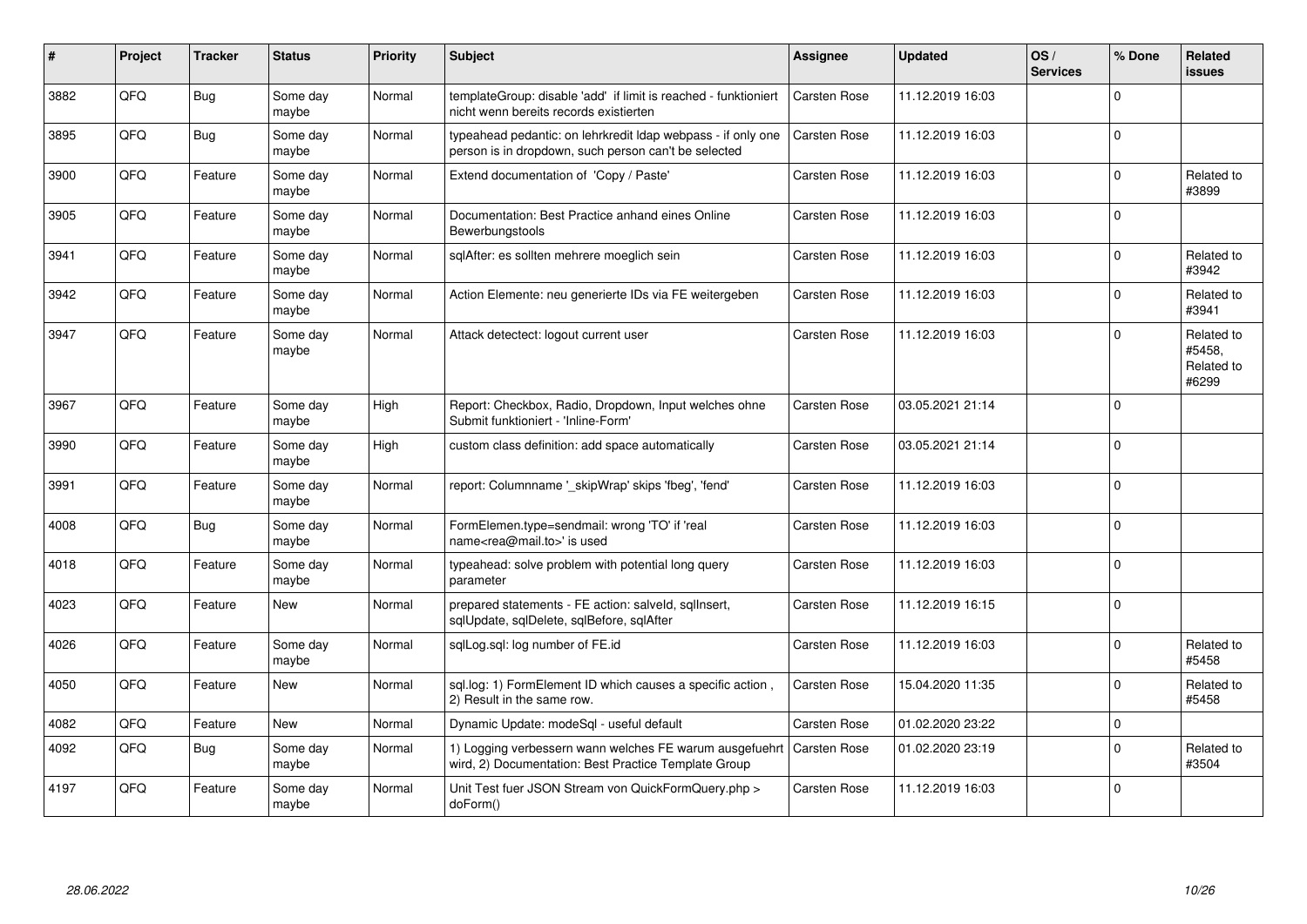| #    | Project | <b>Tracker</b> | <b>Status</b>     | <b>Priority</b> | <b>Subject</b>                                                                                                          | <b>Assignee</b>     | <b>Updated</b>   | OS/<br><b>Services</b> | % Done      | Related<br><b>issues</b>                    |
|------|---------|----------------|-------------------|-----------------|-------------------------------------------------------------------------------------------------------------------------|---------------------|------------------|------------------------|-------------|---------------------------------------------|
| 4250 | QFQ     | Feature        | <b>New</b>        | Normal          | AutoCron in QFQ via PHP                                                                                                 | <b>Carsten Rose</b> | 01.02.2020 23:21 |                        | $\Omega$    | Related to<br>#3292,<br>Related to<br>#3291 |
| 4258 | QFQ     | Feature        | Some day<br>maybe | High            | <b>System Defaults: Forms</b>                                                                                           | Carsten Rose        | 03.05.2021 21:14 |                        | $\Omega$    |                                             |
| 4259 | QFQ     | Feature        | Some day<br>maybe | Normal          | Instant trigger a cron job                                                                                              | Carsten Rose        | 11.12.2019 16:03 |                        | $\Omega$    |                                             |
| 4279 | QFQ     | Bug            | Some day<br>maybe | High            | config.linkVars lost                                                                                                    | <b>Carsten Rose</b> | 03.05.2021 21:14 |                        | $\Omega$    |                                             |
| 4293 | QFQ     | <b>Bug</b>     | Some day<br>maybe | Normal          | Download broken if token 'd:' is missing - but no error<br>message                                                      | <b>Carsten Rose</b> | 11.12.2019 16:03 |                        | $\Omega$    | Related to<br>#7514                         |
| 4328 | QFQ     | <b>Bug</b>     | Some day<br>maybe | Normal          | Error Message: Show FE name/number on problems in FE                                                                    | <b>Carsten Rose</b> | 01.02.2020 23:20 |                        | $\Omega$    |                                             |
| 4330 | QFQ     | Feature        | Some day<br>maybe | Normal          | Error Message: report missing {{ / }} in sqlUpdate, sqlInsert,<br>sqlDelete, sqlAfter, sqlBefore in FE action elements. | <b>Carsten Rose</b> | 01.02.2020 23:20 |                        | 0           |                                             |
| 4343 | QFQ     | Feature        | Some day<br>maybe | Normal          | Link: Classifier to add 'attributes'                                                                                    | <b>Carsten Rose</b> | 01.02.2020 23:20 |                        | $\Omega$    | Related to<br>#14077                        |
| 4349 | QFQ     | Feature        | Some day<br>maybe | Normal          | link download: downloaded external URL to<br>deliver/concatenate - check mimetipe and handle it correctly               | <b>Carsten Rose</b> | 11.12.2019 16:02 |                        | $\Omega$    |                                             |
| 4365 | QFQ     | Feature        | Some day<br>maybe | Normal          | Multi Language: new way of config                                                                                       | Carsten Rose        | 01.02.2020 23:20 |                        | $\Omega$    |                                             |
| 4413 | QFQ     | Feature        | <b>New</b>        | Normal          | fieldset: show/hidden, modeSql, dynamicUpdate                                                                           | <b>Carsten Rose</b> | 09.02.2022 15:19 |                        | $\mathbf 0$ |                                             |
| 4528 | QFQ     | Bug            | Some day<br>maybe | Normal          | extraButtonLock mit SQLAhead Bug                                                                                        | <b>Carsten Rose</b> | 01.02.2020 23:19 |                        | $\Omega$    |                                             |
| 4549 | QFQ     | Bug            | Some day<br>maybe | Normal          | TemplateGroups: FE.type SELECT loose selected value<br>after save                                                       | <b>Carsten Rose</b> | 01.02.2020 23:20 |                        | $\Omega$    | Related to<br>#4548,<br>Related to<br>#4771 |
| 4583 | QFQ     | Bug            | Some day<br>maybe | Normal          | Dynamic Update bei TypeAhead Feldern                                                                                    | <b>Carsten Rose</b> | 01.02.2020 23:19 |                        | $\Omega$    |                                             |
| 4606 | QFQ     | Feature        | Some day<br>maybe | Normal          | link: qualifier to render bootstrap button                                                                              | <b>Carsten Rose</b> | 01.02.2020 23:19 |                        | $\Omega$    |                                             |
| 4650 | QFQ     | Feature        | Some day<br>maybe | Normal          | Convert html to doc/rtf                                                                                                 | Carsten Rose        | 01.02.2020 23:20 |                        | $\Omega$    | Related to<br>#10704                        |
| 4651 | QFQ     | Bug            | Some day<br>maybe | Normal          | Loading document" Modal wird angezeigt bei uzhcd type=2<br>Ansicht                                                      | <b>Carsten Rose</b> | 01.02.2020 23:20 |                        | $\mathbf 0$ |                                             |
| 4652 | QFQ     | Feature        | Some day<br>maybe | Normal          | UZH CD: Weiterleitung auf benutzerdefinierte 403/404 Seite                                                              | <b>Carsten Rose</b> | 01.02.2020 23:20 |                        | $\Omega$    |                                             |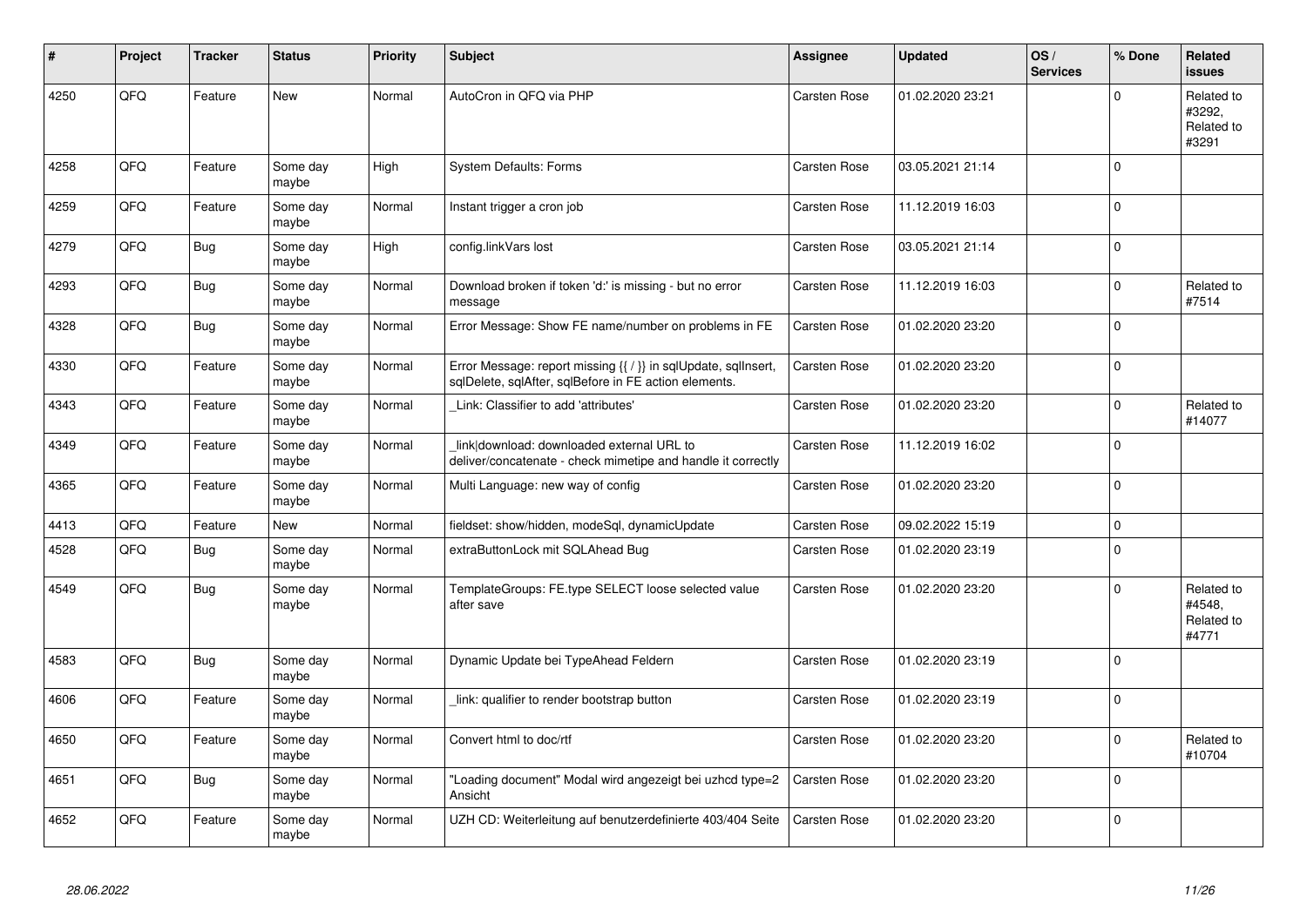| #    | Project | <b>Tracker</b> | <b>Status</b>     | <b>Priority</b> | Subject                                                                                                              | <b>Assignee</b>     | <b>Updated</b>   | OS/<br><b>Services</b> | % Done      | Related<br><b>issues</b>                       |
|------|---------|----------------|-------------------|-----------------|----------------------------------------------------------------------------------------------------------------------|---------------------|------------------|------------------------|-------------|------------------------------------------------|
| 4659 | QFQ     | <b>Bug</b>     | Some day<br>maybe | Normal          | infoButtonExtra                                                                                                      | <b>Carsten Rose</b> | 01.02.2020 23:20 |                        | $\mathbf 0$ |                                                |
| 4756 | QFQ     | <b>Bug</b>     | New               | Normal          | Form dirty even nothing changes                                                                                      | <b>Carsten Rose</b> | 11.12.2019 16:16 |                        | $\mathbf 0$ |                                                |
| 4757 | QFQ     | Feature        | Some day<br>maybe | Normal          | Test subrecord: download links ok? Links ok?                                                                         | <b>Carsten Rose</b> | 01.02.2020 23:20 |                        | $\mathbf 0$ |                                                |
| 4771 | QFQ     | Bug            | Some day<br>maybe | Normal          | qfq: select-down-values empty after save (edit-form for<br>program administrators)                                   | <b>Carsten Rose</b> | 01.02.2020 23:20 |                        | $\mathbf 0$ | Related to<br>#4549, Has<br>duplicate<br>#4282 |
| 4839 | QFQ     | Feature        | Some day<br>maybe | Normal          | qfq-handle in <head> Abschnitt</head>                                                                                | <b>Carsten Rose</b> | 11.12.2019 16:02 |                        | $\mathbf 0$ |                                                |
| 4869 | QFQ     | Feature        | Some day<br>maybe | Normal          | Dynamic Update (show, hide, readonly?, required?) for<br><b>Template Group Elements</b>                              | <b>Carsten Rose</b> | 01.02.2020 23:19 |                        | $\Omega$    | Related to<br>#4865                            |
| 4872 | QFQ     | Feature        | Some day<br>maybe | Normal          | Fields of Typo3 page available in STORE_TYPO3                                                                        | <b>Carsten Rose</b> | 01.02.2020 23:19 |                        | $\mathbf 0$ |                                                |
| 4956 | QFQ     | Feature        | Some day<br>maybe | Normal          | Sendmail: Benutzerdefinierte Headers                                                                                 | <b>Carsten Rose</b> | 11.12.2019 16:02 |                        | $\mathbf 0$ |                                                |
| 5021 | QFQ     | <b>Bug</b>     | Some day<br>maybe | Normal          | FE.typ=extra - during save displays error 'datum2' already<br>filled in STORE_SIP - the value is stored nevertheless | <b>Carsten Rose</b> | 01.02.2020 23:19 |                        | $\mathbf 0$ | Related to<br>#3875                            |
| 5131 | QFQ     | Feature        | New               | Normal          | Activate Spin Gear ('wait/busy' indicator) via LINK attribute                                                        | <b>Carsten Rose</b> | 01.02.2020 23:21 |                        | $\mathbf 0$ |                                                |
| 5132 | QFQ     | Feature        | Some day<br>maybe | Normal          | Error Message sendmail missing attachment: more details                                                              | <b>Carsten Rose</b> | 01.02.2020 23:19 |                        | $\mathbf 0$ |                                                |
| 5221 | QFQ     | Bug            | <b>New</b>        | High            | Download Dialog: Bleibt stehen in FF wenn Datei<br>automatisch gespeichert wird.                                     | <b>Carsten Rose</b> | 03.05.2021 21:14 |                        | $\mathbf 0$ |                                                |
| 5305 | QFQ     | Bug            | New               | Normal          | Upload FormElement: nicht disabled by readonly Form                                                                  | <b>Carsten Rose</b> | 16.06.2021 13:43 |                        | $\mathbf 0$ | Related to<br>#9347,<br>Related to<br>#9834    |
| 5345 | QFQ     | Feature        | New               | Normal          | Report: UPDATE / INSERT / DELETE statements should<br>trigger subqueries, depending on the result.                   | <b>Carsten Rose</b> | 27.05.2020 16:11 |                        | $\mathbf 0$ |                                                |
| 5428 | QFQ     | Feature        | Some day<br>maybe | Normal          | secure thumbnail: late render on access.                                                                             | <b>Carsten Rose</b> | 01.02.2020 23:20 |                        | $\mathbf 0$ |                                                |
| 5459 | QFQ     | <b>Bug</b>     | New               | High            | Multi DB: spread system tables between 'QFQ' and<br>'Data'-DB                                                        | <b>Carsten Rose</b> | 03.05.2021 21:14 |                        | $\mathbf 0$ | Related to<br>#4720                            |
| 5480 | QFQ     | Feature        | Some day<br>maybe | Normal          | QFQ: Dokumentation mit Screenshots versehen                                                                          | Carsten Rose        | 01.02.2020 23:20 |                        | $\mathbf 0$ | Related to<br>#9879                            |
| 5548 | QFQ     | Feature        | Some day<br>maybe | Normal          | 801 Textfiles/Scriptfiles als Thumbnail                                                                              | <b>Carsten Rose</b> | 07.03.2022 16:26 |                        | $\mathbf 0$ |                                                |
| 5557 | QFG     | <b>Bug</b>     | Some day<br>maybe | Normal          | Form load: STORE_RECORD filled, but should be empty                                                                  | Carsten Rose        | 01.02.2020 23:19 |                        | $\mathbf 0$ |                                                |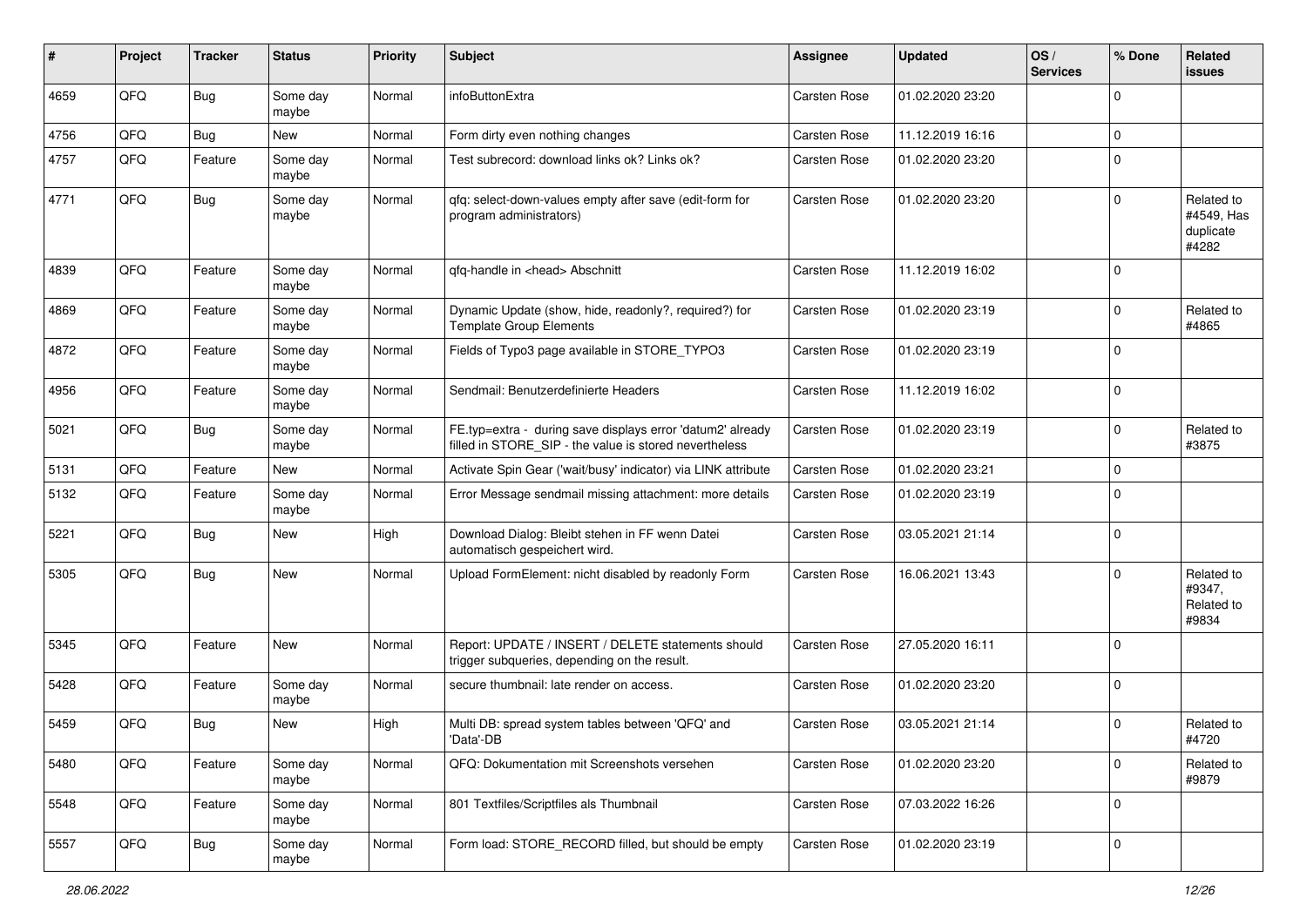| ∦    | Project | <b>Tracker</b> | <b>Status</b>     | <b>Priority</b> | Subject                                                                                               | <b>Assignee</b>     | <b>Updated</b>   | OS/<br><b>Services</b> | % Done      | Related<br>issues                           |
|------|---------|----------------|-------------------|-----------------|-------------------------------------------------------------------------------------------------------|---------------------|------------------|------------------------|-------------|---------------------------------------------|
| 5559 | QFQ     | Bug            | <b>New</b>        | Normal          | FE.type = Upload: 'accept' might contain variables                                                    | Carsten Rose        | 11.05.2020 21:23 |                        | $\Omega$    |                                             |
| 5576 | QFQ     | Bug            | <b>New</b>        | Normal          | Using MySQL 'DROP' requires privilege - wich is not really<br>necessary.                              | <b>Carsten Rose</b> | 01.02.2020 23:21 |                        | $\Omega$    |                                             |
| 5579 | QFQ     | Feature        | Some day<br>maybe | Normal          | Enhance Doc / Presentation: variable type 'link column type'                                          | <b>Carsten Rose</b> | 01.02.2020 23:19 |                        | $\Omega$    |                                             |
| 5665 | QFQ     | Feature        | Some day<br>maybe | Normal          | Versuch das '{{!' nicht mehr noetig ist.                                                              | <b>Carsten Rose</b> | 01.02.2020 23:20 |                        | $\Omega$    | Related to<br>#7432,<br>Related to<br>#7434 |
| 5695 | QFQ     | Feature        | In Progress       | Normal          | Multiform                                                                                             | <b>Carsten Rose</b> | 02.01.2021 18:38 |                        | $\mathbf 0$ |                                             |
| 5706 | QFQ     | Bug            | Some day<br>maybe | Normal          | upload: fileDestination needs to be sanatized                                                         | Carsten Rose        | 01.02.2020 23:19 |                        | $\Omega$    |                                             |
| 5715 | QFQ     | Feature        | <b>New</b>        | High            | PDF Caching                                                                                           | <b>Carsten Rose</b> | 03.05.2021 21:14 |                        | $\Omega$    | Related to<br>#5851,<br>Related to<br>#6357 |
| 5768 | QFQ     | Bug            | Some day<br>maybe | Normal          | '{{pageLanguage:T}}' missing if QFQ is called via api                                                 | <b>Carsten Rose</b> | 01.02.2020 23:19 |                        | $\Omega$    |                                             |
| 5782 | QFQ     | Feature        | <b>New</b>        | Normal          | NextCloud API                                                                                         | <b>Carsten Rose</b> | 01.02.2020 10:02 |                        | $\Omega$    |                                             |
| 5852 | QFQ     | Feature        | Some day<br>maybe | Normal          | Logging: mail.log / sql.log - im FE anzeigen und via AJAX<br>aktualisieren                            | Carsten Rose        | 01.02.2020 23:19 |                        | $\Omega$    | Related to<br>#5885                         |
| 5894 | QFQ     | Feature        | Feedback          | Normal          | Typeahead in Report: show/hide rows dynamically                                                       | <b>Carsten Rose</b> | 18.02.2022 08:50 |                        | $\Omega$    | Related to<br>#5893,<br>Related to<br>#5885 |
| 5942 | QFQ     | Feature        | Priorize          | Normal          | 'L' and 'type': append to links, generate via '_link' by using<br>'u:' .                              | <b>Carsten Rose</b> | 01.02.2020 10:13 |                        | $\mathbf 0$ |                                             |
| 5983 | QFQ     | Feature        | Some day<br>maybe | Normal          | Form Submit (save & update): normalize date/-time FE                                                  | <b>Carsten Rose</b> | 01.02.2020 23:19 |                        | $\Omega$    |                                             |
| 5991 | QFQ     | Bug            | Some day<br>maybe | Normal          | URLs with ' ' or long parameter are problematic                                                       | <b>Carsten Rose</b> | 01.02.2020 23:19 |                        | $\Omega$    |                                             |
| 6116 | QFQ     | Bug            | Priorize          | High            | value of checkbox not saved                                                                           | <b>Carsten Rose</b> | 07.12.2021 17:19 |                        | $\Omega$    |                                             |
| 6250 | QFQ     | Feature        | In Progress       | Normal          | Enhance layout: a) Subrecord, b) Subrecord-Title                                                      | <b>Carsten Rose</b> | 01.02.2020 23:22 |                        | $\Omega$    | Related to<br>#5391                         |
| 6261 | QFQ     | Feature        | New               | Normal          | Persistent SIP                                                                                        | Carsten Rose        | 12.06.2021 09:07 |                        | $\Omega$    | Related to<br>#10819                        |
| 6289 | QFQ     | Feature        | <b>New</b>        | Normal          | Form: Log                                                                                             | Carsten Rose        | 01.02.2020 23:21 |                        | $\mathbf 0$ |                                             |
| 6292 | QFQ     | Feature        | New               | Normal          | Download: File speichern mit Hash aber original Filename in<br>der Datenbank vermerken fuer Downloads | Carsten Rose        | 01.02.2020 23:21 |                        | $\mathbf 0$ |                                             |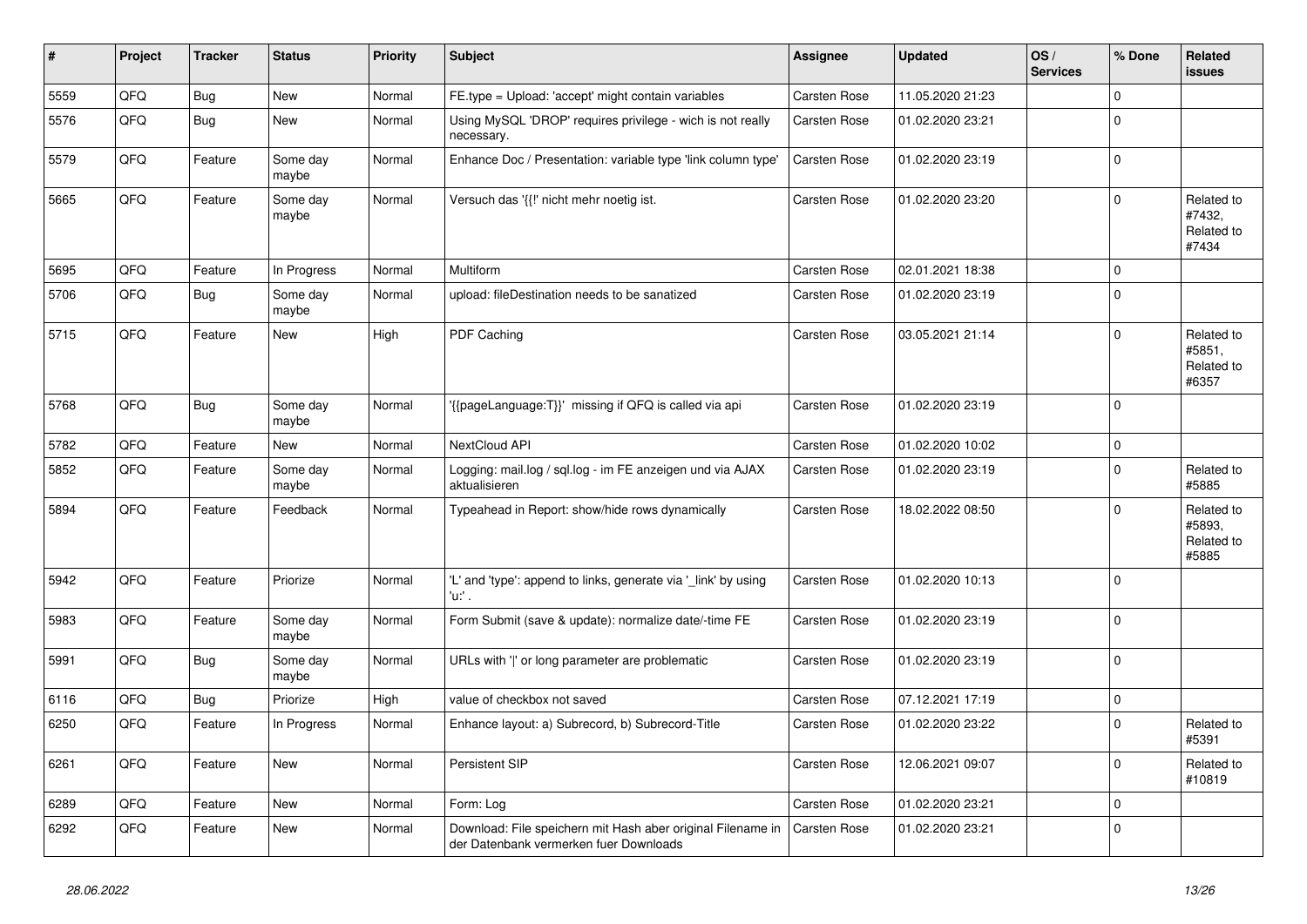| #    | Project | <b>Tracker</b> | <b>Status</b>     | <b>Priority</b> | <b>Subject</b>                                                                                                             | Assignee            | <b>Updated</b>   | OS/<br><b>Services</b> | % Done      | <b>Related</b><br><b>issues</b>             |
|------|---------|----------------|-------------------|-----------------|----------------------------------------------------------------------------------------------------------------------------|---------------------|------------------|------------------------|-------------|---------------------------------------------|
| 6437 | QFQ     | Feature        | <b>New</b>        | Normal          | Neuer Mode Button bei FormElementen                                                                                        | <b>Carsten Rose</b> | 01.02.2020 23:21 |                        | $\Omega$    | Related to<br>#9668.<br>Blocked by<br>#9678 |
| 6462 | QFQ     | Bug            | <b>New</b>        | Normal          | File Upload: Nutzlose Fehlermeldung wenn Datei zu gross                                                                    | Carsten Rose        | 01.02.2020 23:21 |                        | $\Omega$    | Related to<br>#6139                         |
| 6483 | QFQ     | <b>Bug</b>     | <b>New</b>        | Normal          | R Store funktioniert nicht bei 'Report Notation' im FE                                                                     | Carsten Rose        | 01.02.2020 23:21 |                        | $\Omega$    |                                             |
| 6574 | QFQ     | Bug            | Priorize          | Normal          | gfg.log: Fehlermeldung wurde angezeigt, aber nicht geloggt                                                                 | Carsten Rose        | 01.02.2020 10:13 |                        | $\mathbf 0$ |                                             |
| 6594 | QFQ     | Feature        | <b>New</b>        | Normal          | Excel: on download, check if there is a valid sip                                                                          | Carsten Rose        | 01.02.2020 23:21 |                        | $\Omega$    |                                             |
| 6602 | QFQ     | Feature        | <b>New</b>        | Normal          | Formlet: in Report auf Mausklick ein mini-form oeffnen                                                                     | <b>Carsten Rose</b> | 11.12.2019 16:16 |                        | $\Omega$    |                                             |
| 6609 | QFQ     | Feature        | New               | Normal          | Formlet: JSON API erweitern                                                                                                | Carsten Rose        | 01.02.2020 23:21 |                        | 50          |                                             |
| 6677 | QFQ     | <b>Bug</b>     | New               | Normal          | Error message FE Action Element: no/wrong FE reference<br>who cause the problem.                                           | <b>Carsten Rose</b> | 01.02.2020 23:21 |                        | $\Omega$    |                                             |
| 6715 | QFQ     | Feature        | Some day<br>maybe | Normal          | Code-Refactoring: dbArray vereinheitlichen                                                                                 | <b>Carsten Rose</b> | 11.12.2019 16:02 |                        | $\Omega$    |                                             |
| 6723 | QFQ     | Feature        | <b>New</b>        | Normal          | Report QFQ Installation and Version                                                                                        | <b>Carsten Rose</b> | 12.06.2021 09:07 |                        | $\mathbf 0$ |                                             |
| 6765 | QFQ     | Feature        | <b>New</b>        | Normal          | Moeglichkeit via QFQ eigene Logs zu schreiben                                                                              | Carsten Rose        | 01.02.2020 23:21 |                        | $\Omega$    |                                             |
| 6855 | QFQ     | Feature        | <b>New</b>        | Normal          | With {{feUser:U}}!={{feUser:T}}: Save / Delete: only possible<br>with {{feUserSave:U}}='yes' and '{{feUserDelete:U}}='yes' | <b>Carsten Rose</b> | 01.02.2020 23:21 |                        | $\Omega$    |                                             |
| 6912 | QFQ     | Bug            | New               | Normal          | error Message Var 'deadline' already set in SIP - in Form<br>with FE.value={{deadline:R:::{{deadlinePeriod:Y}}}}           | Carsten Rose        | 01.02.2020 23:21 |                        | $\Omega$    |                                             |
| 6998 | QFQ     | Feature        | Priorize          | Normal          | Form: with debug=on show column information as tooltip of<br>column label                                                  | Carsten Rose        | 01.02.2020 10:13 |                        | $\Omega$    |                                             |
| 7002 | QFQ     | <b>Bug</b>     | <b>New</b>        | Normal          | Dynamic Update: row does not disappear / appear                                                                            | <b>Carsten Rose</b> | 01.02.2020 23:22 |                        | $\mathbf 0$ |                                             |
| 7014 | QFQ     | Bug            | <b>New</b>        | Normal          | Sending invalid emails succeeds when<br>debug.redirectAllMailTo is set                                                     | Carsten Rose        | 01.02.2020 23:21 |                        | $\Omega$    |                                             |
| 7099 | QFQ     | Feature        | <b>New</b>        | Normal          | Redesign FormEditor                                                                                                        | Carsten Rose        | 01.02.2020 23:21 |                        | $\Omega$    |                                             |
| 7102 | QFQ     | Feature        | New               | Normal          | Comment sign in report: '#' and '--'                                                                                       | Carsten Rose        | 01.02.2020 23:21 |                        | $\mathbf 0$ |                                             |
| 7107 | QFQ     | Feature        | Some day<br>maybe | Normal          | Showcase Registration Tool: Anmeldung / Administration :<br>Liste Anmeldungen / Emaileinaldung                             | <b>Carsten Rose</b> | 11.12.2019 16:01 |                        | $\Omega$    |                                             |
| 7109 | QFQ     | Feature        | <b>New</b>        | Normal          | Dynamic Updates: row/element hide                                                                                          | Carsten Rose        | 01.02.2020 23:22 |                        | $\Omega$    | Has<br>duplicate<br>#4081                   |
| 7119 | QFQ     | Feature        | <b>New</b>        | Normal          | Upload: scaleDownWidth, scaleDownHeight                                                                                    | Carsten Rose        | 01.02.2020 23:21 |                        | $\Omega$    |                                             |
| 7175 | QFQ     | Feature        | <b>New</b>        | Normal          | Upload: md5 hash as filename                                                                                               | Carsten Rose        | 01.02.2020 23:21 |                        | $\Omega$    |                                             |
| 7217 | QFQ     | Feature        | Priorize          | Normal          | Download: notice User if `_sip=?` is missing                                                                               | Carsten Rose        | 01.02.2020 10:13 |                        | $\Omega$    |                                             |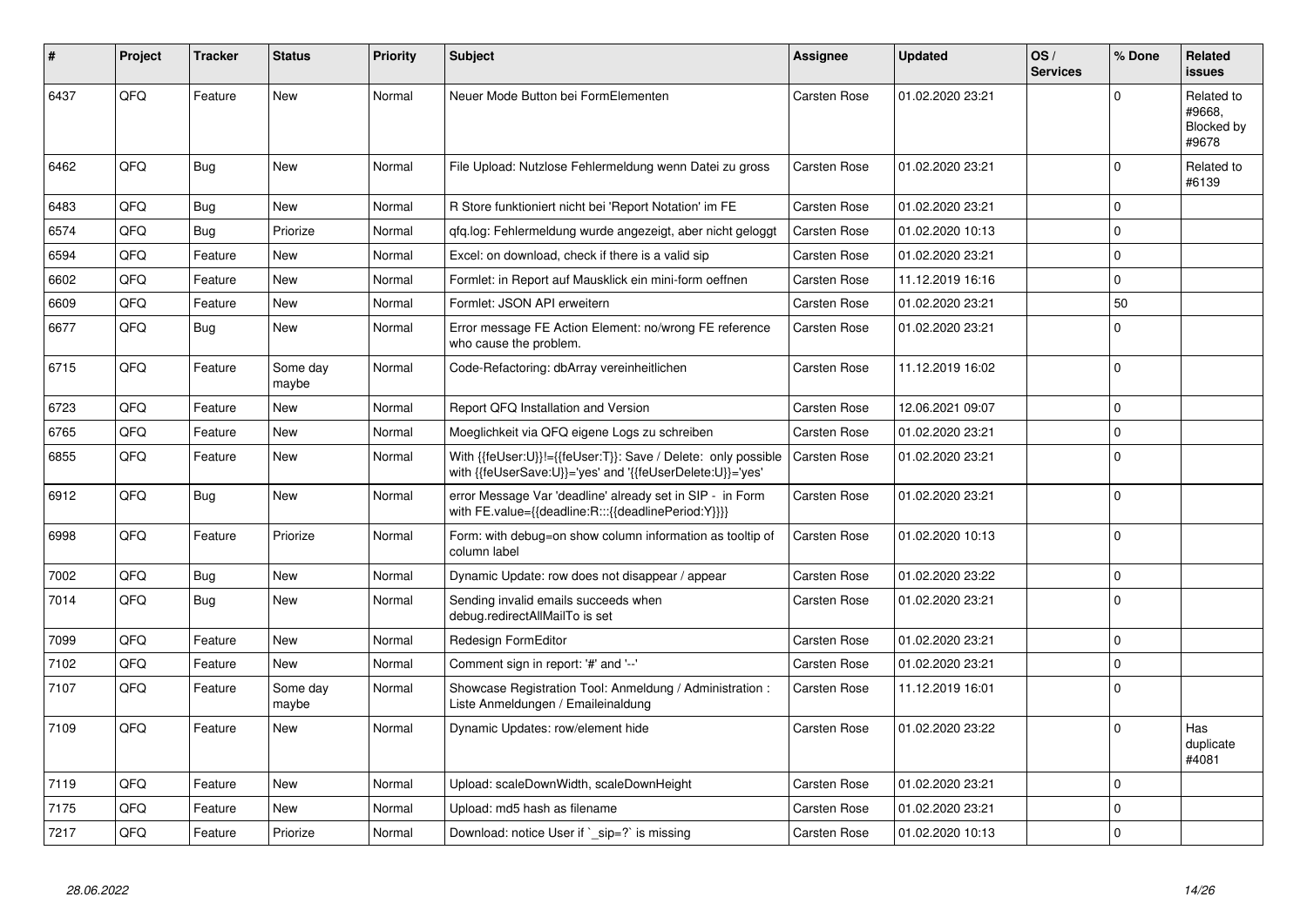| #    | Project | <b>Tracker</b> | <b>Status</b>     | <b>Priority</b> | <b>Subject</b>                                                                 | <b>Assignee</b>     | <b>Updated</b>   | OS/<br><b>Services</b> | % Done      | Related<br>issues          |
|------|---------|----------------|-------------------|-----------------|--------------------------------------------------------------------------------|---------------------|------------------|------------------------|-------------|----------------------------|
| 7219 | QFQ     | Bug            | <b>New</b>        | Normal          | typeSheadSql / typeAheadSqlPrefetch: change to curly<br>braces                 | Carsten Rose        | 01.02.2020 23:21 |                        | $\Omega$    |                            |
| 7239 | QFQ     | Feature        | New               | Normal          | TinyMCE: html tag whitelist                                                    | Carsten Rose        | 01.02.2020 23:21 |                        | $\Omega$    | Related to<br>#14320       |
| 7261 | QFQ     | Bug            | <b>New</b>        | Normal          | Report pathFilename for user without path, only the filename                   | <b>Carsten Rose</b> | 01.02.2020 23:21 |                        | $\Omega$    |                            |
| 7280 | QFQ     | Feature        | New               | Normal          | recently used table                                                            | Carsten Rose        | 01.02.2020 23:21 |                        | $\Omega$    |                            |
| 7290 | QFQ     | Feature        | Priorize          | Normal          | FormEditor: title as textarea if LEN(title)>60                                 | Carsten Rose        | 01.02.2020 10:13 |                        | 0           | <b>Blocked by</b><br>#7682 |
| 7336 | QFQ     | Feature        | Some day<br>maybe | Normal          | PDF Upload: disallow PDFs with specific Meta information                       | <b>Carsten Rose</b> | 11.12.2019 16:01 |                        | $\mathbf 0$ |                            |
| 7342 | QFG     | Feature        | New               | Normal          | add content = hide_this                                                        | <b>Carsten Rose</b> | 01.02.2020 23:21 |                        | 0           |                            |
| 7452 | QFQ     | Feature        | Some day<br>maybe | Normal          | automate deployment new QFQ version                                            | Carsten Rose        | 16.09.2021 15:10 |                        | $\Omega$    |                            |
| 7453 | QFQ     | Feature        | Some day<br>maybe | Normal          | import / export forms QFQ                                                      | Carsten Rose        | 16.09.2021 15:10 |                        | $\mathbf 0$ |                            |
| 7456 | QFQ     | Bug            | Some day<br>maybe | Low             | Todos in Code: solve or make ticket                                            | Carsten Rose        | 16.09.2021 15:10 |                        | $\mathbf 0$ |                            |
| 7480 | QFQ     | Feature        | <b>New</b>        | Normal          | Record History (Undo / Redo)                                                   | <b>Carsten Rose</b> | 11.12.2019 16:16 |                        | $\mathbf 0$ | Related to<br>#2361        |
| 7481 | QFQ     | Feature        | <b>New</b>        | Normal          | Detect 'BaseUrl' automatically                                                 | <b>Carsten Rose</b> | 01.02.2020 23:21 |                        | $\mathbf 0$ |                            |
| 7512 | QFQ     | Bug            | New               | Normal          | FE: inputType=number >> 'pattern' is not respected                             | <b>Carsten Rose</b> | 01.02.2020 23:22 |                        | $\mathbf 0$ |                            |
| 7513 | QFQ     | Bug            | New               | Normal          | Radios not correct aligned                                                     | Carsten Rose        | 01.02.2020 23:22 |                        | $\mathbf 0$ |                            |
| 7519 | QFQ     | Feature        | <b>New</b>        | Normal          | Select: Multi                                                                  | Carsten Rose        | 01.02.2020 23:22 |                        | 0           |                            |
| 7520 | QFQ     | Feature        | <b>New</b>        | Normal          | QR Code:  AS _qr ( AS _link)                                                   | <b>Carsten Rose</b> | 01.02.2020 23:22 |                        | 0           |                            |
| 7521 | QFQ     | Feature        | New               | Normal          | TemplateGroup: fe.type=upload                                                  | Carsten Rose        | 01.02.2020 23:21 |                        | $\Omega$    | Related to<br>#9706        |
| 7522 | QFQ     | Feature        | Priorize          | Normal          | Inserting default index.html to folder (Avoid Apache<br>Indexing)              | Carsten Rose        | 01.02.2020 10:13 |                        | $\Omega$    |                            |
| 7524 | QFQ     | <b>Bug</b>     | New               | Normal          | QFQ throws a 'General Error' if 'fileadmin/protected/log/' is<br>not writeable | Carsten Rose        | 01.02.2020 23:22 |                        | $\mathbf 0$ |                            |
| 7547 | QFQ     | Bug            | New               | Normal          | Error Message in afterSave: wrong parameter column<br>reported                 | Carsten Rose        | 01.02.2020 23:22 |                        | $\mathbf 0$ |                            |
| 7574 | QFQ     | <b>Bug</b>     | New               | Normal          | Substitute error: form element not reported / dont parse<br>Form.note          | Carsten Rose        | 01.02.2020 23:21 |                        | $\mathbf 0$ |                            |
| 7616 | QFQ     | Bug            | Priorize          | Normal          | Selectlist with Enum & Dynamic Update                                          | Carsten Rose        | 01.02.2020 10:13 |                        | $\mathbf 0$ |                            |
| 7630 | QFQ     | Feature        | Priorize          | Normal          | detailed error message for simple upload                                       | Carsten Rose        | 01.02.2020 10:13 |                        | 0           |                            |
| 7650 | QFQ     | Bug            | New               | High            | Optional do not show 'required' sign on FormElement                            | Carsten Rose        | 03.05.2021 21:14 |                        | 0           |                            |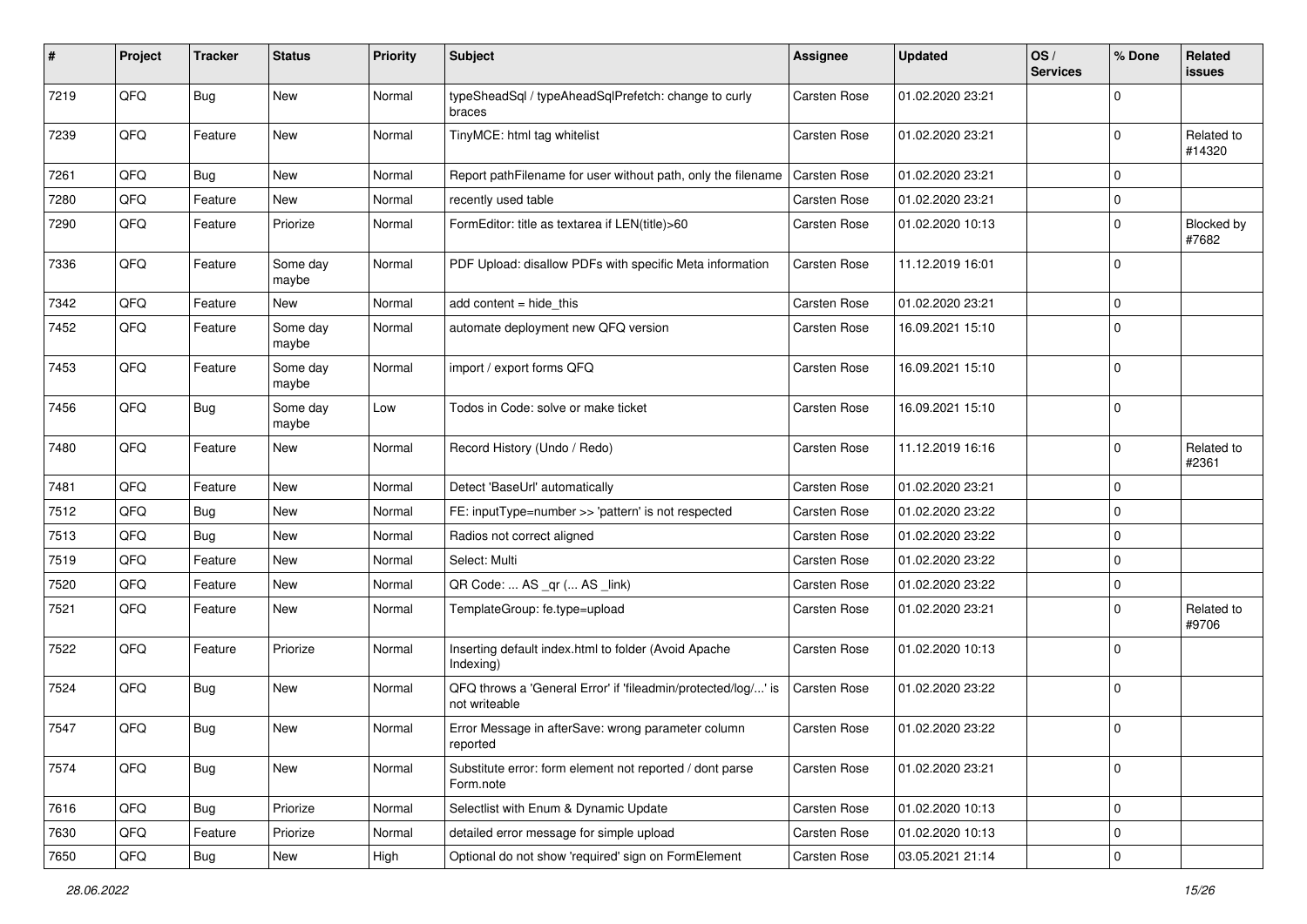| #    | Project | <b>Tracker</b> | <b>Status</b>     | <b>Priority</b> | <b>Subject</b>                                                                                        | <b>Assignee</b>     | <b>Updated</b>   | OS/<br><b>Services</b> | % Done      | Related<br>issues                               |
|------|---------|----------------|-------------------|-----------------|-------------------------------------------------------------------------------------------------------|---------------------|------------------|------------------------|-------------|-------------------------------------------------|
| 7656 | QFQ     | <b>Bug</b>     | Priorize          | Normal          | FE with required, 'pattern' and 'extraButtonLock': always<br>complain about missing value             | <b>Carsten Rose</b> | 01.02.2020 10:13 |                        | $\Omega$    |                                                 |
| 7660 | QFQ     | Feature        | <b>New</b>        | Normal          | IMAP: import mails to DB, move / delete mails                                                         | <b>Carsten Rose</b> | 01.02.2020 09:52 |                        | $\mathbf 0$ |                                                 |
| 7681 | QFQ     | Feature        | <b>New</b>        | Normal          | Optional switch off 'check for modified record'                                                       | <b>Carsten Rose</b> | 01.02.2020 23:21 |                        | $\Omega$    |                                                 |
| 7683 | QFQ     | Feature        | New               | Normal          | Special column names in '{{ SELECT  AS _link }}' should<br>be detected                                | Carsten Rose        | 01.02.2020 23:21 |                        | $\Omega$    |                                                 |
| 7685 | QFQ     | <b>Bug</b>     | <b>New</b>        | Normal          | Open FormElement from QFQ error message and save<br>modified record: error about missing {{formId:F}} | <b>Carsten Rose</b> | 01.02.2020 23:22 |                        | $\Omega$    |                                                 |
| 7795 | QFQ     | <b>Bug</b>     | <b>New</b>        | Normal          | Readonly Form: Typeahead-Felder                                                                       | Carsten Rose        | 01.02.2020 23:22 |                        | $\Omega$    |                                                 |
| 7812 | QFQ     | Feature        | <b>New</b>        | Normal          | FE 'Subrecord' - new option 'subrecordShowFilter',<br>'subrecordPaging'                               | <b>Carsten Rose</b> | 01.02.2020 23:22 |                        | $\Omega$    |                                                 |
| 7850 | QFQ     | Feature        | <b>New</b>        | High            | Upload records: non 'pathFileName' column                                                             | Carsten Rose        | 03.05.2021 21:14 |                        | $\mathbf 0$ |                                                 |
| 7890 | QFQ     | <b>Bug</b>     | <b>New</b>        | Normal          | FormElement 'required': extraButtonInfo not aligned                                                   | <b>Carsten Rose</b> | 11.06.2021 21:17 |                        | $\Omega$    | Related to<br>#11517                            |
| 7899 | QFQ     | Bug            | <b>New</b>        | High            | Fe.type=password / retype / required: always complain<br>about missing value                          | Carsten Rose        | 03.05.2021 21:14 |                        | $\Omega$    |                                                 |
| 7920 | QFQ     | Feature        | <b>New</b>        | Normal          | FE: Syntax Highlight, Zeinlenumbruch                                                                  | Carsten Rose        | 01.02.2020 10:03 |                        | $\Omega$    |                                                 |
| 7924 | QFQ     | Feature        | New               | Normal          | Radio/Checkbox with Tooltip                                                                           | Carsten Rose        | 01.02.2020 23:22 |                        | $\Omega$    |                                                 |
| 8034 | QFQ     | Feature        | Priorize          | Normal          | FormElement 'data': 22.22.2222 should not be accepted                                                 | <b>Carsten Rose</b> | 01.02.2020 10:13 |                        | $\Omega$    |                                                 |
| 8037 | QFQ     | <b>Bug</b>     | Priorize          | Normal          | FE.type=upload (advanced mode): {{slaveld:V}} missing<br>during dynamic update                        | Carsten Rose        | 01.02.2020 10:13 |                        | $\Omega$    |                                                 |
| 8044 | QFQ     | Feature        | Priorize          | Normal          | Transaction: a) Form, b) Report                                                                       | Carsten Rose        | 05.05.2021 22:14 |                        | $\Omega$    | Related to<br>#8043                             |
| 8049 | QFQ     | <b>Bug</b>     | <b>New</b>        | Normal          | FE.type=note, column 'value': text moves some pixel to top<br>after save                              | Carsten Rose        | 01.02.2020 23:22 |                        | $\Omega$    |                                                 |
| 8082 | QFQ     | Feature        | Priorize          | High            | Contact form without saving record                                                                    | Carsten Rose        | 07.12.2021 15:20 |                        | $\Omega$    | Related to<br>#8587,<br><b>Blocks</b><br>#11850 |
| 8083 | QFQ     | <b>Bug</b>     | <b>New</b>        | High            | FormEditor: primary table list does not respect<br>'indexDb={{indexData:Y}}'                          | <b>Carsten Rose</b> | 03.05.2021 21:14 |                        | $\Omega$    | Has<br>duplicate<br>#6678                       |
| 8089 | QFQ     | Feature        | <b>New</b>        | Normal          | Copy/Paste for FormElements                                                                           | Carsten Rose        | 01.02.2020 23:22 |                        | $\Omega$    |                                                 |
| 8101 | QFQ     | Feature        | Some day<br>maybe | Normal          | Password hash: support further hashing methods                                                        | <b>Carsten Rose</b> | 16.09.2021 15:10 |                        | $\Omega$    |                                                 |
| 8106 | QFQ     | Bug            | Some day<br>maybe | Normal          | Dynamic Update: Feld kann nicht auf empty zurückgesetzt<br>werden                                     | Carsten Rose        | 11.12.2019 16:01 |                        | $\Omega$    |                                                 |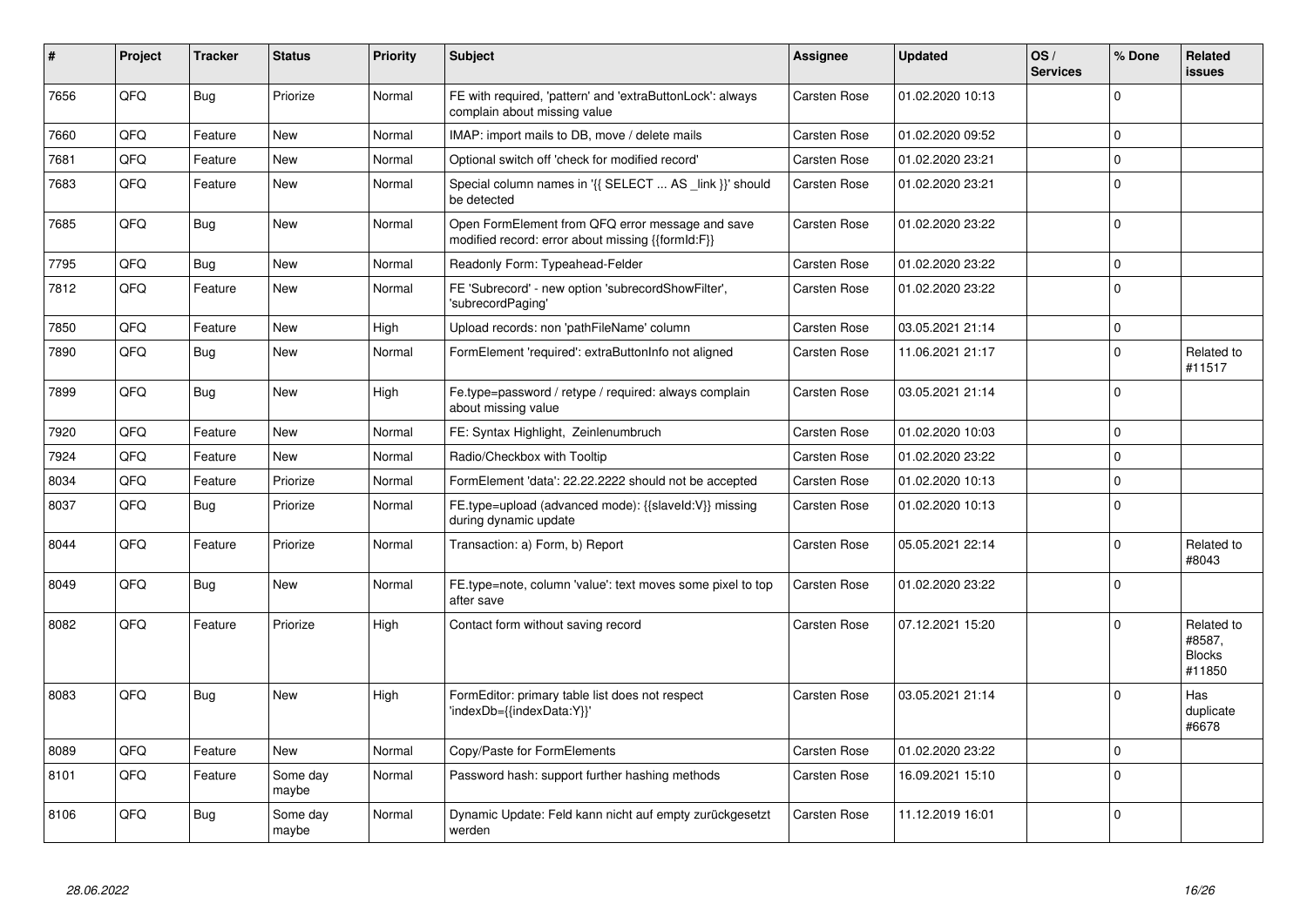| #    | Project | <b>Tracker</b> | <b>Status</b>     | <b>Priority</b> | <b>Subject</b>                                                                                         | <b>Assignee</b>     | <b>Updated</b>   | OS/<br><b>Services</b> | % Done      | Related<br>issues    |
|------|---------|----------------|-------------------|-----------------|--------------------------------------------------------------------------------------------------------|---------------------|------------------|------------------------|-------------|----------------------|
| 8187 | QFQ     | Feature        | <b>New</b>        | Normal          | Subrecord: enable/hide new button - make new/edit/delete<br>customizeable.                             | <b>Carsten Rose</b> | 06.03.2021 18:44 |                        | $\Omega$    | Related to<br>#11326 |
| 8204 | QFQ     | Feature        | Priorize          | High            | Position 'required mark'                                                                               | <b>Carsten Rose</b> | 16.06.2021 13:44 |                        | $\Omega$    |                      |
| 8217 | QFQ     | Feature        | <b>New</b>        | Normal          | if-elseif-else construct                                                                               | Carsten Rose        | 16.03.2021 18:41 |                        | $\Omega$    | Related to<br>#10716 |
| 8277 | QFQ     | Feature        | Priorize          | Normal          | fe.parameter.default=                                                                                  | <b>Carsten Rose</b> | 01.02.2020 23:17 |                        | $\mathbf 0$ | Related to<br>#8113  |
| 8336 | QFQ     | Feature        | New               | Normal          | Form > modified > Close New: a) Optional disable popup, b)<br>custom text, c) mode on save: close stay | <b>Carsten Rose</b> | 01.02.2020 23:22 |                        | 0           | Related to<br>#8335  |
| 8431 | QFQ     | <b>Bug</b>     | New               | High            | autocron.php with wrong path                                                                           | <b>Carsten Rose</b> | 03.05.2021 21:14 |                        | 0           |                      |
| 8520 | QFQ     | Feature        | Some day<br>maybe | Normal          | Bring QFQ to Composer                                                                                  | <b>Carsten Rose</b> | 16.09.2021 15:10 |                        | $\Omega$    |                      |
| 8584 | QFQ     | Feature        | Priorize          | Normal          | FE 'Action' - never assign to Container (except Template)<br>Group)                                    | <b>Carsten Rose</b> | 01.02.2020 10:13 |                        | $\Omega$    |                      |
| 8585 | QFQ     | Feature        | Priorize          | Normal          | Enhance Error message for 'unknown form'                                                               | <b>Carsten Rose</b> | 01.02.2020 10:13 |                        | $\mathbf 0$ |                      |
| 8586 | QFQ     | Feature        | Some day<br>maybe | Normal          | QFQ: Enhance Error message for 'record not found'                                                      | <b>Carsten Rose</b> | 16.09.2021 15:10 |                        | $\Omega$    |                      |
| 8668 | QFQ     | Bug            | <b>New</b>        | High            | Pill disabled: dyamic mode 'hidden' not respected - FE is still<br>required                            | <b>Carsten Rose</b> | 03.05.2021 21:14 |                        | $\Omega$    |                      |
| 8702 | QFQ     | Feature        | New               | Normal          | Load Record which is locked: missing user info                                                         | Carsten Rose        | 11.12.2019 16:16 |                        | $\Omega$    | Related to<br>#9789  |
| 8719 | QFQ     | Feature        | <b>New</b>        | Normal          | extraButtonLock: add support for 0/1                                                                   | <b>Carsten Rose</b> | 01.02.2020 23:22 |                        | $\Omega$    |                      |
| 8806 | QFQ     | Feature        | New               | Normal          | SQL Function nl2br                                                                                     | <b>Carsten Rose</b> | 01.02.2020 23:22 |                        | 0           |                      |
| 8892 | QFQ     | Feature        | Some day<br>maybe | Normal          | Display and Edit SQL Comments in Form Editor                                                           | <b>Carsten Rose</b> | 11.12.2019 16:01 |                        | $\Omega$    |                      |
| 8894 | QFQ     | Feature        | Some day<br>maybe | Normal          | Documentation Tags Usable in QFQ Application                                                           | <b>Carsten Rose</b> | 11.12.2019 16:01 |                        | $\Omega$    |                      |
| 8962 | QFQ     | Feature        | <b>New</b>        | High            | allow for form fields with identical names                                                             | <b>Carsten Rose</b> | 03.05.2021 21:14 |                        | $\mathbf 0$ |                      |
| 8963 | QFQ     | Feature        | Priorize          | Normal          | Setting values in a store: flexible way                                                                | Carsten Rose        | 05.05.2021 22:10 |                        | $\mathbf 0$ | Related to<br>#8975  |
| 8975 | QFQ     | Feature        | New               | Normal          | Report Notation: 2.0                                                                                   | Carsten Rose        | 01.02.2020 23:22 |                        | $\Omega$    | Related to<br>#8963  |
| 9013 | QFQ     | <b>Bug</b>     | <b>New</b>        | Normal          | Error in Twig template not handled                                                                     | <b>Carsten Rose</b> | 20.10.2021 13:43 |                        | $\Omega$    |                      |
| 9077 | QFQ     | <b>Bug</b>     | <b>New</b>        | Normal          | typeAheadSql: report broken SQL                                                                        | Carsten Rose        | 01.02.2020 23:22 |                        | $\Omega$    |                      |
| 9121 | QFQ     | <b>Bug</b>     | Priorize          | High            | sip links have r and dblndexData set                                                                   | <b>Carsten Rose</b> | 12.06.2021 10:41 |                        | $\Omega$    |                      |
| 9127 | QFQ     | Bug            | <b>New</b>        | Normal          | Error Message: change 'roll over' color - text not readable                                            | <b>Carsten Rose</b> | 01.02.2020 23:22 |                        | $\Omega$    |                      |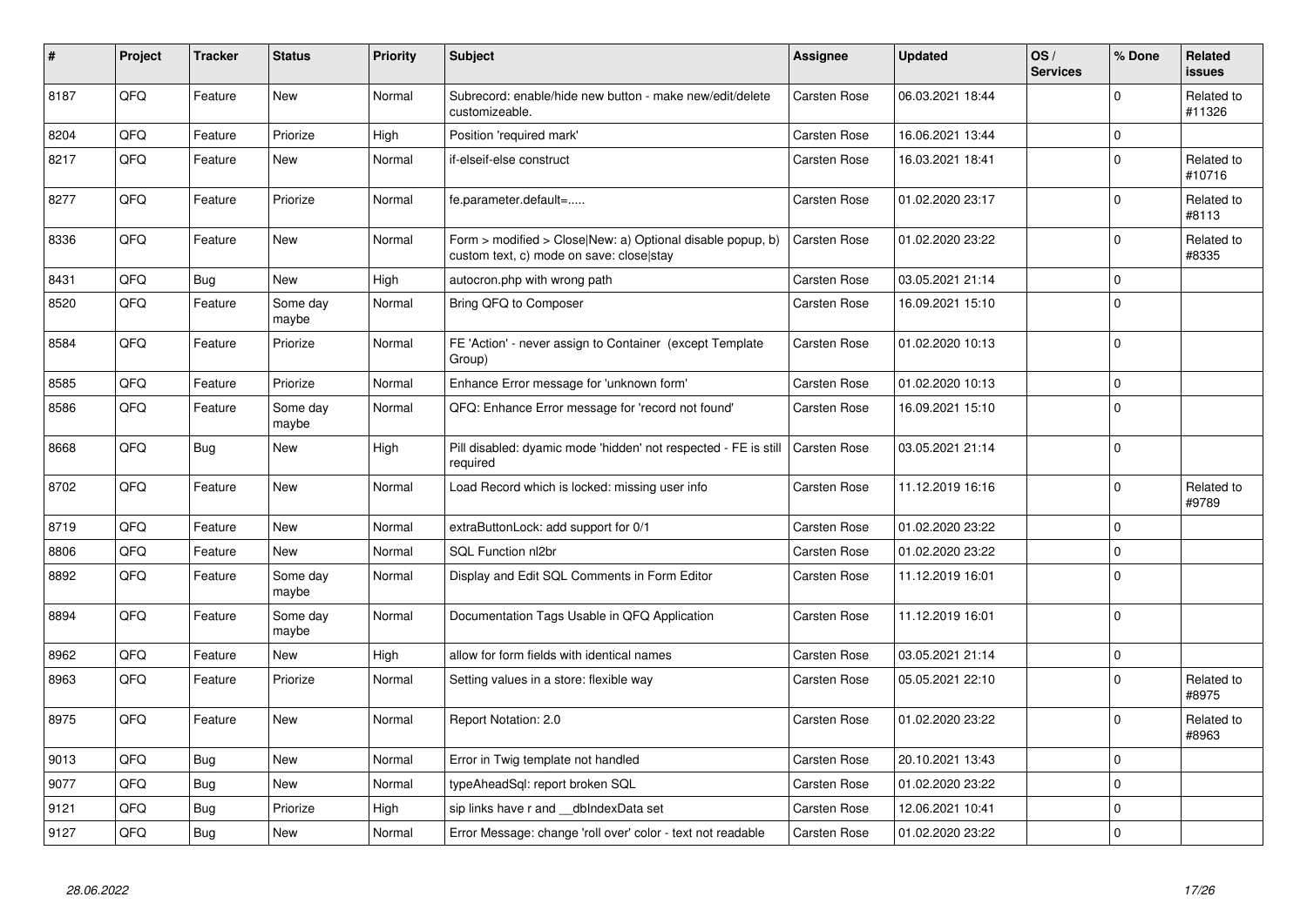| #    | Project | <b>Tracker</b> | <b>Status</b>     | <b>Priority</b> | Subject                                                                         | <b>Assignee</b>     | <b>Updated</b>   | OS/<br><b>Services</b> | % Done         | Related<br>issues                            |
|------|---------|----------------|-------------------|-----------------|---------------------------------------------------------------------------------|---------------------|------------------|------------------------|----------------|----------------------------------------------|
| 9128 | QFQ     | Feature        | <b>New</b>        | Normal          | Error Message: not replaced variables- a) replace back to<br>'{{', b) underline | <b>Carsten Rose</b> | 01.02.2020 23:22 |                        | $\Omega$       | Related to<br>#9129                          |
| 9129 | QFQ     | Feature        | New               | Normal          | sqlValidate: Message as notification, not as error                              | <b>Carsten Rose</b> | 01.02.2020 23:22 |                        | $\Omega$       | Related to<br>#9128                          |
| 9136 | QFQ     | Feature        | New               | Normal          | Create ZIP files with dynamic PDFs                                              | <b>Carsten Rose</b> | 01.02.2020 23:22 |                        | $\Omega$       |                                              |
| 9173 | QFQ     | Bug            | Priorize          | Urgent          | Stale Record Lock: Firefox                                                      | <b>Carsten Rose</b> | 03.05.2021 21:14 |                        | $\Omega$       | Related to<br>#9789                          |
| 9177 | QFQ     | Bug            | <b>New</b>        | Normal          | Bug? QFQ tries to save an action FE, which has real<br>existing column name     | Carsten Rose        | 01.02.2020 23:22 |                        | $\Omega$       |                                              |
| 9208 | QFQ     | Feature        | <b>New</b>        | Normal          | Manage 'recent' records                                                         | <b>Carsten Rose</b> | 01.02.2020 23:22 |                        | $\mathbf 0$    |                                              |
| 9221 | QFQ     | Feature        | <b>New</b>        | Normal          | typeAhead: Zeichenlimite ausschalten                                            | <b>Carsten Rose</b> | 08.05.2021 17:06 |                        | $\Omega$       |                                              |
| 9275 | QFQ     | Bug            | <b>New</b>        | Normal          | autcron: t3 page, which takes to long to respond, is not<br>reported properly   | <b>Carsten Rose</b> | 01.02.2020 23:22 |                        | 100            |                                              |
| 9281 | QFQ     | Bug            | Some day<br>maybe | Normal          | Allow STRICT_TRANS_TABLES                                                       | <b>Carsten Rose</b> | 02.01.2021 18:43 |                        | $\Omega$       |                                              |
| 9317 | QFQ     | Bug            | New               | Normal          | FE.type=note: with dynamic show/hidden an empty label<br>causes trouble         | <b>Carsten Rose</b> | 01.02.2020 23:22 |                        | $\Omega$       |                                              |
| 9346 | QFQ     | Feature        | Priorize          | Normal          | beforeSave: check if an upload is given                                         | <b>Carsten Rose</b> | 11.06.2021 21:18 |                        | $\mathbf 0$    |                                              |
| 9347 | QFQ     | Bug            | New               | High            | FE.type=upload with dynamic show/hidden: required not<br>detected               | <b>Carsten Rose</b> | 12.06.2021 10:40 |                        | $\Omega$       | Related to<br>#5305,<br>Related to<br>#12398 |
| 9348 | QFQ     | Feature        | <b>New</b>        | Normal          | defaultThumbnailSize: pre render thumbnails                                     | <b>Carsten Rose</b> | 12.06.2021 09:05 |                        | $\Omega$       |                                              |
| 9352 | QFQ     | Feature        | New               | Normal          | FE 'Native' fire slaveld, sqlAfter, sqlIns                                      | <b>Carsten Rose</b> | 01.02.2020 23:22 |                        | $\Omega$       |                                              |
| 9394 | QFQ     | Feature        | Priorize          | Normal          | REST: allow for non numerical ids in get requests                               | Carsten Rose        | 05.05.2021 22:10 |                        | $\mathbf 0$    |                                              |
| 9517 | QFQ     | Feature        | In Progress       | High            | Input multiple tags with typeahead                                              | Carsten Rose        | 03.05.2021 21:14 |                        | 40             | Related to<br>#10150                         |
| 9531 | QFQ     | Bug            | <b>New</b>        | High            | FE File: Dynamic Update / modeSql / required detected<br>even it not set        | <b>Carsten Rose</b> | 11.06.2021 20:32 |                        | $\Omega$       | Related to<br>#12398                         |
| 9533 | QFQ     | <b>Bug</b>     | <b>New</b>        | Normal          | FE.type=upload: Check in 'beforeSave' if upload is given                        | <b>Carsten Rose</b> | 01.02.2020 23:22 |                        | $\Omega$       | Related to<br>#11523                         |
| 9534 | QFQ     | Bug            | Priorize          | Urgent          | FE.type=upload: 'Unknown Mode: ID"                                              | Carsten Rose        | 03.05.2021 21:14 |                        | $\overline{0}$ | Related to<br>#9532                          |
| 9537 | QFQ     | Feature        | New               | Normal          | FormEditor: Edit fieldset in FrontEnd                                           | Carsten Rose        | 01.02.2020 23:22 |                        | $\mathbf{0}$   |                                              |
| 9579 | QFQ     | Feature        | Some day<br>maybe | Normal          | Multiform with Process Row                                                      | <b>Carsten Rose</b> | 11.12.2019 16:01 |                        | $\mathbf 0$    |                                              |
| 9602 | QFQ     | Feature        | New               | Normal          | Form definition as JSON                                                         | Carsten Rose        | 01.02.2020 23:21 |                        | 0              | Related to<br>#9600                          |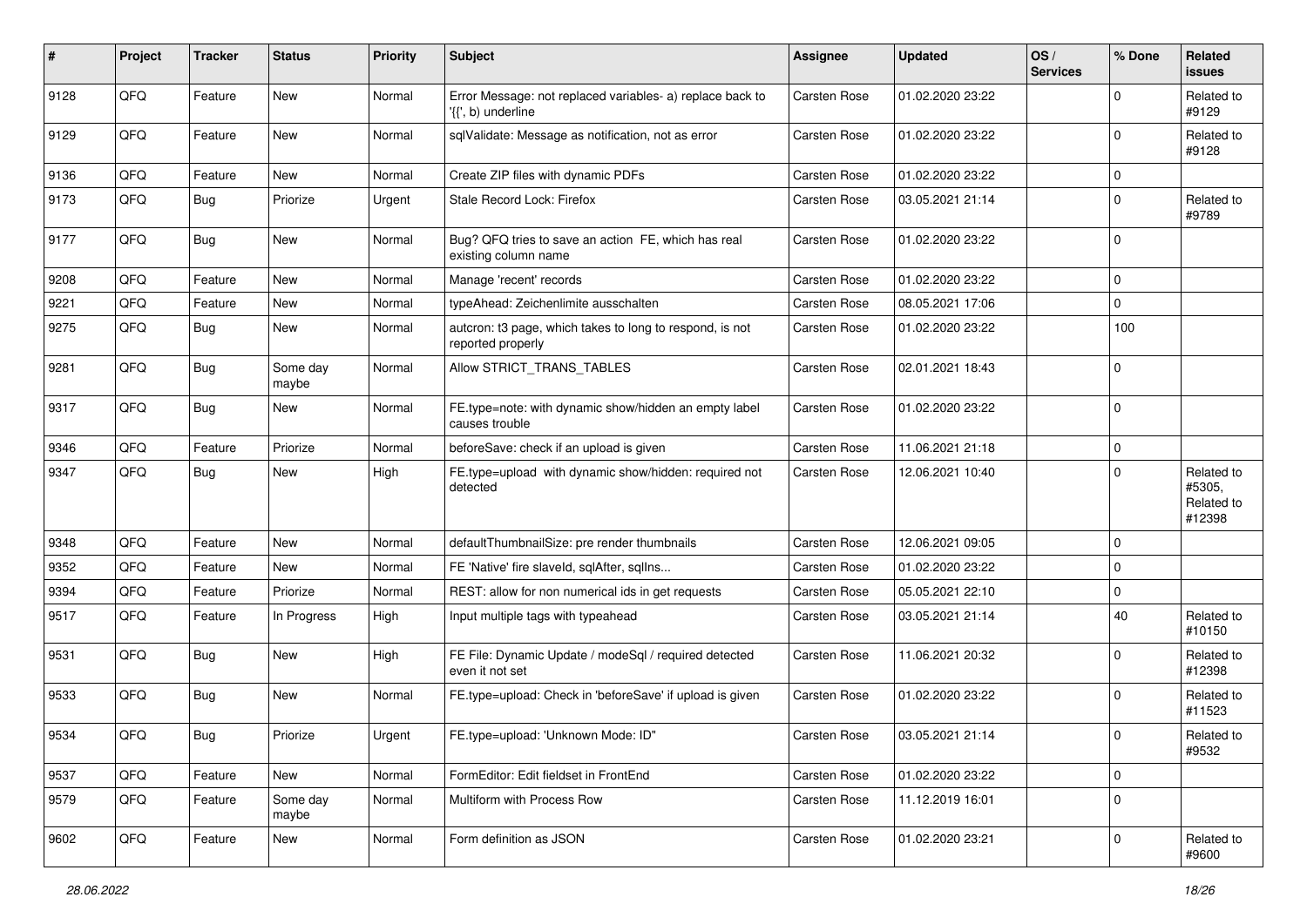| #    | Project | <b>Tracker</b> | <b>Status</b>     | <b>Priority</b> | <b>Subject</b>                                                                                                                        | <b>Assignee</b>     | <b>Updated</b>   | OS/<br><b>Services</b> | % Done      | Related<br><b>issues</b>                                                |
|------|---------|----------------|-------------------|-----------------|---------------------------------------------------------------------------------------------------------------------------------------|---------------------|------------------|------------------------|-------------|-------------------------------------------------------------------------|
| 9668 | QFQ     | Feature        | Priorize          | Normal          | Form.mode: rename 'hidden' to 'hide'                                                                                                  | Carsten Rose        | 05.05.2021 22:14 |                        | $\Omega$    | Related to<br>#6437                                                     |
| 9669 | QFQ     | <b>Bug</b>     | Some day<br>maybe | Normal          | Checkbox / Template Group: radio/checkbox visible broken<br>after 'add'                                                               | Carsten Rose        | 16.06.2021 13:47 |                        | $\mathbf 0$ | Related to<br>#8091                                                     |
| 9691 | QFQ     | <b>Bug</b>     | In Progress       | Normal          | Checkbox: dynamic update > readonly                                                                                                   | Carsten Rose        | 01.02.2020 23:22 |                        | 50          | Related to<br>#9834                                                     |
| 9704 | QFQ     | Feature        | Some day<br>maybe | Normal          | Thumbnails Generieren beim Splitten von PDF Files                                                                                     | Carsten Rose        | 11.12.2019 16:01 |                        | $\mathbf 0$ |                                                                         |
| 9706 | QFQ     | Feature        | New               | Normal          | Multi File Upload (hidden template group)                                                                                             | <b>Carsten Rose</b> | 01.02.2020 23:22 |                        | $\mathbf 0$ | Related to<br>#7521,<br>Related to<br>#5562,<br>Related to<br>#13330    |
| 9707 | QFQ     | Feature        | <b>New</b>        | Normal          | SIP security: encode pageld and check pageld on decode                                                                                | Carsten Rose        | 01.02.2020 23:22 |                        | $\mathbf 0$ |                                                                         |
| 9773 | QFQ     | Bug            | New               | Normal          | form.parameter.formModeGlobal=requiredOff                                                                                             | <b>Carsten Rose</b> | 01.02.2020 15:56 |                        | $\mathbf 0$ |                                                                         |
| 9777 | QFQ     | Feature        | <b>New</b>        | Normal          | Logging QFQ Variables                                                                                                                 | Carsten Rose        | 16.12.2019 17:17 |                        | $\mathbf 0$ |                                                                         |
| 9781 | QFQ     | Feature        | New               | Normal          | Button: CSS class to make buttons smaller                                                                                             | Carsten Rose        | 01.02.2020 23:22 |                        | $\mathbf 0$ |                                                                         |
| 9783 | QFQ     | Bug            | New               | Normal          | Email with special characters                                                                                                         | Carsten Rose        | 01.02.2020 23:22 |                        | $\mathbf 0$ |                                                                         |
| 9789 | QFQ     | <b>Bug</b>     | In Progress       | High            | Record Lock: release to early on 'leave page'                                                                                         | Carsten Rose        | 10.01.2022 09:25 |                        | 100         | Related to<br>#10081,<br>Related to<br>#9173,<br>Related to<br>#8702    |
| 9811 | QFQ     | Feature        | New               | Normal          | Report: tag every n'th row                                                                                                            | Carsten Rose        | 01.02.2020 23:22 |                        | $\mathbf 0$ |                                                                         |
| 9834 | QFQ     | Bug            | Priorize          | Normal          | Input elements with tag 'disabled' are missing on<br>form-submit: server option 'processReadOnly' broken                              | Carsten Rose        | 07.12.2021 16:43 |                        | $\Omega$    | Related to<br>#9691,<br>Related to<br>#5305, Has<br>duplicate<br>#12331 |
| 9862 | QFQ     | Bug            | Priorize          | Normal          | Failed writing to sql mail qfq.log should throw an exception                                                                          | Carsten Rose        | 01.02.2020 10:13 |                        | $\mathbf 0$ |                                                                         |
| 9900 | QFQ     | Feature        | Priorize          | Normal          | Generic API Call: tt-content record >> JSON                                                                                           | Carsten Rose        | 01.02.2020 10:13 |                        | $\mathbf 0$ |                                                                         |
| 9927 | QFQ     | Feature        | New               | Normal          | QFQ Update: a) Update nur machen wenn BE User<br>eingeloggt ist., b) Bei Fehler genaue Meldung welcher<br>Updateschritt Probleme hat. | Carsten Rose        | 22.01.2020 12:59 |                        | $\mathbf 0$ |                                                                         |
| 9928 | QFQ     | Feature        | Priorize          | Normal          | SpecialColumnName: a) Deprecated: ' AS "_+tag " ', b)<br>New: ' AS "_ <tag1><tag2>"</tag2></tag1>                                     | Carsten Rose        | 01.02.2020 23:17 |                        | $\mathbf 0$ | Related to<br>#9929                                                     |
| 9947 | QFQ     | Bug            | Priorize          | Normal          | Unwanted error message if missing 'typeAheadSqlPrefetch'                                                                              | Carsten Rose        | 01.02.2020 10:13 |                        | $\mathbf 0$ |                                                                         |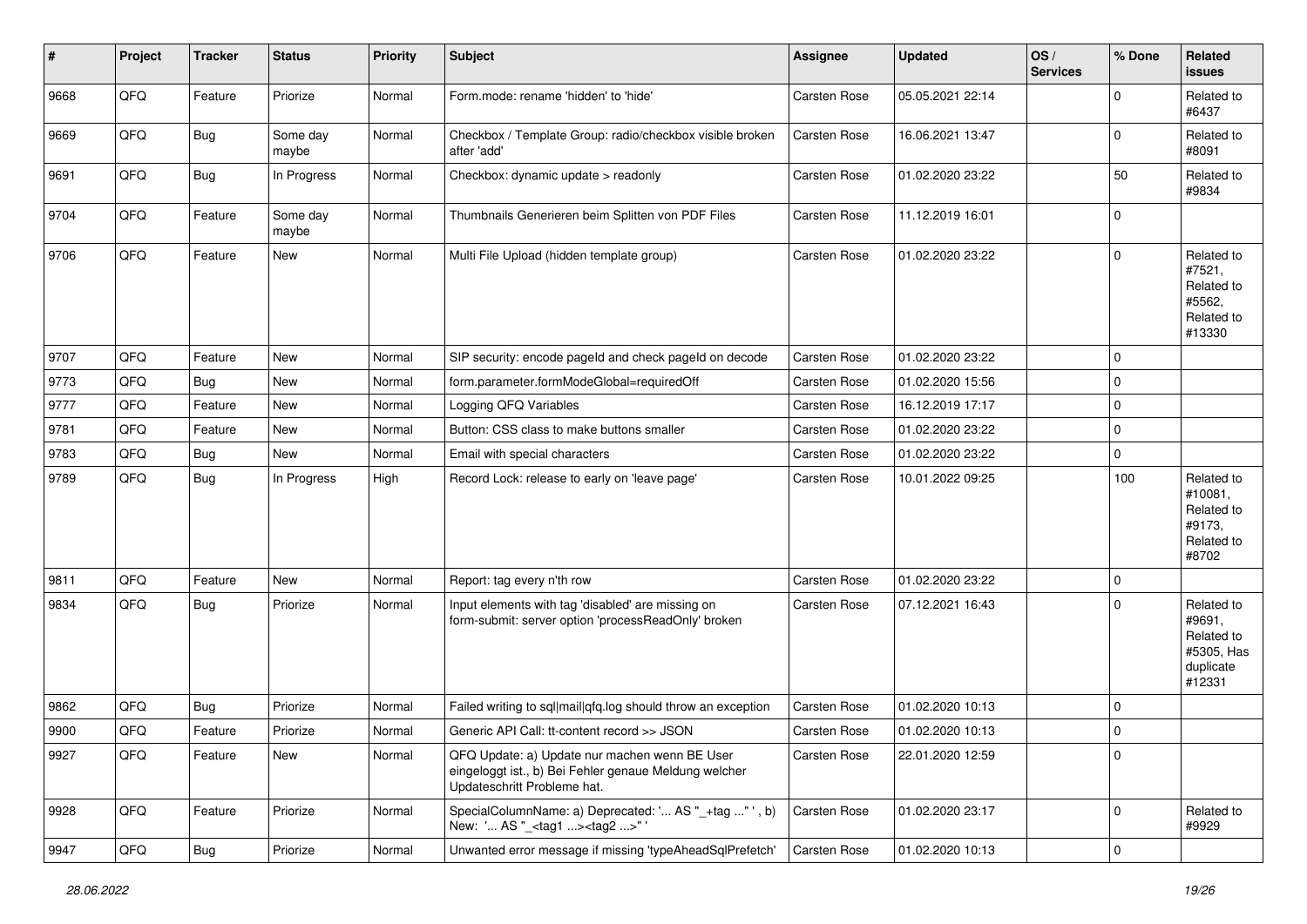| $\vert$ # | Project | <b>Tracker</b> | <b>Status</b>     | <b>Priority</b> | <b>Subject</b>                                                                           | Assignee            | <b>Updated</b>   | OS/<br><b>Services</b> | % Done      | Related<br>issues                                                      |
|-----------|---------|----------------|-------------------|-----------------|------------------------------------------------------------------------------------------|---------------------|------------------|------------------------|-------------|------------------------------------------------------------------------|
| 9958      | QFQ     | <b>Bug</b>     | Priorize          | Normal          | Broken subrecord query: no error message                                                 | <b>Carsten Rose</b> | 05.02.2021 15:15 |                        | $\mathbf 0$ |                                                                        |
| 9968      | QFQ     | Feature        | Priorize          | Normal          | Tooltip in Links for Developer                                                           | Carsten Rose        | 01.02.2020 23:17 |                        | $\mathbf 0$ |                                                                        |
| 9975      | QFQ     | <b>Bug</b>     | Priorize          | Normal          | Dropdown Menu: 'r:3' broken                                                              | Carsten Rose        | 01.02.2020 10:13 |                        | $\mathbf 0$ |                                                                        |
| 9983      | QFQ     | Feature        | New               | Normal          | Report Notation: new keyword 'range'                                                     | Carsten Rose        | 01.02.2020 15:55 |                        | $\mathbf 0$ |                                                                        |
| 10005     | QFQ     | Feature        | Priorize          | Normal          | Report / special column name:  AS _calendar                                              | Carsten Rose        | 03.06.2020 17:28 |                        | $\mathbf 0$ |                                                                        |
| 10011     | QFQ     | Feature        | Priorize          | Normal          | Offer new STORE_TYPO3 Variable 'beUser', 'beEmail'                                       | Carsten Rose        | 08.05.2021 09:51 |                        | $\mathbf 0$ | Related to<br>#10012,<br>Related to<br>#12511                          |
| 10012     | QFQ     | Feature        | Priorize          | Normal          | redirectAllMailTo: {{beEmail:T}}                                                         | Carsten Rose        | 08.05.2021 09:54 |                        | $\mathbf 0$ | Related to<br>#12412,<br>Related to<br>#12413,<br>Related to<br>#10011 |
| 10013     | QFQ     | Feature        | Some day<br>maybe | Normal          | FE.typ=editor: CodeMirror                                                                | Carsten Rose        | 08.06.2022 10:37 |                        | $\Omega$    | Related to<br>#12611,<br>Related to<br>#12490,<br>Related to<br>#7732  |
| 10014     | QFQ     | Feature        | New               | Normal          | Manual.rst: describe behaviour and process order of<br>fillStoreVar, slaveId, sqlBefore, | Carsten Rose        | 01.02.2020 22:31 |                        | $\mathbf 0$ |                                                                        |
| 10015     | QFQ     | Feature        | Priorize          | Normal          | Monospace in Textarea                                                                    | Carsten Rose        | 03.02.2020 13:40 |                        | $\mathbf 0$ |                                                                        |
| 10080     | QFQ     | Feature        | New               | Normal          | Popup on 'save' / 'close': configure dialog (answer<br>yes/no/cancle/)                   | Carsten Rose        | 28.03.2021 20:52 |                        | $\mathbf 0$ | Is duplicate<br>of #12262                                              |
| 10081     | QFQ     | Bug            | New               | High            | Stale record lock after 'forbidden' character                                            | Carsten Rose        | 03.05.2021 21:12 |                        | $\mathbf 0$ | Related to<br>#10082,<br>Related to<br>#9789                           |
| 10082     | QFQ     | <b>Bug</b>     | <b>New</b>        | Normal          | FE.type=SELECT - 'sanatize' Class                                                        | Carsten Rose        | 07.05.2020 09:36 |                        | $\Omega$    | Related to<br>#10081                                                   |
| 10095     | QFQ     | Feature        | Some day<br>maybe | Normal          | Generic Gitlab Integration into QFQ                                                      | Carsten Rose        | 16.09.2021 15:10 |                        | $\mathbf 0$ |                                                                        |
| 10115     | QFQ     | Feature        | New               | Normal          | TypeAhead: static list                                                                   | Carsten Rose        | 26.02.2020 16:42 |                        | 100         |                                                                        |
| 10116     | QFQ     | Feature        | Some day<br>maybe | Normal          | TypeAhead: Tag - show inside 'input' element                                             | Carsten Rose        | 16.09.2021 15:09 |                        | $\mathbf 0$ |                                                                        |
| 10119     | QFQ     | Feature        | New               | Normal          | Dropdown (selectlist) & TypeAhead: format and catagorize<br>list                         | Carsten Rose        | 07.05.2020 09:36 |                        | $\mathbf 0$ |                                                                        |
| 10322     | QFQ     | Bug            | New               | Normal          | FormElement / Radio: missing column 'enum' >> FE not<br>reported                         | Carsten Rose        | 07.05.2020 09:37 |                        | $\mathbf 0$ |                                                                        |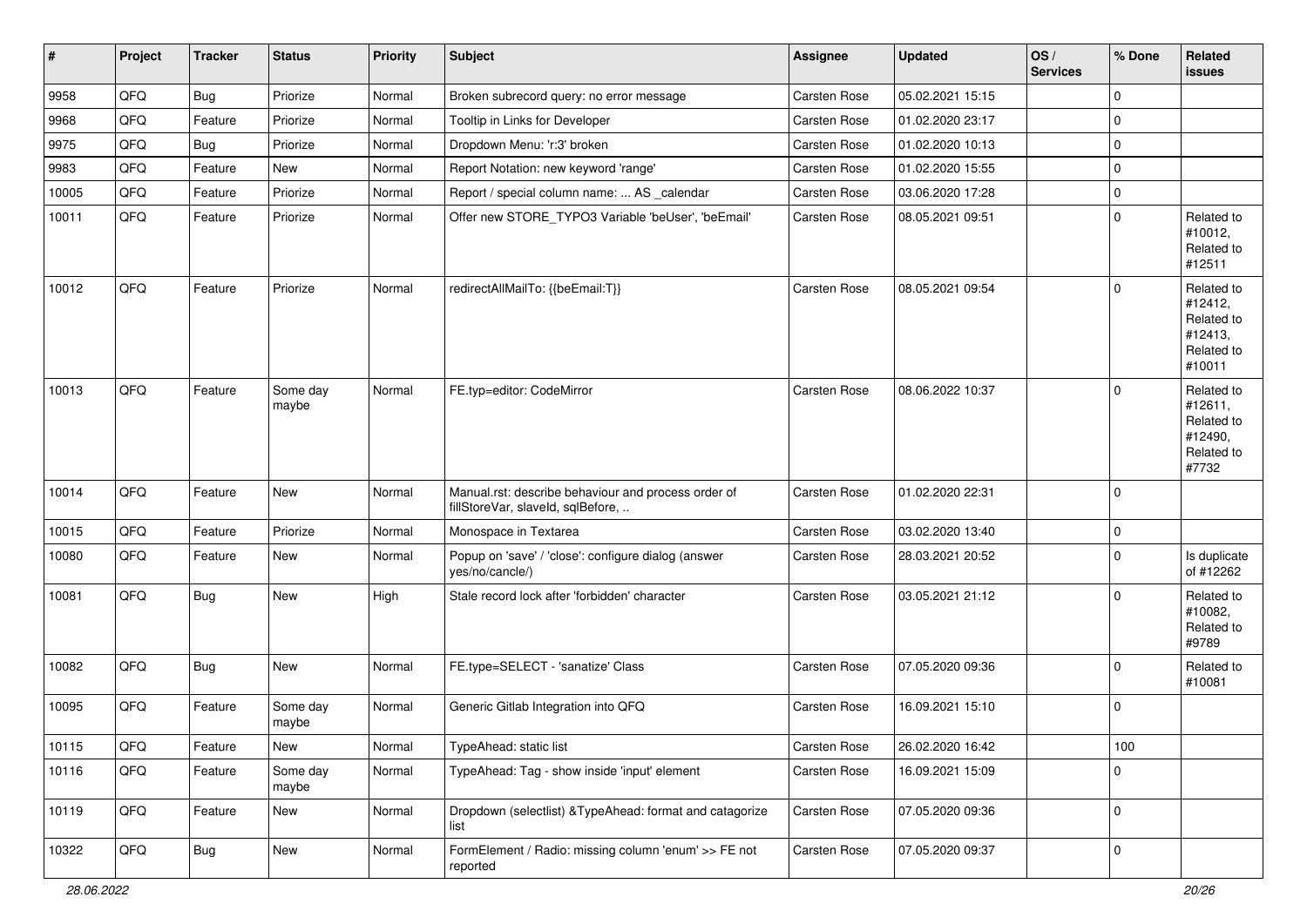| #     | Project | <b>Tracker</b> | <b>Status</b>     | <b>Priority</b> | Subject                                                                             | <b>Assignee</b>     | <b>Updated</b>   | OS/<br><b>Services</b> | % Done      | Related<br>issues                                                    |
|-------|---------|----------------|-------------------|-----------------|-------------------------------------------------------------------------------------|---------------------|------------------|------------------------|-------------|----------------------------------------------------------------------|
| 10443 | QFQ     | Feature        | In Progress       | Normal          | Konzept_api / _live                                                                 | Carsten Rose        | 07.05.2020 09:39 |                        | $\Omega$    |                                                                      |
| 10506 | QFQ     | <b>Bug</b>     | <b>New</b>        | High            | Template Group broken on MultiDB instance                                           | <b>Carsten Rose</b> | 03.05.2021 21:12 |                        | $\Omega$    | Related to<br>#10505                                                 |
| 10508 | QFQ     | Bug            | New               | High            | Multi Form broken on Multi DB Instance                                              | <b>Carsten Rose</b> | 03.05.2021 21:12 |                        | $\mathbf 0$ |                                                                      |
| 10588 | QFQ     | Bug            | <b>New</b>        | Normal          | typeahed Tag: Doku anpassen                                                         | <b>Carsten Rose</b> | 12.11.2020 23:45 |                        | $\Omega$    |                                                                      |
| 10593 | QFQ     | Feature        | New               | Normal          | label2: text behind input element                                                   | <b>Carsten Rose</b> | 16.05.2020 10:57 |                        | $\Omega$    |                                                                      |
| 10640 | QFQ     | Bug            | <b>New</b>        | High            | TypeAhead Tag: FE editierbar trotz readOnly                                         | Carsten Rose        | 03.05.2021 21:12 |                        | $\mathbf 0$ |                                                                      |
| 10658 | QFQ     | <b>Bug</b>     | <b>New</b>        | Normal          | processReadOnly broken                                                              | <b>Carsten Rose</b> | 27.05.2020 17:55 |                        | $\Omega$    |                                                                      |
| 10661 | QFQ     | Bug            | In Progress       | Normal          | Typo3 Warnungen                                                                     | Carsten Rose        | 07.09.2021 13:23 |                        | $\mathbf 0$ | Related to<br>#12440                                                 |
| 10704 | QFQ     | Bug            | <b>New</b>        | Normal          | wkhtml problem rendering fullCalendar.js / fabric.js >><br>successor: puppeteer     | <b>Carsten Rose</b> | 12.11.2020 23:45 |                        | $\mathbf 0$ | Related to<br>#5024,<br>Related to<br>#4650,<br>Related to<br>#10715 |
| 10714 | QFQ     | Feature        | <b>New</b>        | Normal          | multi Table Form                                                                    | <b>Carsten Rose</b> | 16.03.2021 18:44 |                        | $\mathbf 0$ |                                                                      |
| 10716 | QFQ     | Feature        | Some day<br>maybe | Normal          | Business Logic mit Externen Skripten                                                | Carsten Rose        | 16.09.2021 15:10 |                        | $\Omega$    | Related to<br>#10713,<br>Related to<br>#8217                         |
| 10745 | QFQ     | Feature        | Some day<br>maybe | Normal          | Tablesorter Excel Export                                                            | Carsten Rose        | 16.09.2021 15:09 |                        | $\Omega$    |                                                                      |
| 10793 | QFQ     | Feature        | In Progress       | Normal          | <b>Update NPM Packages</b>                                                          | Carsten Rose        | 07.09.2021 13:25 |                        | 30          |                                                                      |
| 10819 | QFQ     | Feature        | New               | Normal          | Persistent SIP - second try                                                         | Carsten Rose        | 29.06.2020 23:02 |                        | $\Omega$    | Related to<br>#6261                                                  |
| 10937 | QFQ     | Bug            | New               | Normal          | Fehler mit abhängigen Select- Feldern beim Positionieren                            | <b>Carsten Rose</b> | 12.11.2020 23:45 |                        | $\mathbf 0$ |                                                                      |
| 10976 | QFQ     | Feature        | <b>New</b>        | Normal          | Excel Export Verbesserungen                                                         | Carsten Rose        | 06.08.2020 10:56 |                        | $\mathbf 0$ |                                                                      |
| 10979 | QFQ     | Feature        | <b>New</b>        | Normal          | Ajax Calls an API - dataReport                                                      | <b>Carsten Rose</b> | 11.05.2022 12:15 |                        | $\mathbf 0$ |                                                                      |
| 10996 | QFQ     | Feature        | New               | Normal          | Download video via sip: no seek                                                     | Carsten Rose        | 12.08.2020 14:18 |                        | $\Omega$    |                                                                      |
| 11036 | QFQ     | Feature        | Some day<br>maybe | Normal          | inline report editor permissions                                                    | <b>Carsten Rose</b> | 16.09.2021 15:09 |                        | 0           | Related to<br>#11323                                                 |
| 11076 | QFQ     | Feature        | In Progress       | Normal          | SELECT  AS _websocket                                                               | Carsten Rose        | 30.08.2020 17:49 |                        | $\mathbf 0$ |                                                                      |
| 11080 | QFQ     | Feature        | New               | Normal          | Send MQTT messages                                                                  | Carsten Rose        | 29.08.2020 19:49 |                        | $\mathbf 0$ |                                                                      |
| 11217 | QFQ     | Feature        | Some day<br>maybe | Normal          | <b>Extend Script Functionality</b>                                                  | Carsten Rose        | 16.09.2021 15:10 |                        | $\Omega$    |                                                                      |
| 11239 | QFG     | Bug            | New               | Normal          | Radiobutton (plain): horizontales Rendern abhängig vom<br>Datentyp in der Datenbank | Carsten Rose        | 30.09.2020 18:37 |                        | $\mathbf 0$ |                                                                      |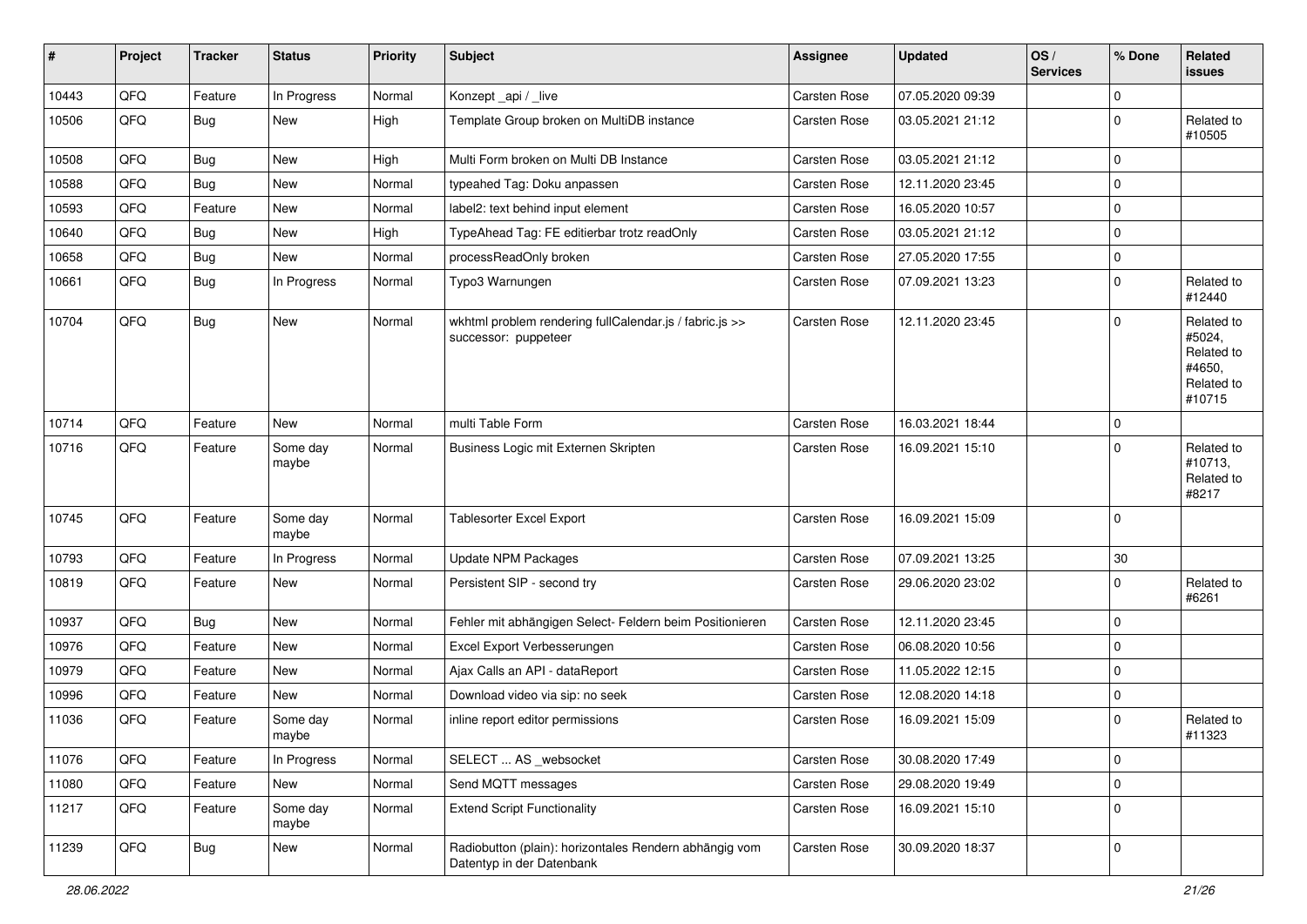| $\vert$ # | Project | <b>Tracker</b> | <b>Status</b>     | <b>Priority</b> | <b>Subject</b>                                                                                       | <b>Assignee</b>                                        | <b>Updated</b>   | OS/<br><b>Services</b> | % Done      | Related<br><b>issues</b>                                                                                                       |                      |
|-----------|---------|----------------|-------------------|-----------------|------------------------------------------------------------------------------------------------------|--------------------------------------------------------|------------------|------------------------|-------------|--------------------------------------------------------------------------------------------------------------------------------|----------------------|
| 11320     | QFQ     | Feature        | Priorize          | Normal          | Typo3 Version 10 support                                                                             | Carsten Rose                                           | 05.05.2021 22:09 |                        | $\mathbf 0$ |                                                                                                                                |                      |
| 11322     | QFQ     | Feature        | Some day<br>maybe | Normal          | Form Element JSON - (multiline parameter field)                                                      | Carsten Rose                                           | 16.09.2021 15:10 |                        | $\mathbf 0$ |                                                                                                                                |                      |
| 11323     | QFQ     | Feature        | Some day<br>maybe | Normal          | Report Frontend Editor Modal + Codemirror                                                            | Carsten Rose                                           | 16.09.2021 15:10 |                        | $\mathbf 0$ | Related to<br>#11036                                                                                                           |                      |
| 11460     | QFQ     | Feature        | New               | Normal          | Easier creation of changelog: gitchangelog                                                           | Carsten Rose                                           | 12.06.2021 10:20 |                        | $\mathbf 0$ | Related to<br>#13467                                                                                                           |                      |
| 11504     | QFQ     | Feature        | New               | Normal          | Dynamic Update: Button text update for 'Save',' Close' &<br>'Delete'                                 | Carsten Rose                                           | 12.11.2020 23:44 |                        | $\mathbf 0$ |                                                                                                                                |                      |
| 11516     | QFQ     | Feature        | New               | Normal          | Multi Page Form (Previous/Next Buttons)                                                              | Carsten Rose                                           | 16.03.2021 17:52 |                        | $\mathbf 0$ |                                                                                                                                |                      |
| 11517     | QFQ     | Bug            | In Progress       | Normal          | extraButtonInfo Broken for multiple FormElements                                                     | Carsten Rose                                           | 12.05.2022 13:12 |                        | $\mathbf 0$ | Related to<br>#7890,<br>Related to<br>#3811, Has<br>duplicate<br>#10905, Has<br>duplicate<br>#10553, Has<br>duplicate<br>#6779 |                      |
| 11523     | QFQ     | Feature        | <b>New</b>        | Normal          | Mit dynamic Update erkennen, ob Upload gemacht wurde                                                 | Carsten Rose                                           | 13.11.2020 15:07 |                        | $\mathbf 0$ | Related to<br>#9533                                                                                                            |                      |
| 11667     | QFQ     | Bug            | <b>New</b>        | Normal          | MySQL mariadb-server-10.3: Incorrect datetime value                                                  | Carsten Rose                                           | 03.05.2021 20:48 |                        | $\mathbf 0$ |                                                                                                                                |                      |
| 11668     | QFQ     | Bug            | New               | Normal          | Play function.sql - problem with mysql                                                               | Carsten Rose                                           | 03.05.2021 20:48 |                        | $\mathbf 0$ |                                                                                                                                |                      |
| 11695     | QFQ     | Bug            | New               | Normal          | MultiForm required FE Error                                                                          | Carsten Rose                                           | 04.12.2020 13:34 |                        | $\mathbf 0$ |                                                                                                                                |                      |
| 11702     | QFQ     | Feature        | New               | Normal          | HTML Special Char makes no sense for 'allbut' if '&' is<br>forbidden                                 | Carsten Rose                                           | 07.12.2021 16:35 |                        | $\mathbf 0$ | Related to<br>#5112,<br>Related to<br>#14320                                                                                   |                      |
| 11747     | QFQ     | Feature        | New               | Normal          | Maintenance Page with Redirect                                                                       | Carsten Rose                                           | 03.05.2021 20:47 |                        | $\mathbf 0$ | Related to<br>#11741                                                                                                           |                      |
| 11752     | QFQ     | Bug            | <b>New</b>        | Normal          | checkbox renders multiple input elements with same name                                              | Carsten Rose                                           | 17.12.2020 14:58 |                        | $\mathbf 0$ | Related to<br>#11750                                                                                                           |                      |
| 11775     | QFQ     | Feature        | New               | Normal          | Subrecord Tooltip pro Feld                                                                           | Carsten Rose                                           | 18.12.2020 15:22 |                        | $\mathbf 0$ | Related to<br>#11955                                                                                                           |                      |
| 11893     | QFQ     | Feature        | New               | High            | Broken SIP: a) only report one time, b) only report in main<br>column                                | Carsten Rose                                           | 12.05.2021 12:13 |                        | $\mathbf 0$ | Related to<br>#12532,<br>Related to<br>#14187                                                                                  |                      |
| 11955     | QFQ     | Feature        | New               | Normal          | subrecord: new title option to set <th> attributes - e.g. to<br/>customize tablesorter options.</th> | attributes - e.g. to<br>customize tablesorter options. | Carsten Rose     | 03.05.2021 20:47       |             | $\mathbf 0$                                                                                                                    | Related to<br>#11775 |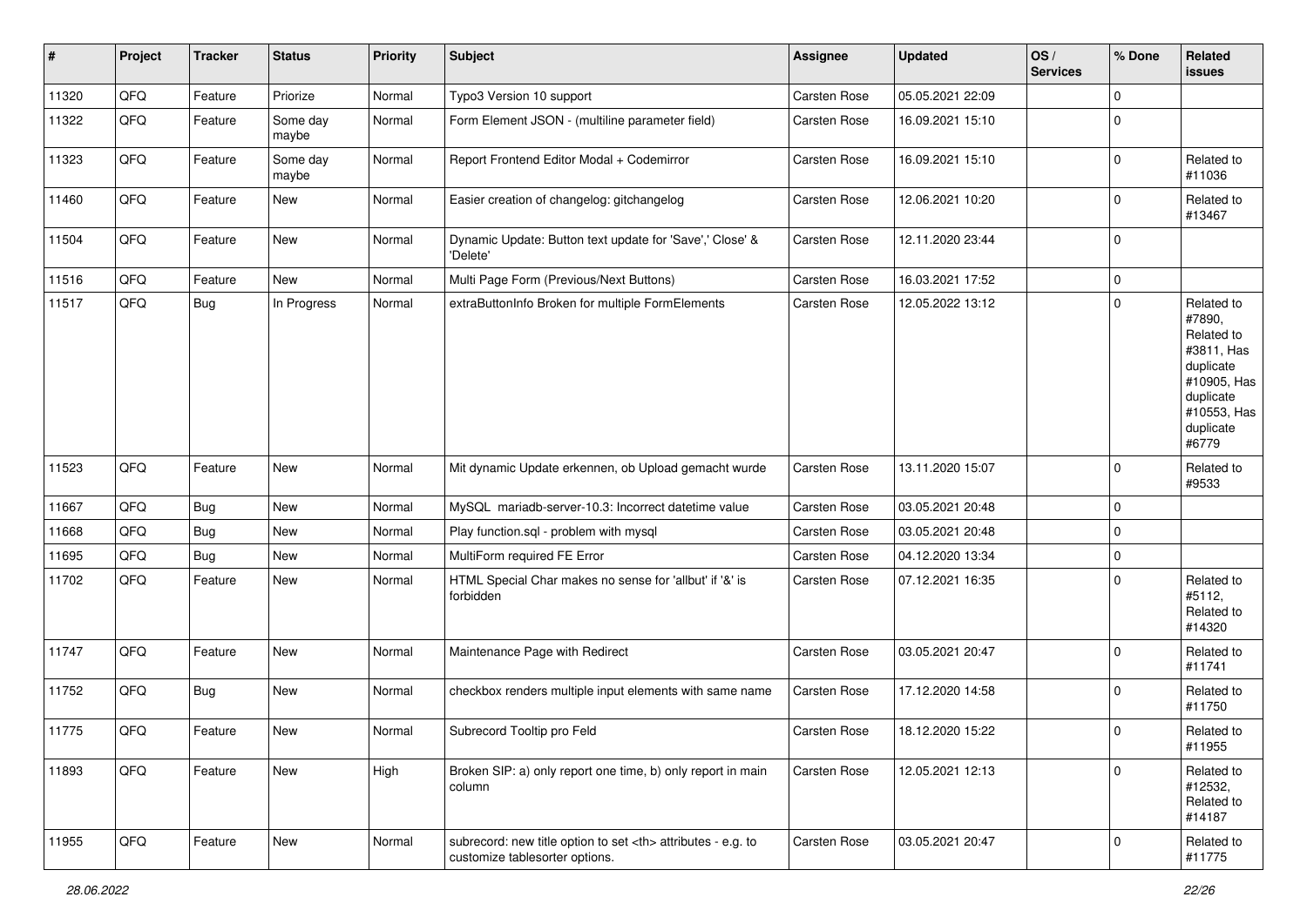| #     | <b>Project</b> | <b>Tracker</b> | <b>Status</b>     | <b>Priority</b> | <b>Subject</b>                                                                                             | <b>Assignee</b>     | <b>Updated</b>   | OS/<br><b>Services</b> | % Done       | Related<br><b>issues</b>                      |
|-------|----------------|----------------|-------------------|-----------------|------------------------------------------------------------------------------------------------------------|---------------------|------------------|------------------------|--------------|-----------------------------------------------|
| 11980 | QFQ            | Feature        | In Progress       | Normal          | protected verzeichnis MUSS geschützt werden                                                                | <b>Carsten Rose</b> | 07.09.2021 13:30 |                        | <sup>0</sup> |                                               |
| 12023 | QFQ            | Feature        | <b>New</b>        | Normal          | MySQL Stored Precdure: QDECODESPECIALCHAR()                                                                | Carsten Rose        | 16.02.2021 11:16 |                        | $\Omega$     | Related to<br>#12022                          |
| 12024 | QFQ            | Feature        | <b>New</b>        | Normal          | Excel Export: text columns by default decode<br>htmlspeciachar()                                           | <b>Carsten Rose</b> | 17.02.2021 23:55 |                        | $\Omega$     | Related to<br>#12022                          |
| 12040 | QFQ            | Bug            | <b>New</b>        | Normal          | FE Mode 'hidden' für zwei FEs auf einer Zeile                                                              | <b>Carsten Rose</b> | 18.02.2021 10:13 |                        | 0            |                                               |
| 12045 | QFQ            | <b>Bug</b>     | <b>New</b>        | Normal          | templateGroup afterSave FE: Aufruf ohne<br>sqlHonorFormElements funktioniert nicht                         | Carsten Rose        | 18.02.2021 16:33 |                        | $\Omega$     |                                               |
| 12109 | QFQ            | Feature        | <b>New</b>        | Normal          | Donwload Link: Plain, SIP, Persistent Link, Peristent SIP -<br>new notation                                | <b>Carsten Rose</b> | 03.05.2021 20:45 |                        | $\Omega$     | Related to<br>#12085                          |
| 12119 | QFQ            | Feature        | <b>New</b>        | Normal          | AS paged: error message missing if there ist no 'r' argument.                                              | <b>Carsten Rose</b> | 03.05.2021 20:51 |                        | $\Omega$     |                                               |
| 12133 | QFQ            | Bug            | <b>New</b>        | Normal          | NPM, phpSpreadSheet aktualisieren                                                                          | Carsten Rose        | 15.03.2021 09:04 |                        | $\Omega$     |                                               |
| 12146 | QFQ            | Feature        | New               | Normal          | Autocron Job: Anzeigen wann der naechste Job ausgefuehrt<br>wird, resp das er nicht ausgefuehrt wird       | <b>Carsten Rose</b> | 15.03.2021 15:23 |                        | $\Omega$     |                                               |
| 12162 | QFQ            | Feature        | <b>New</b>        | Normal          | FE.type=sendmail: personalized mailing (several mails) via<br>template                                     | <b>Carsten Rose</b> | 03.05.2021 20:45 |                        | $\Omega$     |                                               |
| 12163 | QFQ            | Feature        | <b>New</b>        | Normal          | Checkbox: table wrap                                                                                       | <b>Carsten Rose</b> | 03.05.2021 20:51 |                        | 0            |                                               |
| 12186 | QFQ            | Feature        | <b>New</b>        | High            | TinyMCE Config für Objekte                                                                                 | <b>Carsten Rose</b> | 07.12.2021 17:19 |                        | $\Omega$     | <b>Blocks</b><br>#12632                       |
| 12187 | QFQ            | Bug            | <b>New</b>        | Normal          | Trigger FormAsFile() via Report: probably problem with multi<br>DB setup                                   | <b>Carsten Rose</b> | 20.03.2021 21:20 |                        | $\Omega$     |                                               |
| 12269 | QFQ            | Feature        | <b>New</b>        | Normal          | 2FA - Login                                                                                                | <b>Carsten Rose</b> | 03.05.2021 20:45 |                        | $\Omega$     |                                               |
| 12315 | QFQ            | Feature        | Some day<br>maybe | Normal          | Form History (Diffs) / Backups                                                                             | Carsten Rose        | 16.09.2021 15:10 |                        | $\Omega$     |                                               |
| 12325 | QFQ            | Bug            | Priorize          | Normal          | MultiDB form.dblndex not working for report syntax                                                         | <b>Carsten Rose</b> | 07.09.2021 13:37 |                        | $\Omega$     | Related to<br>#12145,<br>Related to<br>#12314 |
| 12327 | QFQ            | Bug            | <b>New</b>        | Normal          | Copy to clipboard: Glyphicon can not be changed                                                            | Carsten Rose        | 27.12.2021 17:59 |                        | $\Omega$     |                                               |
| 12330 | QFQ            | Feature        | New               | Normal          | Copy to input field / text area / TinyMCE                                                                  | <b>Carsten Rose</b> | 07.04.2021 09:01 |                        | $\Omega$     |                                               |
| 12337 | QFQ            | Feature        | Some day<br>maybe | Normal          | Database.php: better caching                                                                               | Carsten Rose        | 16.09.2021 15:10 |                        | $\Omega$     |                                               |
| 12395 | QFQ            | Bug            | ToDo              | High            | QFQ Function: Result two times shown                                                                       | <b>Carsten Rose</b> | 18.02.2022 08:59 |                        | 0            |                                               |
| 12400 | QFQ            | Feature        | <b>New</b>        | Normal          | Tutorial ist in QFQ Doku, Wird in der Suche gefunden, es<br>gibt aber kein Menupunkt - Inhalt ueberpruefen | <b>Carsten Rose</b> | 03.05.2021 20:45 |                        | $\Omega$     |                                               |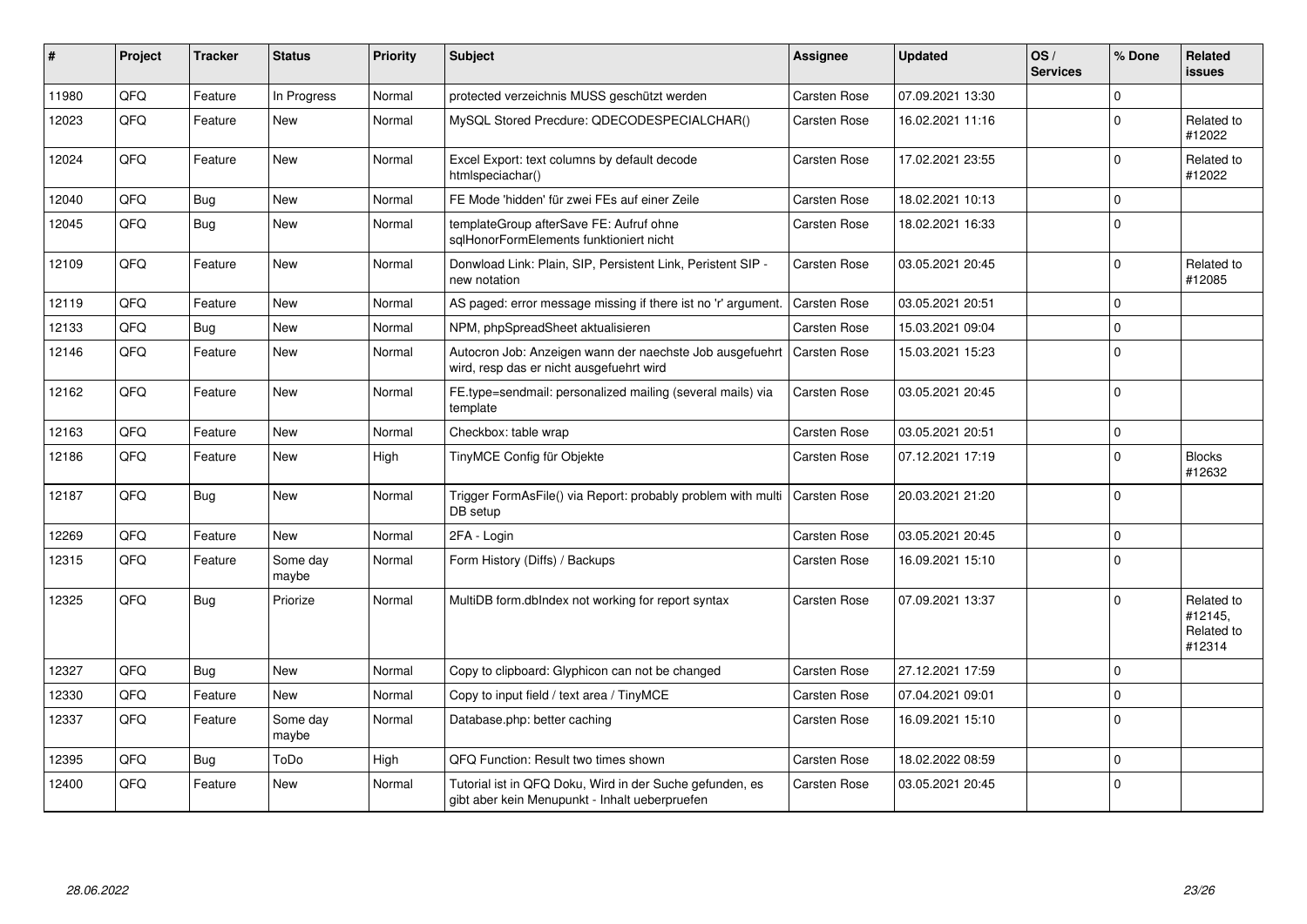| ∦     | Project | <b>Tracker</b> | <b>Status</b> | <b>Priority</b> | <b>Subject</b>                                                                                                                        | <b>Assignee</b>     | <b>Updated</b>   | OS/<br><b>Services</b> | % Done      | Related<br><b>issues</b>                                               |
|-------|---------|----------------|---------------|-----------------|---------------------------------------------------------------------------------------------------------------------------------------|---------------------|------------------|------------------------|-------------|------------------------------------------------------------------------|
| 12412 | QFQ     | Feature        | <b>New</b>    | Normal          | Action/Escape qualifier 'e' (empty), '0': if given, an empty<br>string (or '0') will be treated as 'not found'                        | Carsten Rose        | 08.05.2021 09:40 |                        | $\Omega$    | Related to<br>#12413,<br>Related to<br>#10012                          |
| 12413 | QFQ     | Feature        | <b>New</b>    | Normal          | STORE_TYPO3: enhance for {{be_users.email:T}},<br>{{fe users.email:T}}                                                                | Carsten Rose        | 03.05.2021 20:45 |                        | $\Omega$    | Related to<br>#12412,<br>Related to<br>#10012                          |
| 12439 | QFQ     | Feature        | In Progress   | Normal          | TinyMCE Paste from Word & Character Count/Limit                                                                                       | Carsten Rose        | 05.05.2021 22:15 |                        | $\Omega$    |                                                                        |
| 12440 | QFQ     | Feature        | In Progress   | Normal          | Typo3 V10 upgrade (durchfuehren und testen)                                                                                           | <b>Carsten Rose</b> | 21.03.2022 09:53 |                        | 50          | Related to<br>#12357,<br>Related to<br>#12067,<br>Related to<br>#10661 |
| 12452 | QFQ     | Feature        | Priorize      | Normal          | BaseURL: alsways with '/' at the end                                                                                                  | Carsten Rose        | 19.06.2022 13:45 |                        | $\Omega$    | Related to<br>#10782                                                   |
| 12463 | QFQ     | <b>Bug</b>     | ToDo          | High            | QFQ Function: 'function' and 'sql' on same level - output of<br>sql is shown two times.                                               | <b>Carsten Rose</b> | 15.12.2021 16:31 |                        | $\mathbf 0$ |                                                                        |
| 12465 | QFQ     | Feature        | New           | Normal          | QFQ Function: use in FE to fill StoreRecord                                                                                           | Carsten Rose        | 05.05.2021 21:58 |                        | $\mathbf 0$ |                                                                        |
| 12468 | QFQ     | Bug            | <b>New</b>    | Urgent          | Form: update Form.title after save                                                                                                    | <b>Carsten Rose</b> | 03.05.2021 21:12 |                        | $\mathbf 0$ |                                                                        |
| 12474 | QFQ     | Feature        | <b>New</b>    | Normal          | Check BaseConfigURL if it is given and the the last char is '/'                                                                       | <b>Carsten Rose</b> | 03.05.2021 20:45 |                        | $\mathbf 0$ |                                                                        |
| 12477 | QFQ     | Feature        | <b>New</b>    | Normal          | Support for refactoring: Form, FormElement, diverse<br>Tabellen/Spalten, tt-content Records                                           | Carsten Rose        | 03.05.2021 20:45 |                        | $\Omega$    |                                                                        |
| 12480 | QFQ     | Feature        | <b>New</b>    | Normal          | If QFQ upgrade is running, block further request                                                                                      | <b>Carsten Rose</b> | 03.05.2021 20:45 |                        | $\Omega$    |                                                                        |
| 12503 | QFQ     | Feature        | Priorize      | Normal          | Detect dangerous UPDATE statement with missing WHERE                                                                                  | Carsten Rose        | 05.05.2021 22:09 |                        | $\mathbf 0$ |                                                                        |
| 12504 | QFQ     | Feature        | Priorize      | Normal          | sgl.log: report fe.id                                                                                                                 | <b>Carsten Rose</b> | 05.05.2021 22:09 |                        | $\mathbf 0$ |                                                                        |
| 12512 | QFQ     | Bug            | <b>New</b>    | Normal          | Some MySQL Installation can't use 'stored procedures'                                                                                 | <b>Carsten Rose</b> | 19.03.2022 17:48 |                        | $\Omega$    |                                                                        |
| 12513 | QFQ     | <b>Bug</b>     | <b>New</b>    | High            | Implement server side check of maxlength                                                                                              | Carsten Rose        | 07.12.2021 17:19 |                        | $\Omega$    |                                                                        |
| 12520 | QFQ     | Bug            | <b>New</b>    | Normal          | Switch FE User: still active even FE User session expired                                                                             | <b>Carsten Rose</b> | 19.03.2022 17:48 |                        | $\mathbf 0$ |                                                                        |
| 12532 | QFQ     | Feature        | <b>New</b>    | High            | SIP-Parameter bei Seitenaufruf in Browser-Console<br>anzeigen                                                                         | <b>Carsten Rose</b> | 07.12.2021 17:19 |                        | $\mathbf 0$ | Related to<br>#11893,<br>Related to<br>#14187                          |
| 12544 | QFQ     | Feature        | <b>New</b>    | High            | a) ' AS _link' new also as ' AS _format', b) sortierung via<br>'display: none;', c) ' format' benoeitgt nicht zwingend<br>u/U/p/m/z/d | <b>Carsten Rose</b> | 14.12.2021 16:03 |                        | $\Omega$    |                                                                        |
| 12545 | QFQ     | Bug            | <b>New</b>    | Urgent          | sql.log not created / updated                                                                                                         | Carsten Rose        | 14.12.2021 16:02 |                        | $\Omega$    |                                                                        |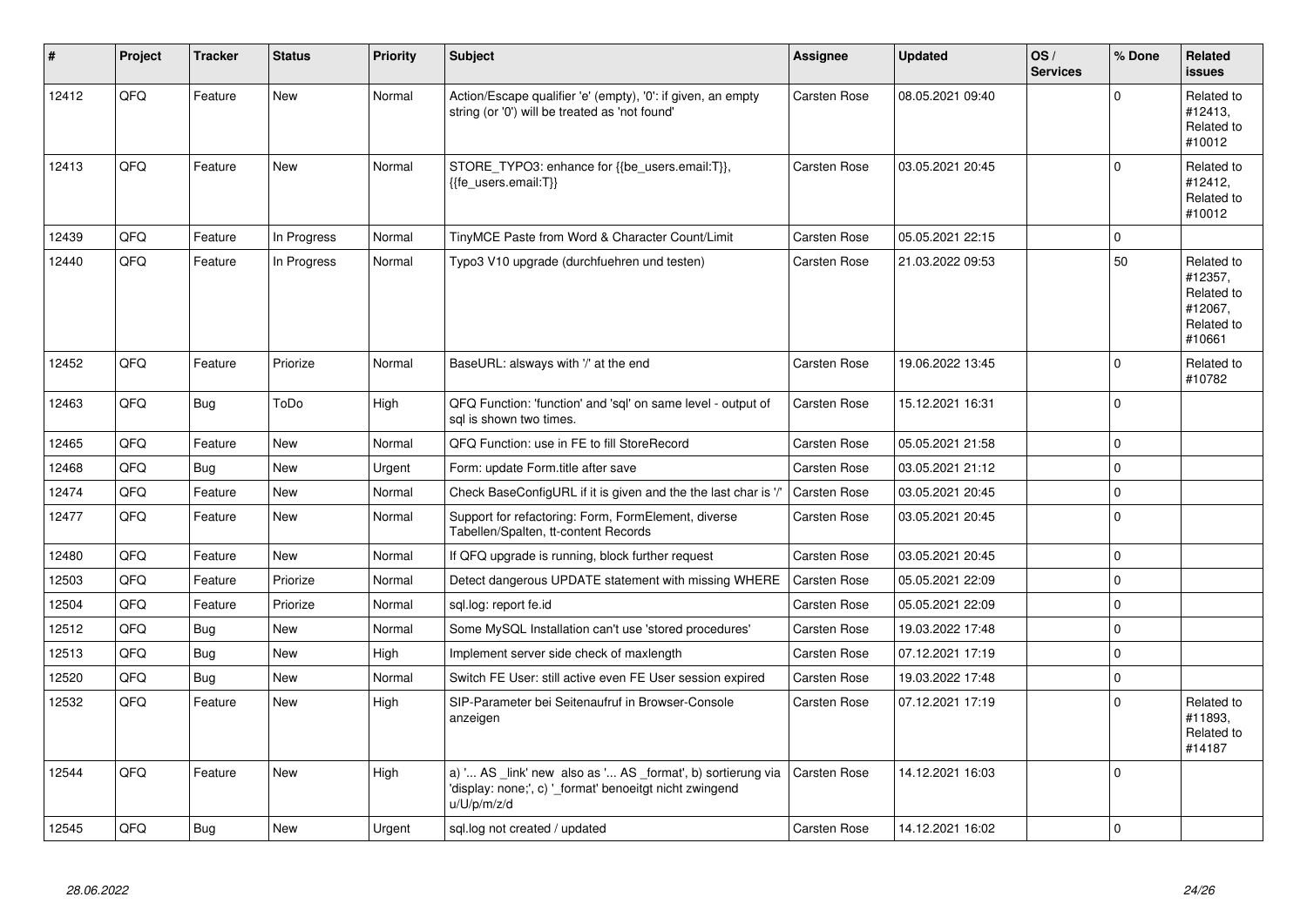| #     | Project | <b>Tracker</b> | <b>Status</b>              | <b>Priority</b> | <b>Subject</b>                                                                                                                                      | <b>Assignee</b>     | <b>Updated</b>   | OS/<br><b>Services</b> | % Done      | Related<br><b>issues</b>                                              |
|-------|---------|----------------|----------------------------|-----------------|-----------------------------------------------------------------------------------------------------------------------------------------------------|---------------------|------------------|------------------------|-------------|-----------------------------------------------------------------------|
| 12546 | QFQ     | <b>Bug</b>     | Feedback                   | Normal          | Branch 'Development' - Unit Tests mit dirty workaround<br>angepasst                                                                                 | <b>Carsten Rose</b> | 19.03.2022 17:48 |                        | $\Omega$    |                                                                       |
| 12581 | QFQ     | <b>Bug</b>     | <b>New</b>                 | Normal          | Form forward=close: Record 'new' in new browser tab ><br>save (& close) >> Form is not reloaded with new created<br>record id and stays in mode=new | <b>Carsten Rose</b> | 19.03.2022 17:48 |                        | $\Omega$    |                                                                       |
| 12584 | QFQ     | Feature        | Feedback                   | Normal          | T3 v10 migration script: replace alias-patterns (v11)                                                                                               | <b>Carsten Rose</b> | 28.05.2022 11:12 |                        | 100         |                                                                       |
| 12603 | QFQ     | Feature        | <b>New</b>                 | Normal          | Dropdown (Select), Radio, checkbox:<br>itemListAlways={{!SELECT key, value}}                                                                        | <b>Carsten Rose</b> | 19.03.2022 17:47 |                        | $\Omega$    |                                                                       |
| 12611 | QFQ     | Feature        | Some day<br>maybe          | Normal          | Refactoring: Bootstrap with Lazy Loading                                                                                                            | <b>Carsten Rose</b> | 08.06.2022 10:37 |                        | $\Omega$    | Related to<br>#12490,<br>Related to<br>#10013,<br>Related to<br>#7732 |
| 12632 | QFQ     | Feature        | <b>New</b>                 | Normal          | TinyMCE: Prepare CSS classes for images                                                                                                             | <b>Carsten Rose</b> | 04.06.2021 14:35 |                        | 100         | Blocked by<br>#12186                                                  |
| 12664 | QFQ     | Feature        | <b>New</b>                 | Normal          | TinyMCE: report/remove malicous HTML/JS Code                                                                                                        | <b>Carsten Rose</b> | 19.03.2022 17:47 |                        | $\Omega$    | Related to<br>#14320                                                  |
| 12670 | QFQ     | <b>Bug</b>     | <b>New</b>                 | High            | Dropdown-Menu classes können nicht mehr angegeben<br>werden                                                                                         | <b>Carsten Rose</b> | 07.12.2021 17:19 |                        | $\mathbf 0$ |                                                                       |
| 12679 | QFQ     | Feature        | New                        | Normal          | tablesorter: custom column width                                                                                                                    | Carsten Rose        | 16.06.2021 11:10 |                        | $\Omega$    |                                                                       |
| 12702 | QFQ     | <b>Bug</b>     | <b>New</b>                 | High            | templateGroup: broken in multiDb Setup                                                                                                              | <b>Carsten Rose</b> | 14.12.2021 16:02 |                        | $\Omega$    |                                                                       |
| 12714 | QFQ     | Bug            | <b>New</b>                 | Normal          | Conversion of GIF to PDF broken when GIF contains Alpha.                                                                                            | Carsten Rose        | 19.03.2022 17:49 |                        | $\Omega$    |                                                                       |
| 12716 | QFQ     | <b>Bug</b>     | New                        | Normal          | template group: Pattern only applied to first instance                                                                                              | <b>Carsten Rose</b> | 19.03.2022 17:47 |                        | $\mathbf 0$ |                                                                       |
| 12974 | QFQ     | Bug            | <b>New</b>                 | High            | Sanitize Queries in Action-Elements                                                                                                                 | <b>Carsten Rose</b> | 07.12.2021 17:19 |                        | $\Omega$    |                                                                       |
| 13330 | QFQ     | Feature        | In Progress                | Normal          | Multi Form: Upload                                                                                                                                  | <b>Carsten Rose</b> | 07.11.2021 12:40 |                        | 50          | Related to<br>#9706                                                   |
| 13331 | OFO     | <b>Bug</b>     | New                        | Normal          | Multi Form: Clear Icon misplaced                                                                                                                    | <b>Carsten Rose</b> | 19.03.2022 17:47 |                        | $\Omega$    |                                                                       |
| 13332 | QFQ     | Bug            | <b>New</b>                 | Normal          | Multi Form: Required Felder werden visuell nicht markiert.                                                                                          | <b>Carsten Rose</b> | 19.03.2022 17:47 |                        | 0           |                                                                       |
| 13354 | QFQ     | Feature        | <b>New</b>                 | Normal          | Using Websocket in QFQ                                                                                                                              | <b>Carsten Rose</b> | 10.11.2021 15:47 |                        | $\Omega$    |                                                                       |
| 13451 | QFQ     | <b>Bug</b>     | New                        | Normal          | Character Counter / Max Character: Problem in Safari                                                                                                | <b>Carsten Rose</b> | 15.04.2022 17:18 |                        | $\mathbf 0$ |                                                                       |
| 13460 | QFQ     | <b>Bug</b>     | New                        | Normal          | Doc: Password set/reset  password should not processed<br>with 'html encode'                                                                        | <b>Carsten Rose</b> | 19.03.2022 17:46 |                        | $\Omega$    |                                                                       |
| 13467 | QFQ     | Feature        | <b>New</b>                 | Normal          | ChangeLog Generator                                                                                                                                 | <b>Carsten Rose</b> | 19.03.2022 17:46 |                        | $\Omega$    | Related to<br>#11460                                                  |
| 13566 | QFQ     | Feature        | Ready to sync<br>(develop) | Normal          | Delete config-example.gfg.php file                                                                                                                  | <b>Carsten Rose</b> | 23.12.2021 09:25 |                        | $\Omega$    |                                                                       |